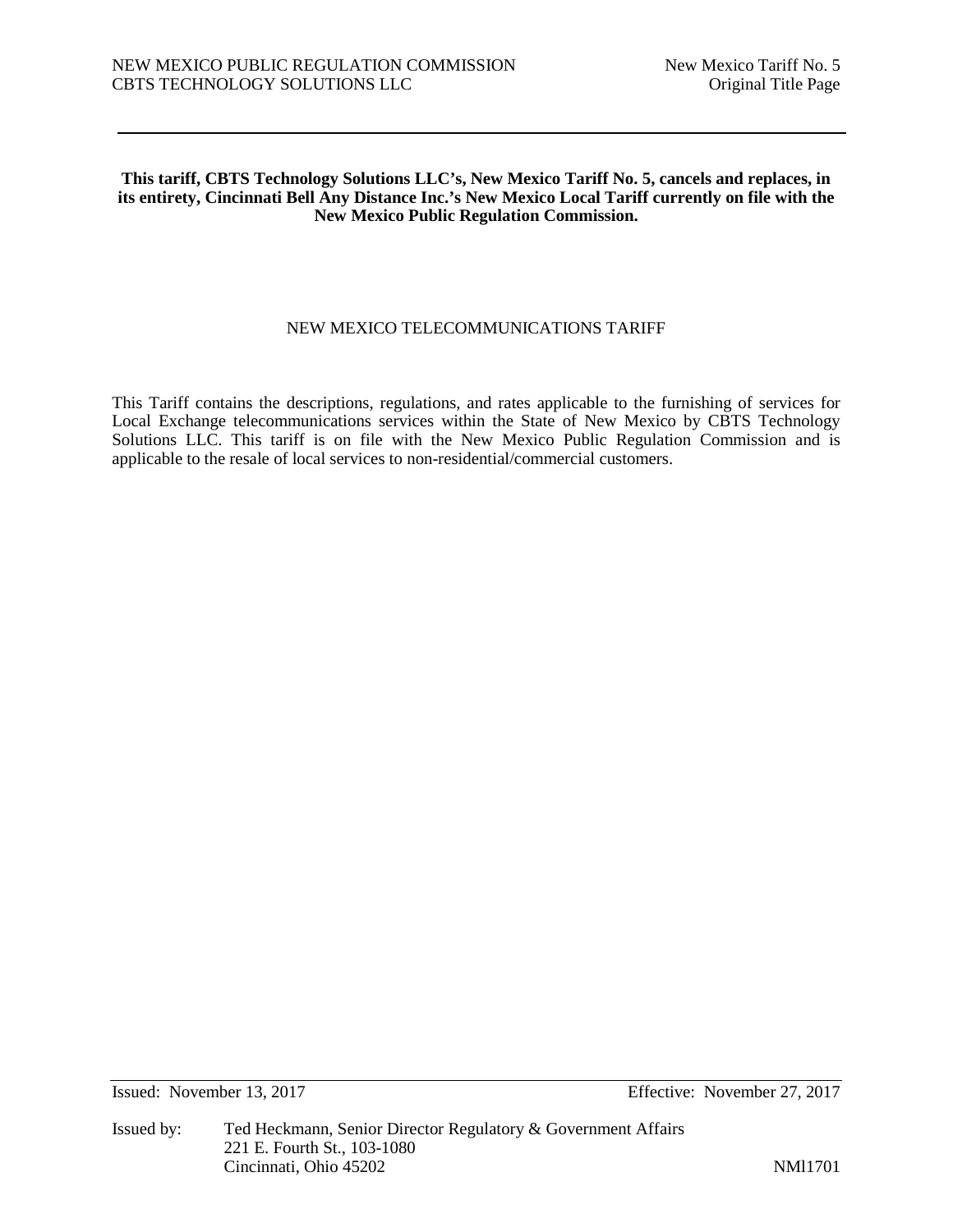## CHECK SHEET

Pages of this tariff, as indicated below, are effective as of the date shown at the bottom of the respective pages. Original and revised pages, as named below, comprise all changes from the original tariff and are currently in effect as of the date on the bottom of this page.

| <b>PAGE</b>                                         | <b>REVISION</b> |        | <b>PAGE</b> | <b>REVISION</b> |        | <b>PAGE</b> | <b>REVISION</b> |
|-----------------------------------------------------|-----------------|--------|-------------|-----------------|--------|-------------|-----------------|
| $\mathbf{1}$                                        | Original        | $\ast$ | 31          | Original        | $\ast$ |             |                 |
| $\overline{2}$                                      | Original        | ∗      | 32          | Original        | $\ast$ |             |                 |
| 3                                                   | Original        | ∗      | 33          | Original        | $\ast$ |             |                 |
| 4                                                   | Original        | $\ast$ | 34          | Original        | $\ast$ |             |                 |
| 5                                                   | Original        | ∗      | 35          | Original        | ∗      |             |                 |
| 6                                                   | Original        | ∗      | 36          | Original        | ∗      |             |                 |
| 7                                                   | Original        | $\ast$ | 37          | Original        | $\ast$ |             |                 |
| 8                                                   | Original        | ∗      | 38          | Original        | ∗      |             |                 |
| 9                                                   | Original        | $\ast$ | 39          | Original        | $\ast$ |             |                 |
| 10                                                  | Original        | ∗      | 40          | Original        | $\ast$ |             |                 |
| 11                                                  | Original        | $\ast$ | 41          | Original        | $\ast$ |             |                 |
| 12                                                  | Original        | ∗      | 42          | Original        | ∗      |             |                 |
| 13                                                  | Original        | ∗      | 43          | Original        | $\ast$ |             |                 |
| 14                                                  | Original        | $\ast$ | 44          | Original        | $\ast$ |             |                 |
| 15                                                  | Original        | ∗      | 45          | Original        | ∗      |             |                 |
| 16                                                  | Original        | ∗      | 46          | Original        | $\ast$ |             |                 |
| 17                                                  | Original        | $\ast$ | 47          | Original        | $\ast$ |             |                 |
| 18                                                  | Original        | $\ast$ |             |                 |        |             |                 |
| 19                                                  | Original        | *      |             |                 |        |             |                 |
| 20                                                  | Original        | $\ast$ |             |                 |        |             |                 |
| 21                                                  | Original        | $\ast$ |             |                 |        |             |                 |
| 22                                                  | Original        | ∗      |             |                 |        |             |                 |
| 23                                                  | Original        | $\ast$ |             |                 |        |             |                 |
| 24                                                  | Original        | $\ast$ |             |                 |        |             |                 |
| 25                                                  | Original        | ∗      |             |                 |        |             |                 |
| 26                                                  | Original        | $\ast$ |             |                 |        |             |                 |
| 27                                                  | Original        | $\ast$ |             |                 |        |             |                 |
| 28                                                  | Original        | ∗      |             |                 |        |             |                 |
| 29                                                  | Original        | $\ast$ |             |                 |        |             |                 |
| 30                                                  | Original        | $\ast$ |             |                 |        |             |                 |
| * - indicates those pages included with this filing |                 |        |             |                 |        |             |                 |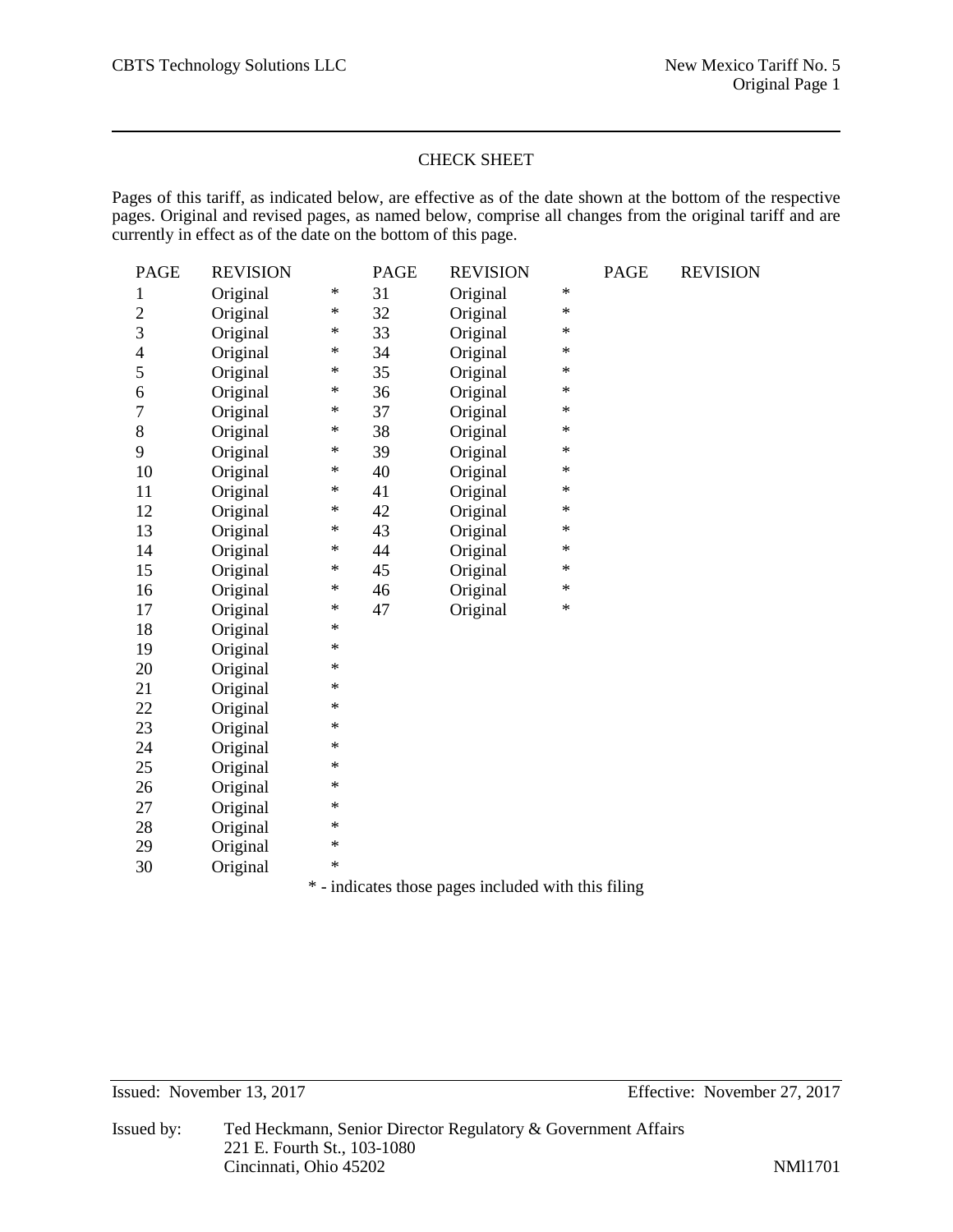## TABLE OF CONTENTS

|                                                          | Page           |
|----------------------------------------------------------|----------------|
| <b>TITLE PAGE</b>                                        | Title          |
| <b>CHECK SHEET</b>                                       | 1              |
| <b>TABLE OF CONTENTS</b>                                 | $\overline{2}$ |
| <b>INDEX</b>                                             | 3              |
| <b>EXPLANATION OF SYMBOLS</b>                            | 5              |
| <b>SECTION 1 - Application of Tariff and Definitions</b> | 6              |
| <b>SECTION 2 - Regulations</b>                           | 12             |
| <b>SECTION 3 - Directory Listings</b>                    | 32             |
| <b>SECTION 4 - Directory Assistance Service</b>          | 36             |
| <b>SECTION 5 - Operator Assistance Service</b>           | 37             |
| <b>SECTION 6 - Business Exchange Service</b>             | 38             |
| <b>SECTION 7 - PRI Service</b>                           | 41             |
| <b>SECTION 8 - Exchange Areas</b>                        | 46             |
| <b>SECTION 9 - Promotions</b>                            | 47             |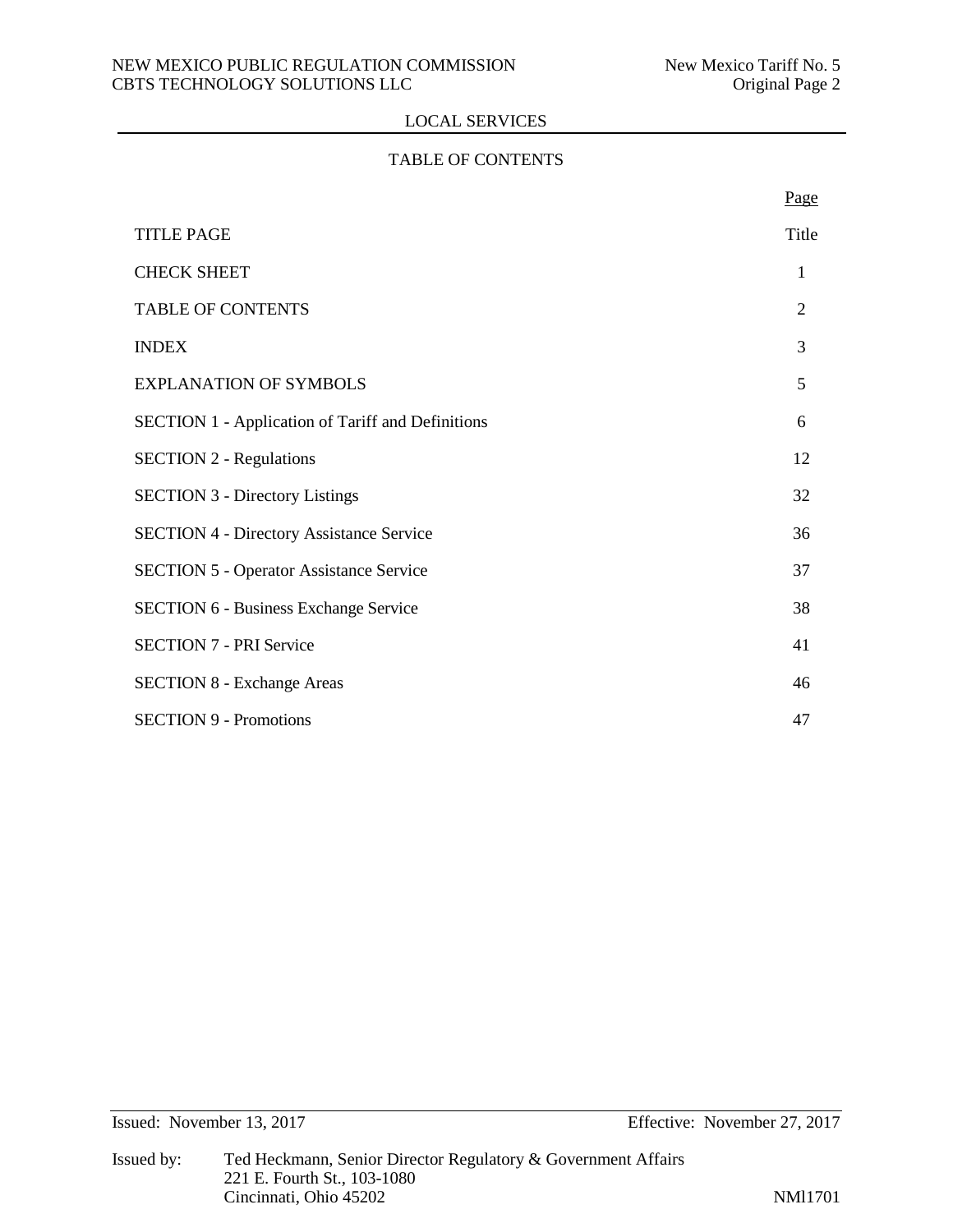## NEW MEXICO PUBLIC REGULATION COMMISSION CBTS TECHNOLOGY SOLUTIONS LLC

# **LOCAL SERVICES**

# **INDEX**

# Subject

| Connections of Customer-Provided Terminal Equipment and Communications Systems 16 |  |
|-----------------------------------------------------------------------------------|--|
|                                                                                   |  |
|                                                                                   |  |
|                                                                                   |  |
|                                                                                   |  |
|                                                                                   |  |
|                                                                                   |  |
|                                                                                   |  |
|                                                                                   |  |
|                                                                                   |  |
|                                                                                   |  |
|                                                                                   |  |
|                                                                                   |  |
|                                                                                   |  |
|                                                                                   |  |
|                                                                                   |  |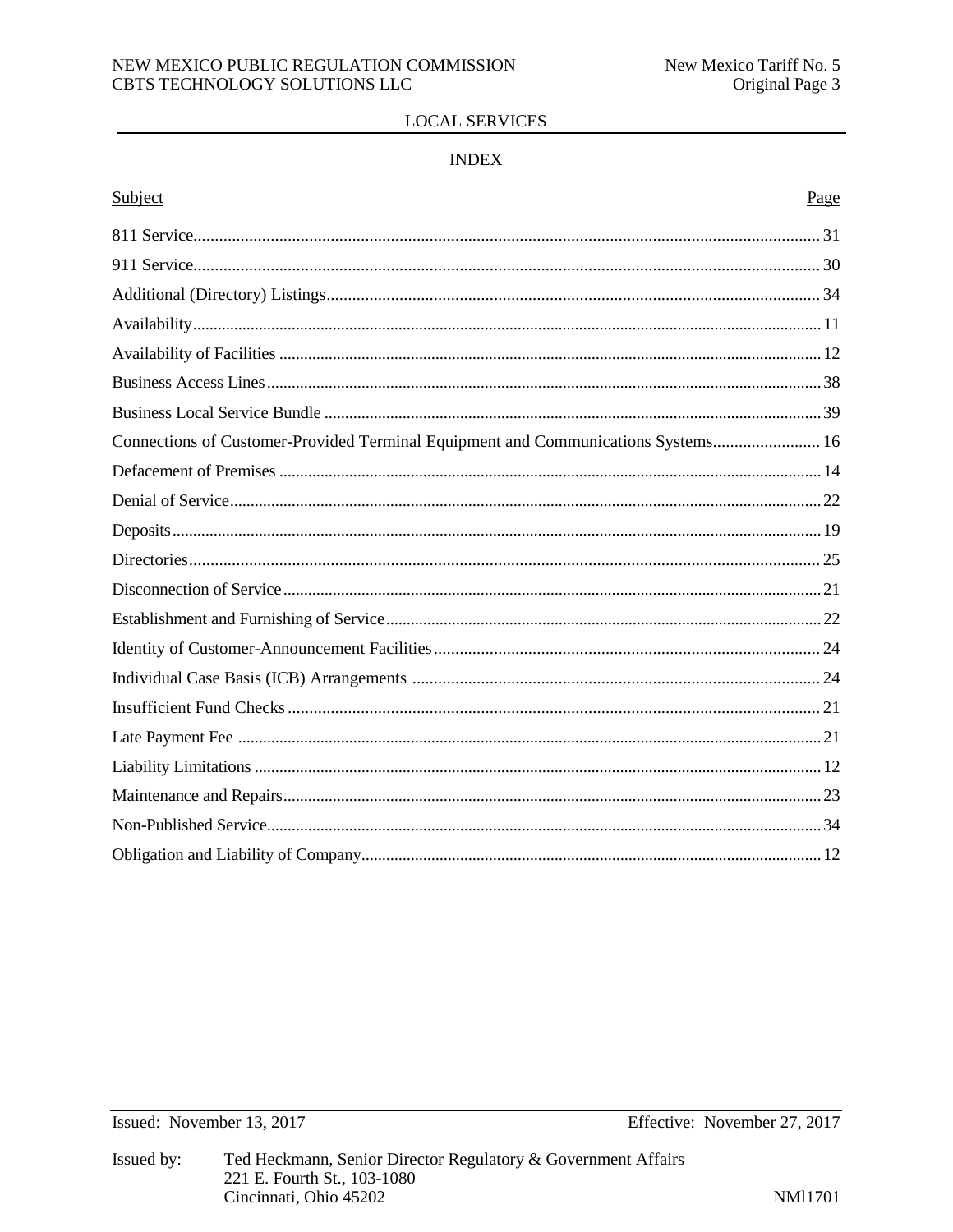# INDEX, (CONT'D.)

#### **Subject** Page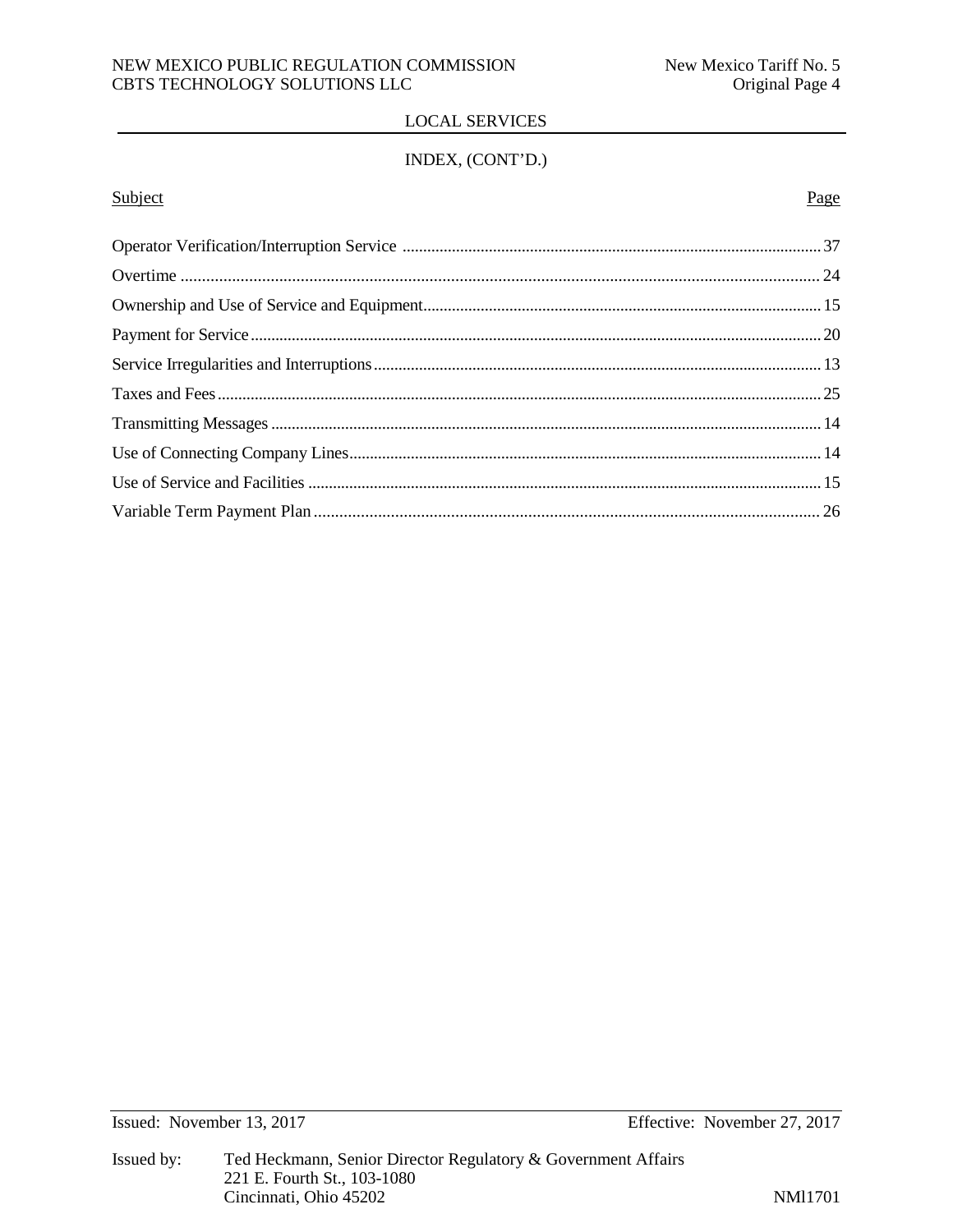# EXPLANATION OF SYMBOLS USED IN THIS TARIFF

The following symbols are used in this tariff for the purpose indicated below:

- C To signify changed regulation.<br>D To signify discontinued rate or
- D To signify discontinued rate or regulation.<br>I To signify increased rate.
- I To signify increased rate.<br>M To signify a move in the l
- $M To signify a move in the location of text.$ <br> $N To signify new rate or regulation.$
- $N To signify new rate or regulation.$ <br> $R To signify reduced rate.$
- To signify reduced rate.
- T To signify a change in text but no change in rate or regulation.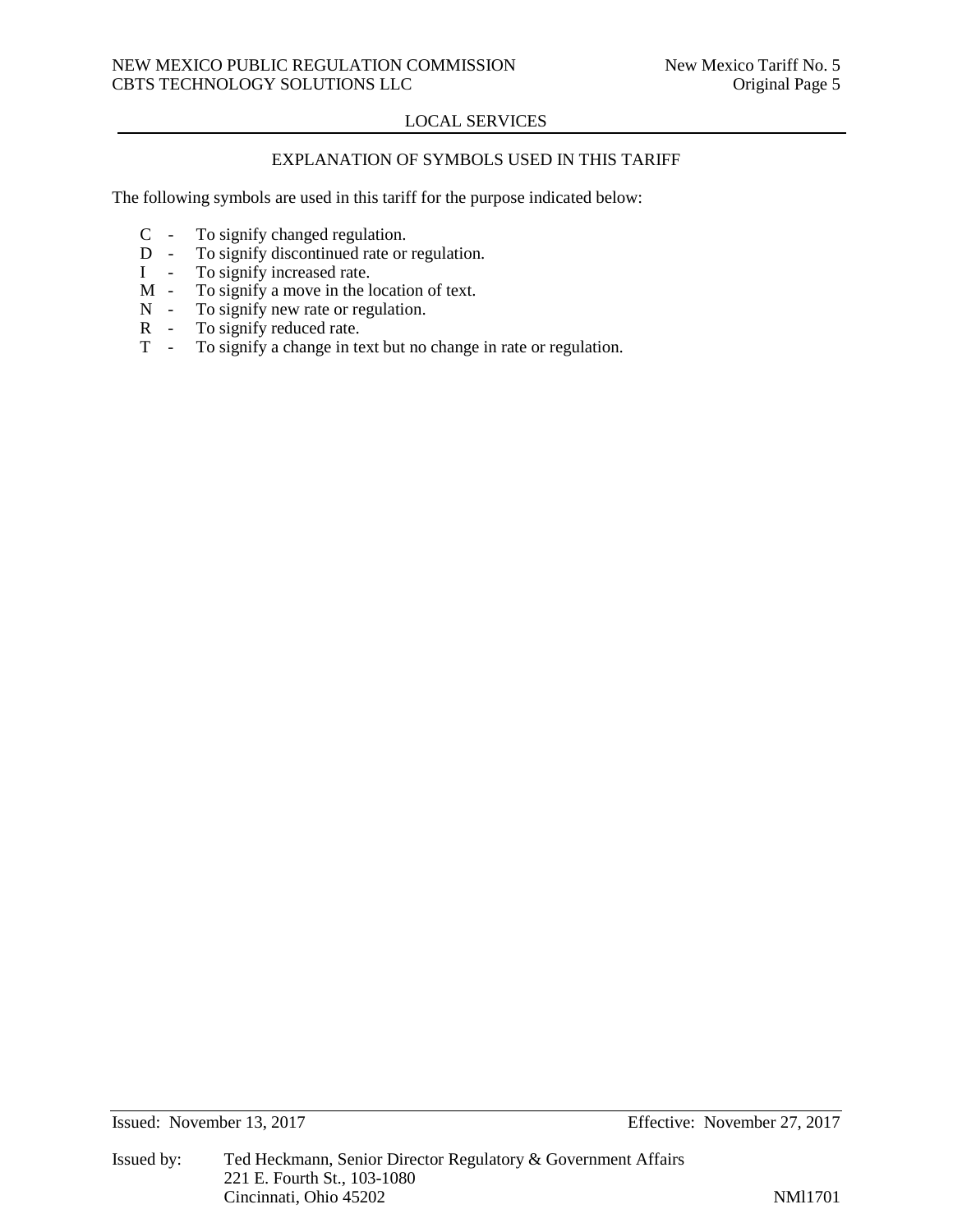#### SECTION 1 - APPLICATION OF TARIFF AND DEFINITIONS

## A. APPLICATION OF TARIFF

This tariff sets forth the service offerings, rates, terms and conditions applicable to the furnishing of intrastate communications service by CBTS Technology Solutions LLC to nonresidential/commercial customers within the State of New Mexico. Local exchange business services will be provided in the service areas of the facilities-based Carriers with whom a resale agreement exists between such Carrier and CBTS Technology Solutions LLC. The services in this tariff are only provided on a resale basis.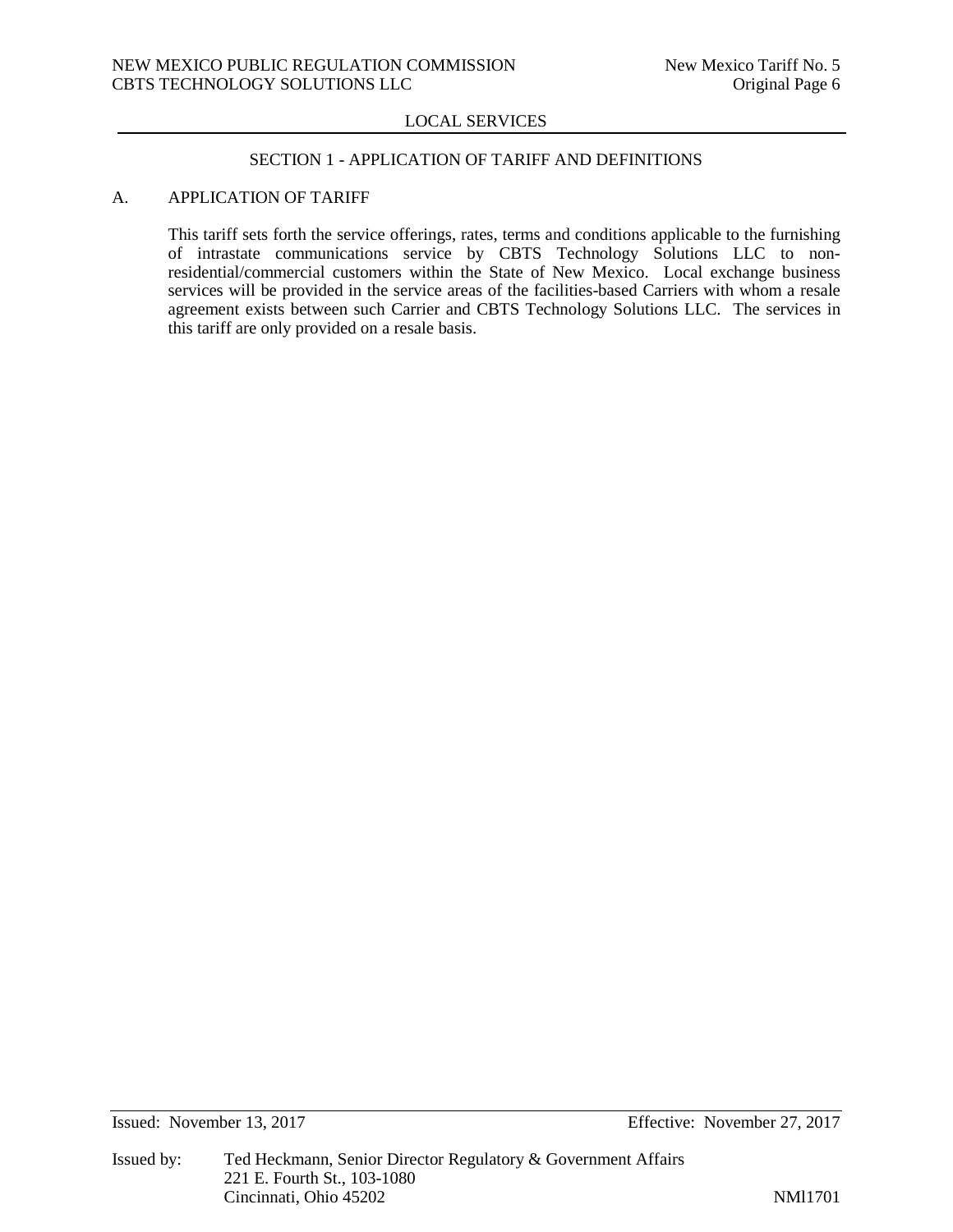## SECTION 1 - APPLICATION OF TARIFF AND DEFINITIONS, (CONT'D.)

#### B. DEFINITIONS

Certain terms used generally throughout this tariff are defined as follows.

1. Carrier

Refers to the underlying provider whose facilities CBTS uses to furnish service.

2. Central Office

A switching unit in a telecommunications system providing service to the general public, that has the necessary equipment and operating arrangements for terminating and interconnecting lines and trunks.

3. Central Office Line

A circuit used within a central office to connect to an individual line or any type of trunk.

4. Company

CBTS Technology Solutions LLC (CBTS) which is the issuer of this tariff. Also refers to the underlying provider whose facilities CBTS uses to furnish service.

5. Communication-Impaired Person

For purposes of this tariff, the definition of impaired refers to persons with communication impairments, including hearing impaired, deaf, deaf/blind, or speech impaired persons whose impairment prevents them from communicating over the telephone without the aid of a telecommunications device for the deaf or text telephone (TDD/TTY).

6. Commission

The New Mexico Public Regulation Commission.

7. Contract

The agreement between a customer and the Company under which facilities for the customer's use are furnished, in accordance with the provisions of this tariff.

8. Customer

The person, firm, corporation or other entity that orders service and is responsible for the payment of charges and for compliance with the Company's tariff regulations.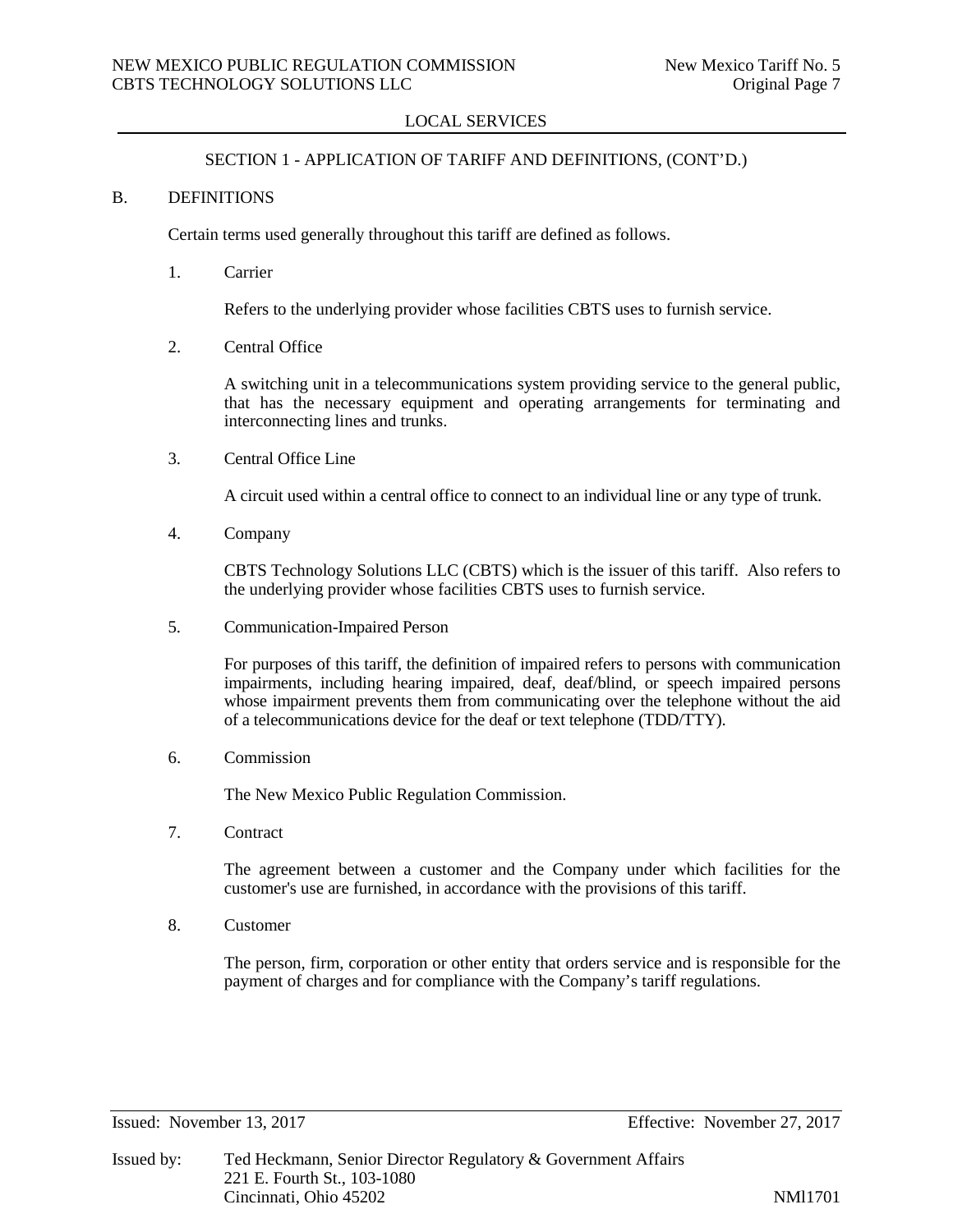#### SECTION 1 - APPLICATION OF TARIFF AND DEFINITIONS, (CONT'D.)

# B. DEFINITIONS, (CONT'D.)

9. Demarcation Point (Network Interface)

The point of demarcation and/or interconnection between Company communications facilities and terminal equipment, protective apparatus or wiring at a customer's premises. Company-installed facilities at or constituting the demarcation point will consist of wire or a jack conforming to Subpart F of Part 68 of the FCC's rules. "Premises" as used in this section generally means a dwelling unit, other building or a legal unit of real property such as a lot on which a dwelling unit is located, as determined by the Company's reasonable and nondiscriminatory standard operating practices. The "minimum point of entry" as used in this section will be either  $(1)$  the closest practicable point to where the wiring crosses a property line or (2) the closest practicable point to where the wiring enters a multiunit building or buildings.

The Company's reasonable and nondiscriminatory standard operating practices will determine which of (1) or (2) will apply. The Company is not precluded from establishing reasonable classifications of multiunit premises for purposes of determining which of (1) or (2) above will apply. Multiunit premises include, but are not limited to, commercial, shopping center and campus situations.

a. Single Unit Installations

For single unit installations existing as of December 27, 1991, and installations installed after that date, the demarcation point will be a point within twelve inches of the protector or, where there is no protector, within twelve inches of where the telephone wire enters the customer's premises.

- b. Multiunit Installations
	- 1. In multiunit premises existing as of December 27, 1991, the demarcation point will be determined in accordance with the Company's reasonable and nondiscriminatory standard operating practices; provided, however, that where there are multiple demarcation points within the multiunit premises, a demarcation point for a customer will not be further inside the customer's premises than a point twelve inches from where the wiring enters the customer's premises.
	- 2. In multiunit premises in which wiring is installed after December 27, 1991, including additions, modifications and rearrangements of wiring existing prior to that date, the multiunit premises owner will determine the location of the demarcation point or points. The multiunit premises owner will determine whether there will be a single demarcation point location for all customers or separate locations for each customer; provided, however, that where there are multiple demarcation points within the multiunit premises, a demarcation point for a customer will not be further inside the customer's premises than a point twelve inches from where the wiring enters the customer's premises.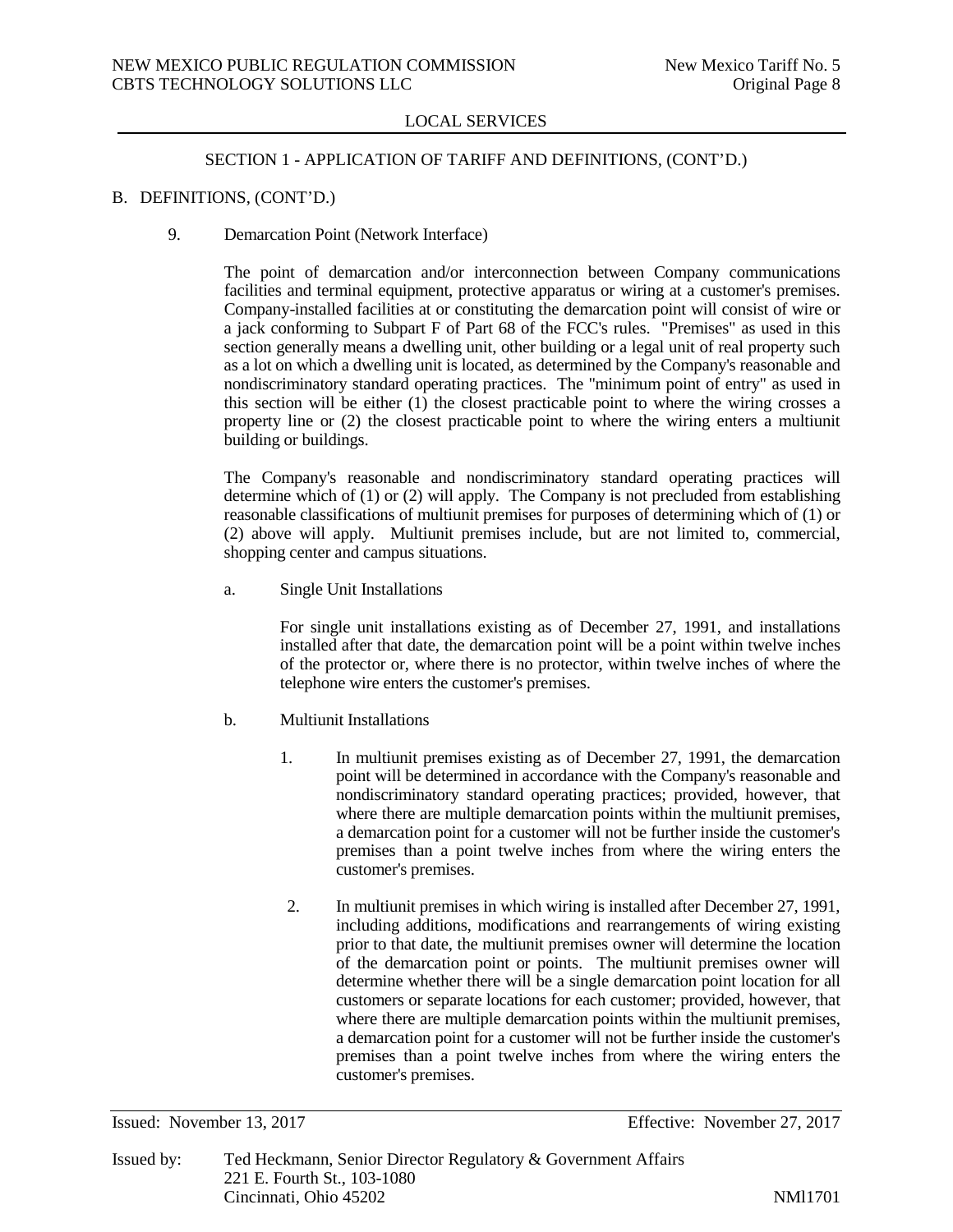#### SECTION 1 - APPLICATION OF TARIFF AND DEFINITIONS, (CONT'D.)

#### B. DEFINITIONS, (CONT'D.)

10. Direct Inward Dialing (DID)

A service attribute that routes incoming calls directly to stations, bypassing a central answering point.

11. Directory Listing

The publication in the alphabetical directory of information pertaining to a customer's telephone number.

12. Exchange

A unit established for the administration of telecommunications service in a specified area, which usually embraces a city, town, or village and its environs. It consists of one or more central offices together with the associated plant used in furnishing telecommunications service within that area.

13. Individual Case Basis (ICB)

A service arrangement in which the regulations, rates and charges are developed based on the specific circumstances of the customer's situation

14. Initial Service Period

The minimum length of time a customer is obligated to pay for service whether or not the customer retains the service for the minimum length of time. Unless stated otherwise in this tariff, the minimum period is 30 days.

15. Local Calling

A completed call or telephonic communication between a calling station and any other station within the local service area of the calling station.

16. Local Exchange Service

Telephone service furnished between points located within an area where there is no toll charge. Unless otherwise specified, local calling areas in this tariff shall be the same as the local calling areas of the facilities-based Carriers with whom a resale agreement exists between such Carrier and CBTS Technology Solutions LLC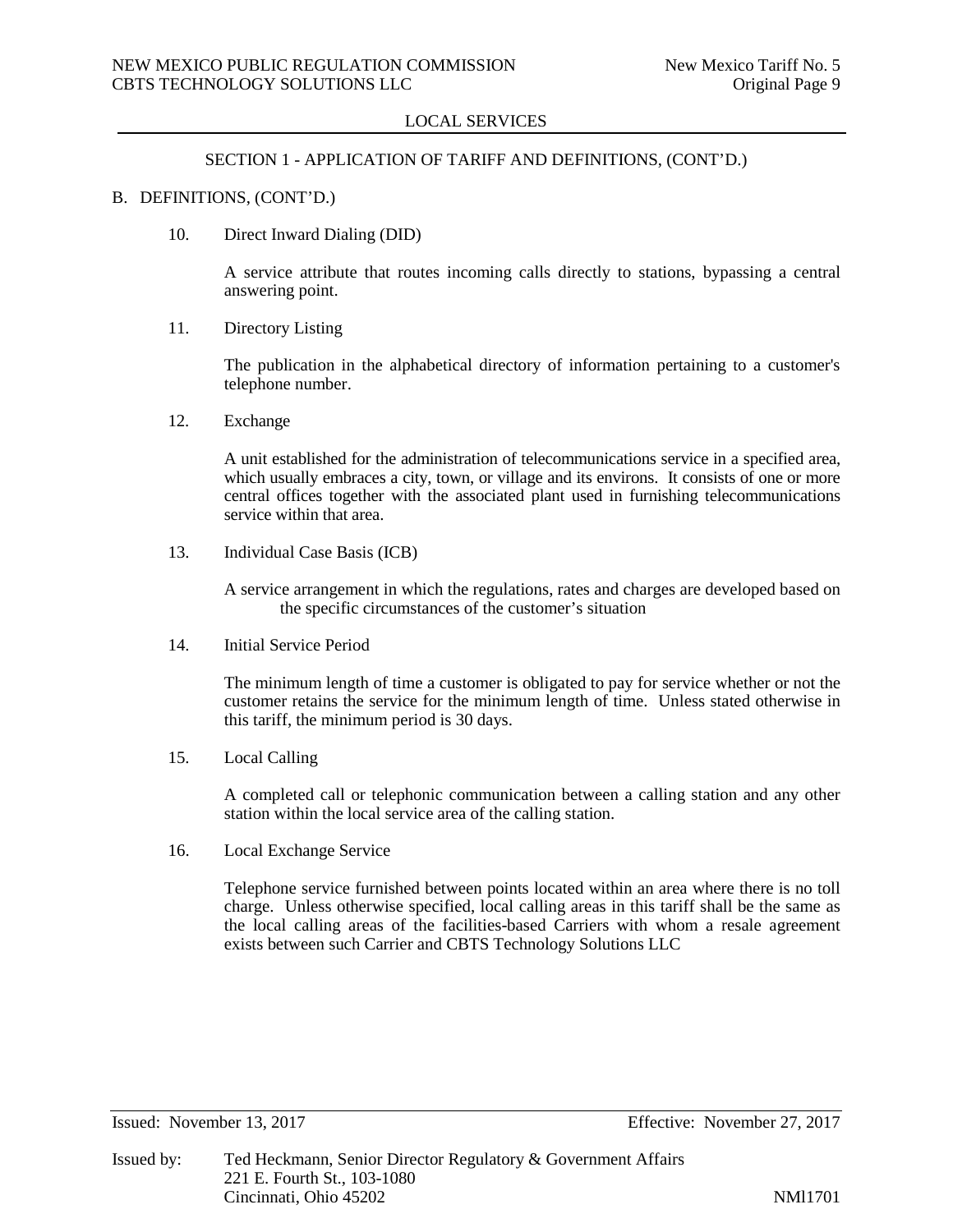#### SECTION 1 - APPLICATION OF TARIFF AND DEFINITIONS, (CONT'D.)

## B. DEFINITIONS, (CONT'D.)

17. Network Interface Device (NID)

A jack conforming to Subpart F of Part 68 of the FCC's rules provided by the Company as part of the LEC network. It will be located on the customer's premises and is considered to be the termination of the LEC network if installed by the Company. (See Demarcation Point)

18. Nonrecurring Charges

The one-time initial charges for service or facilities, including but not limited to charges for construction, installation, or special fees.

19. Private Branch Exchange (PBX)

An arrangement of equipment consisting of switchboards, dial switching equipment, wiring, telephone station apparatus, or a combination thereof. It provides for the interconnection of service lines associated with switching equipment located on a premises or extended to another premises relating to the same customer.

20. Recurring Charges

The monthly charges to the customer for services, facilities and equipment, which continue on the agreed upon duration of the service.

21. Resale of Services

Resale of services is available only to carriers which are certified by the Commission to provide intrastate local exchange services.

22. Service Commencement Date

The first day following the date on which the Company notifies the customer that the requested service or facility is available for use. This will be no later than five days following the request, unless extended by the customer's refusal to accept service which does not conform to standards set forth in the service order or this tariff, in which case the Service Commencement Date is the date of the customer's acceptance of service. The parties may mutually agree on a substitute Service Commencement Date.

23. Termination Charge

A charge applied to a customer when service is terminated before the expiration of the initial service period, or a charge applied where a basic termination charge is specified.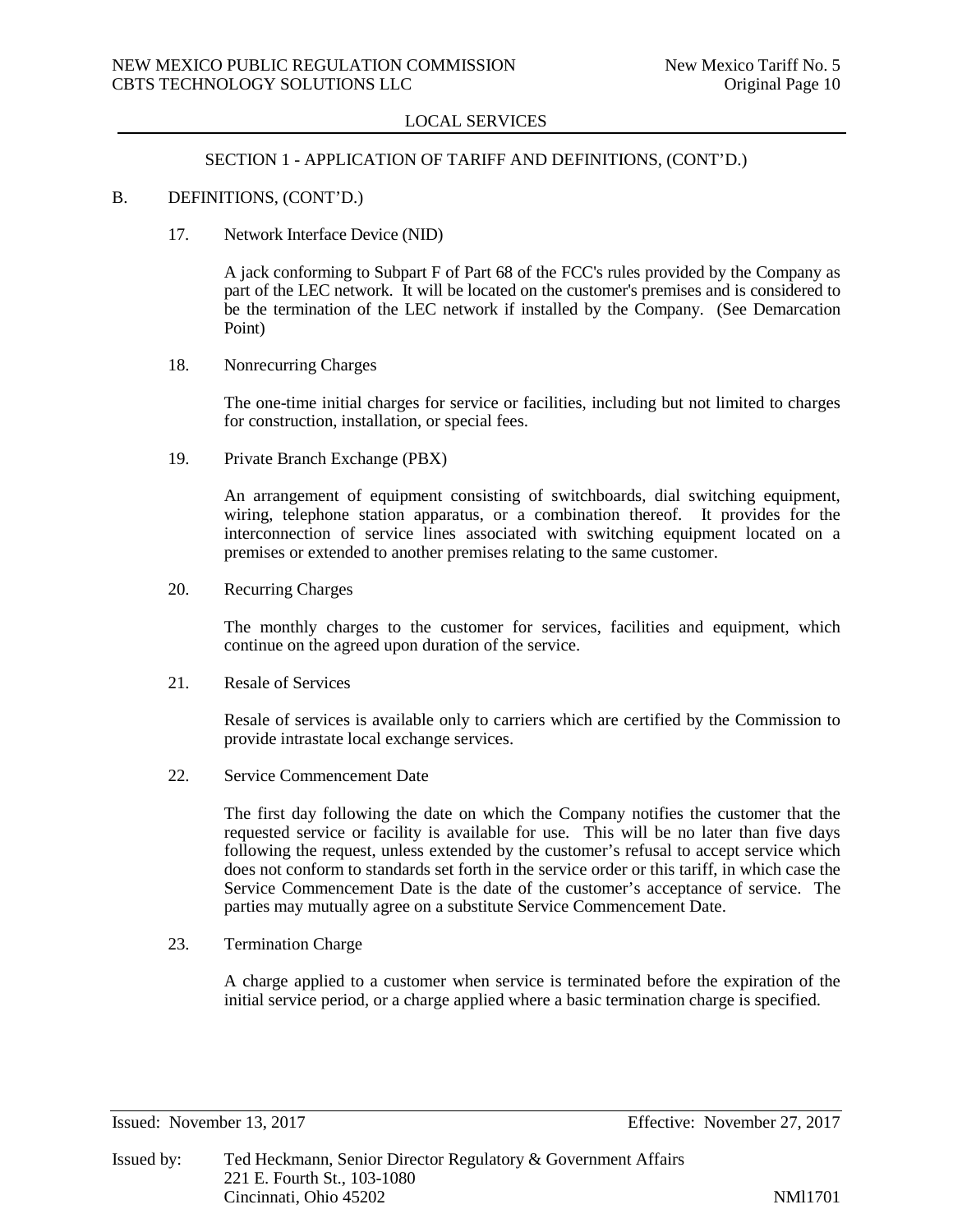#### SECTION 1 - APPLICATION OF TARIFF AND DEFINITIONS, (CONT'D.)

# C. AVAILABILITY

The furnishing of service under this tariff is subject to the availability on a continuing basis of all the necessary facilities and is limited to the capacity of the Company's facilities to furnish service from time to time as required at the sole discretion of the Company.

The Company shall not be liable for any act or omission of any other company or companies furnishing a portion of the service, or for damages associated with service, channels, or equipment which it does not furnish, or for damages which result from the operation of Customer-provided systems, equipment, facilities or services which are interconnected with Company services.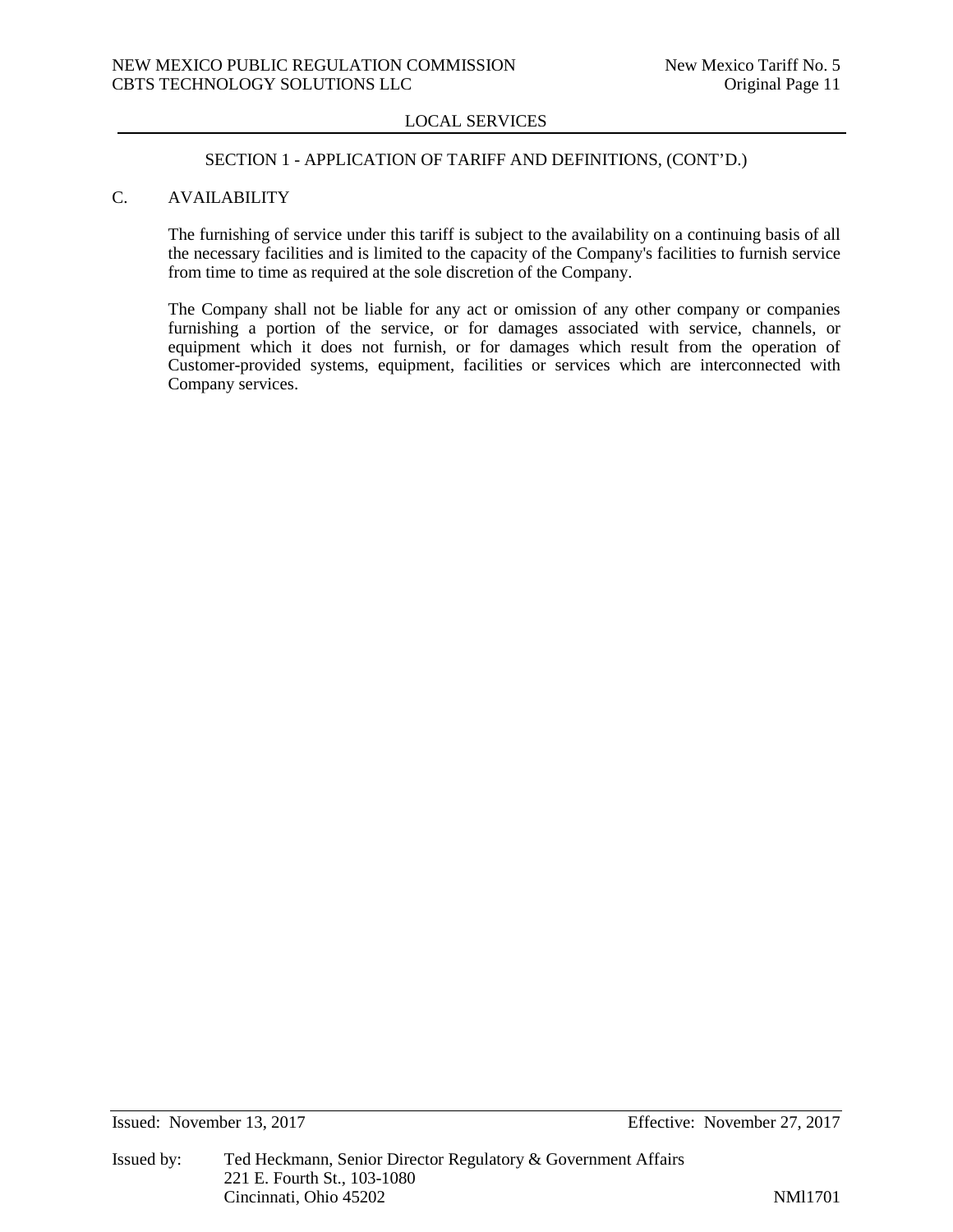## SECTION 2 - REGULATIONS

#### A. GENERAL

- 1. The regulations in Section 2 apply to all services contained within this tariff unless otherwise noted.
- 2. A move to a different continuous property is charged for as new installation of service. A new initial period applies at the new location and a termination charge applies at the old location, except as provided for elsewhere in this tariff, if the move occurs prior to the expiration of the initial service period.

# B. OBLIGATION AND LIABILITY OF COMPANY

1. Liability Limitations

Approval of language contained in this tariff by the Commission does not constitute a determination by the Commission that the limitation of liability imposed by the Company should be upheld in a court of law. Approval by the Commission merely recognizes that since it is a court's responsibility to adjudicate negligence and consequent damage claims, it is also the court's responsibility to determine the validity of any exculpatory clauses.

2. Availability of Facilities

The Company's obligation to furnish service or to continue to furnish service is dependent on its ability to obtain, retain, and maintain without unreasonable expense suitable rights and facilities, and to provide for the installation of those facilities required incident to the furnishing and maintenance of that service.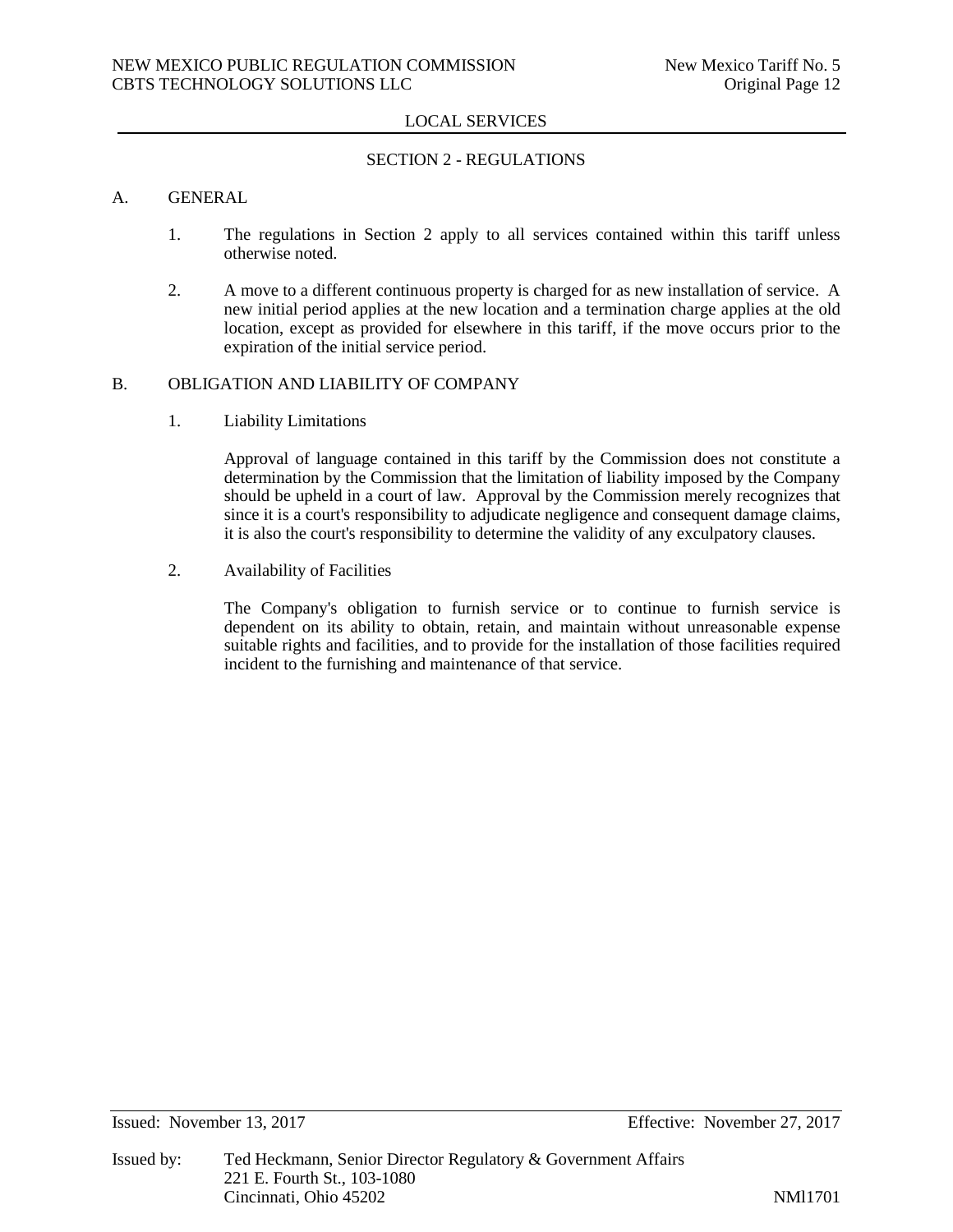## SECTION 2 – REGULATIONS, (CONT'D.)

## B. OBLIGATION AND LIABILITY OF COMPANY, (CONT'D.)

#### 3. Service Irregularities and Interruptions

In the event of an interruption to service which is not due to the negligence or willful act of the customer, there will be allowed a prorata adjustment of the monthly charges involved, for the service and facilities rendered useless and inoperative by reason of the interruption, during the time said interruption continues in excess of twenty-four hours from the time it is reported to the Telephone Company or detected by the Company. For the purpose of administering this regulation, every month is considered to have thirty days.

For the purpose of applying this provisions, the word "interruption" shall mean the inability to complete calls; incoming, outgoing, or both. "Interruption" does not include and no credit allowance shall be given for service difficulties such as slow dial tone, busy circuits, or other network and/or switching capacity shortages. Nor shall the credit allowance apply where service is interrupted by the negligence or willful act of the customer or the failure of facilities provided by the customer, or unlawful or improper use of the facilities or service.

No credit allowance will be made for interruptions due to electric power failure, where by the provisions of this tariff, the customer is responsible for providing electric power.

The liability of the Company for damages arising out of mistakes, omissions, interruptions, delays or errors, or defects in transmission occurring in the course of furnishing service or facilities, and not caused by the negligence of the customer, or of the Company in failing to maintain proper standards of maintenance and operation and to exercise reasonable supervision, will in no event exceed an amount equivalent to the proportionate charge to the customer for the period of service during which the mistake, omission, interruption, delay or error, or defect in transmission occurs.

The customer indemnifies and saves the Company harmless against claims for libel, slander, or infringement of copyright arising from the material transmitted over its facilities; against claims for infringement of patents arising from combining with, or using in connection with, facilities of the Company, apparatus and systems of the customer; and against all other claims arising out of any act or omission of the customer in connection with the facilities provided by the Company; and against any and all losses from damage to the customer's facilities or equipment attached or connected to facilities furnished by the Company.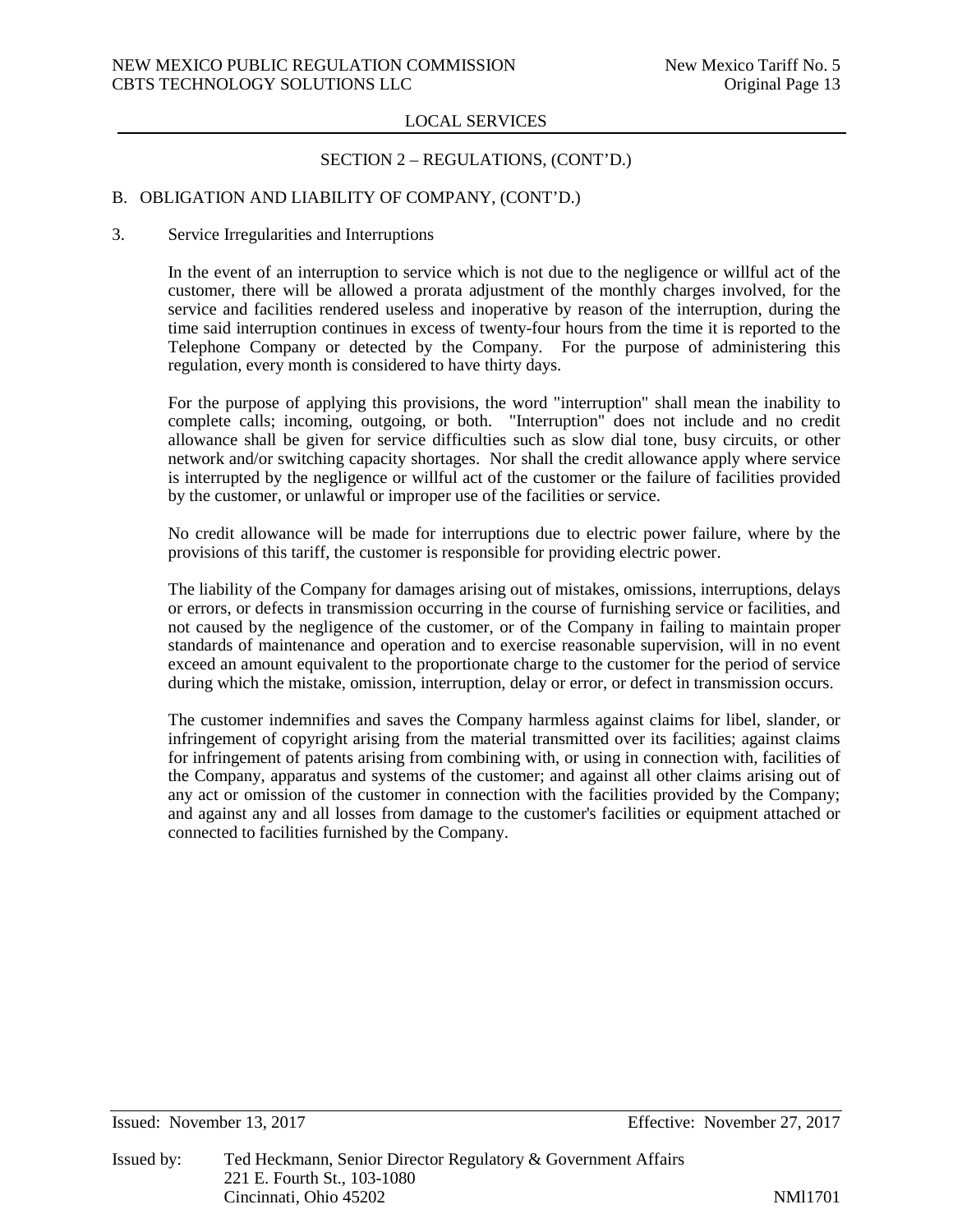## SECTION 2 – REGULATIONS, (CONT'D.)

## B. OBLIGATION AND LIABILITY OF COMPANY, (CONT'D.)

4. Transmitting Messages

The Company does not undertake to transmit messages but offers the use of its facilities for communications between its customers.

5. Use of Connecting Company Lines

When the lines of other companies are used in establishing connections to points not reached by the Company's lines, the Company is not liable for any act or omission of the other company or companies.

6. Defacement of Premises

The Company is not liable for any defacement or damage to the customer's premises resulting from the existence of the Company's equipment and associated wiring on such premises, or from the installation or removal thereof, when such defacement or damage is not the result of the Company's negligence.

When the customer is a tenant and requests an installation that could, in the opinion of the Company, result in damage to the property of the owner, the customer must obtain, prior to installation, a written release from the owner or his authorized agent absolving the Company of liability.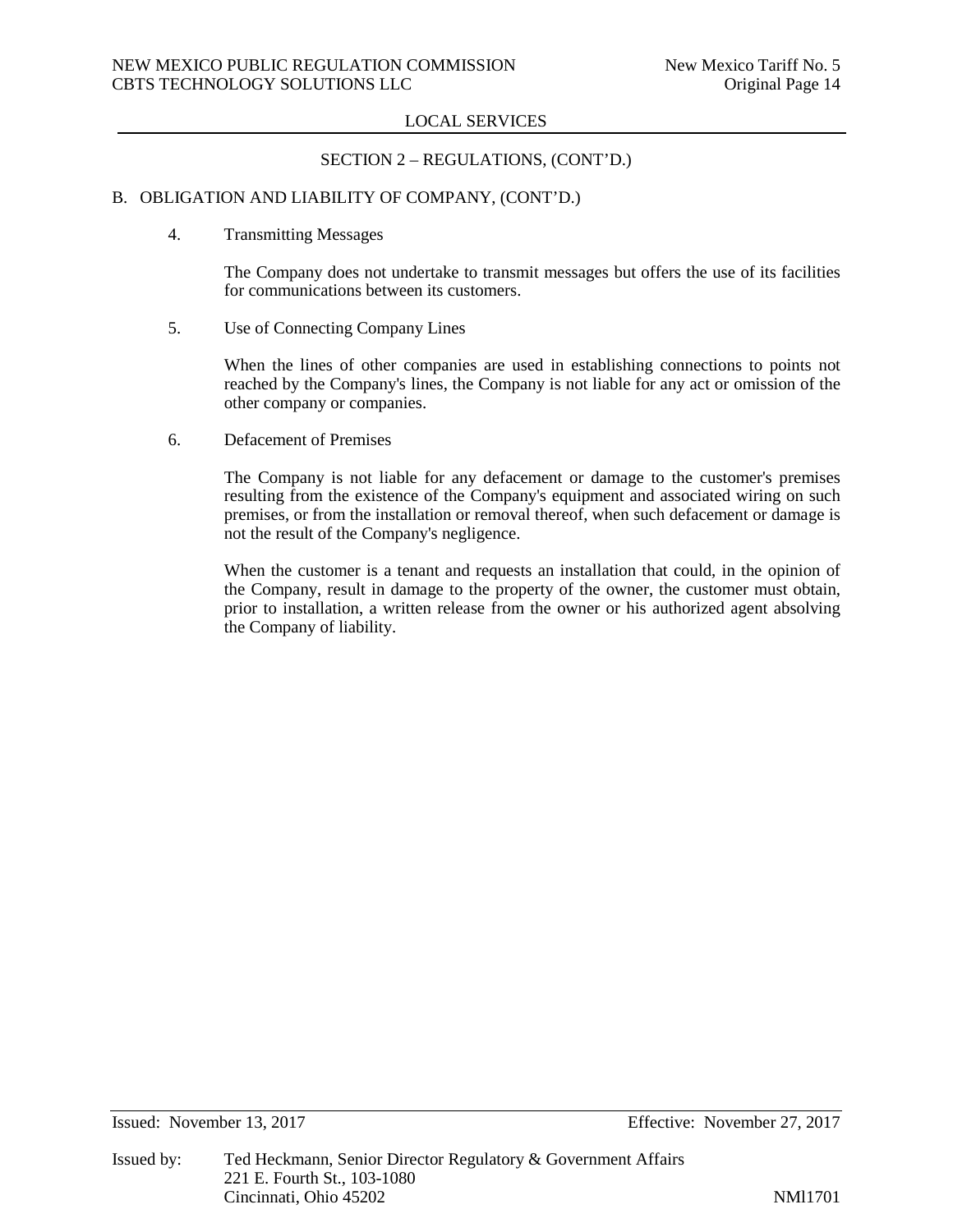## SECTION 2 – REGULATIONS, (CONT'D.)

# C. USE OF SERVICE AND FACILITIES

- 1. Ownership and Use of Service and Equipment
	- a. General

Equipment and lines furnished by the Company on the premises of a customer are the property of the Company, whose agents and employees have the right to enter the premises at any reasonable hour for the purpose of installing, inspecting, maintaining, or repairing the equipment and lines, or upon termination of the service, for the purpose of removing the equipment or lines.

Equipment furnished by the Company must, upon termination of service for any cause whatsoever, be returned to it in good condition, except for reasonable wear and tear.

Customer-provided equipment or protective circuitry may be connected to the telecommunications network in accordance with provisions of the Federal Communications Commission's registration program, as are now in effect or may become effective.

b. Resale

All services in this tariff are available for resale by Commission certified Competitive Local Exchange Carriers (CLECs) on a non-discriminatory basis at the rates and charges shown in this tariff, unless otherwise noted in this tariff.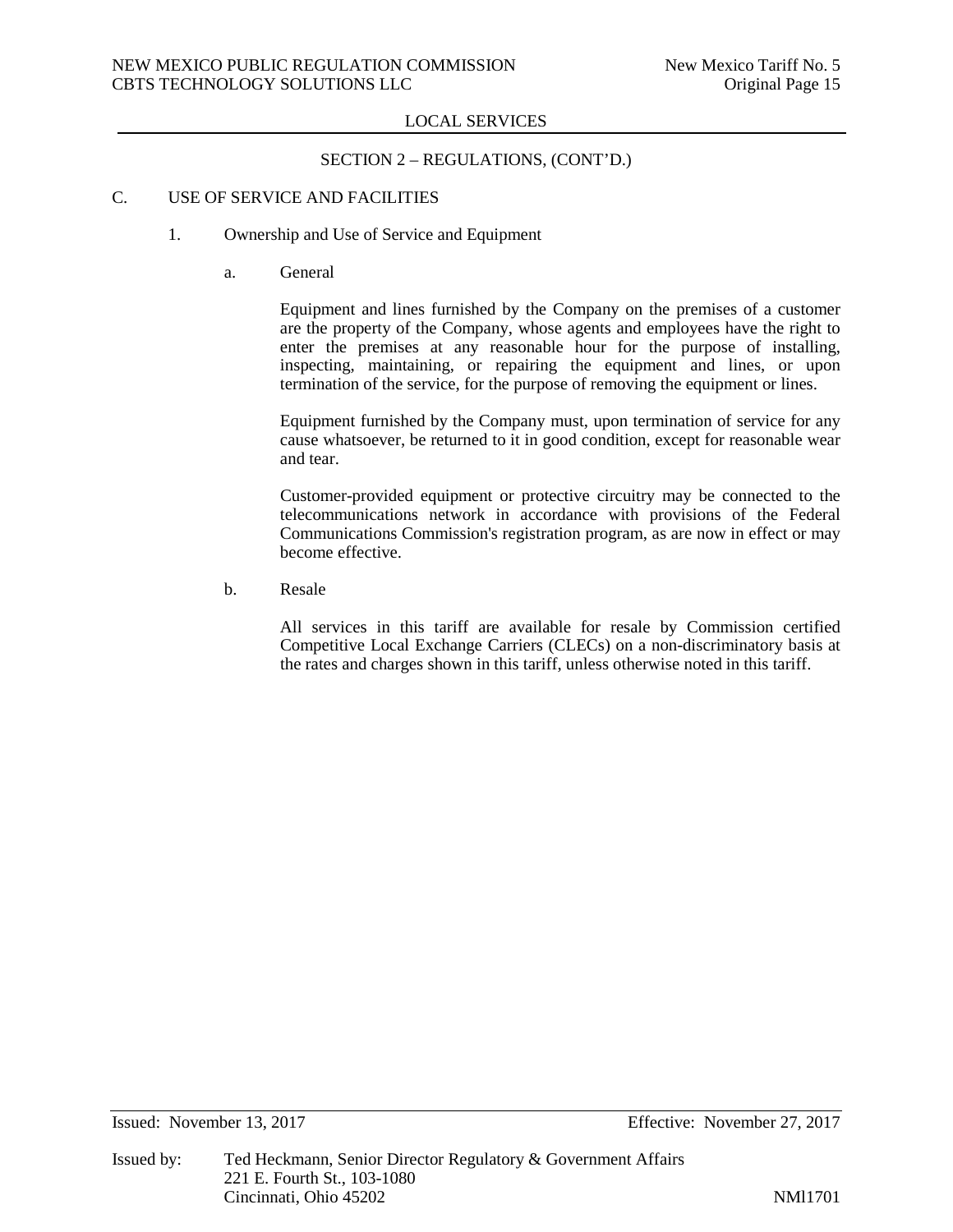# SECTION 2 – REGULATIONS, (CONT'D.)

# C. USE OF SERVICE AND FACILITIES, (CONT'D.)

- 2. Connections of Customer-Provided Terminal Equipment and Communications Systems
	- a. General Provisions
		- 1. General

Customer-provided terminal equipment and communications systems may be connected at the customer's premises to telecommunications services furnished by the Company, where the connections are made in accordance with the provisions of Part 68 of the Federal Communications Commission's (FCC's) Rules and Regulations, and any Company tariffs.

2. Responsibility of the Customer

The customer is responsible for the installation, operation and maintenance of any customer-provided terminal equipment or communications system. No customer-provided terminal equipment or communications systems or combinations thereof may require change in or alteration of the equipment or services of the Company, cause electrical hazards to Company personnel, damage to Company equipment, malfunction of Company billing equipment, or degradation of service to persons other than the user of the subject terminal equipment or communications system, the calling or called party. Upon notice from the Company that customer-provided terminal equipment or communications system is causing such a hazard, damage, malfunction or degradation of service, the customer must make whatever changes are necessary to remove or prevent the hazard, damage, malfunction or degradation of service.

The customer is responsible for the payment of a Maintenance of Service Charge as provided in Section 2, Paragraph 6 of this tariff for visits by a Company employee to the customer's premises when a service difficulty or trouble report results from the use of customer-provided terminal equipment or communications system.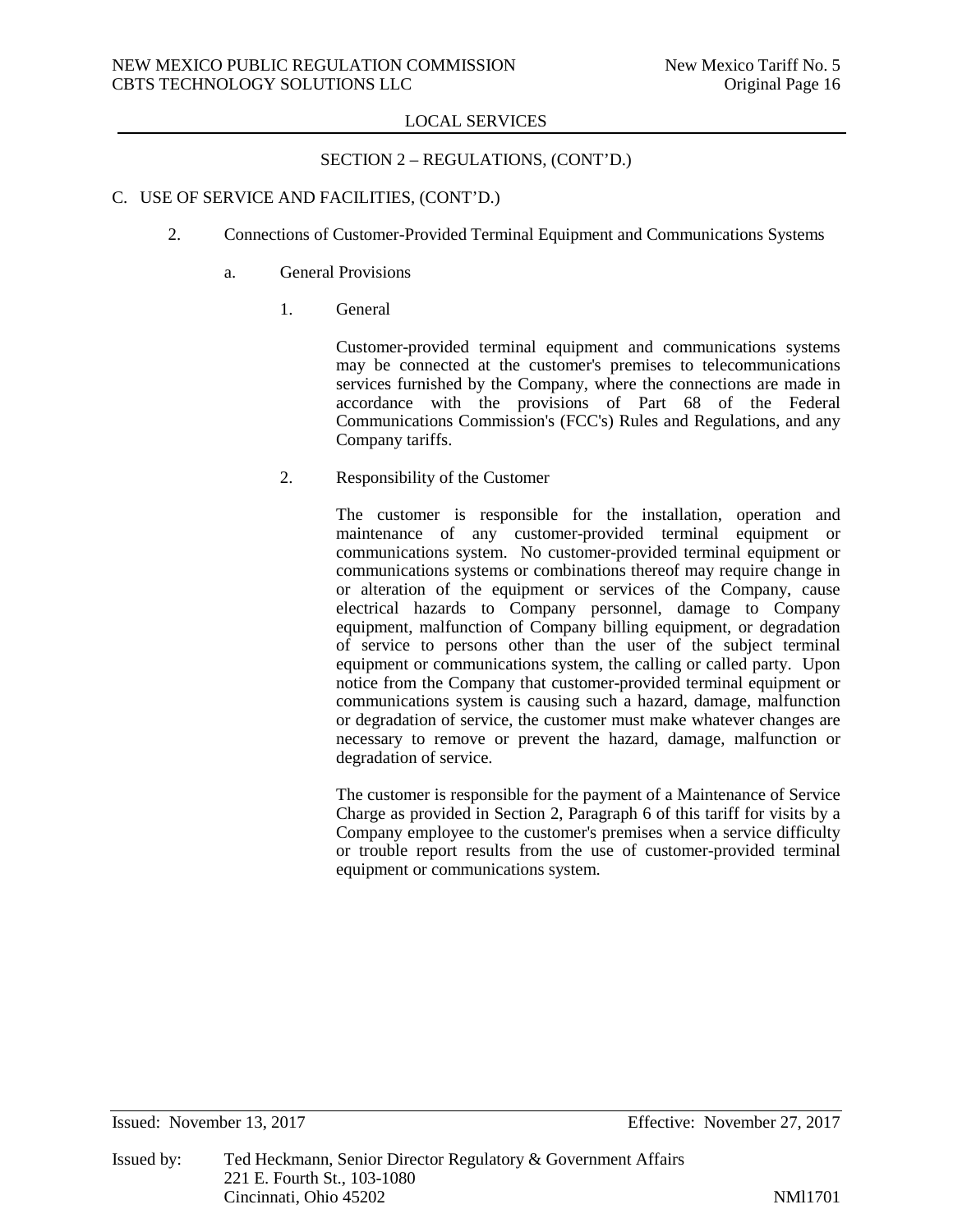# SECTION 2 – REGULATIONS, (CONT'D.)

# C. USE OF SERVICE AND FACILITIES, (CONT'D.)

- 2. Connections of Customer-Provided Terminal Equipment and Communications Systems, (Cont'd.)
	- a. General Provisions, (Cont'd.)
		- 3. Responsibility of The Company

Telecommunications services are not represented as adapted to the use of customer-provided terminal equipment or communications systems. Where customer-provided terminal equipment or communications systems are used with telecommunications services, the responsibility of the Company is limited to furnishing service components suitable for telecommunications services and to the maintenance and operation of service components in a proper manner for those services. Subject to this responsibility, the Company is not responsible for (1) the throughtransmission of signals generated by the customer-provided terminal equipment or communications systems, or for the quality of, or defects in this transmission; or (2) the reception of signals by customer-provided terminal equipment or communications systems; or (3) address signaling, where this signaling is performed by customer-provided signaling equipment.

At the customer's request, the Company will provide the interface parameters needed to permit customer-provided terminal equipment to operate properly with the Company's telecommunications services.

The Company may make changes in its telecommunications services, equipment, operations or procedures, where these changes are consistent with Part 68 of the FCC's Rules and Regulations. If changes made by the Company can be reasonably expected to render any customer's communications system or terminal equipment incompatible with telecommunications services, or require modification or alteration of the customer-provided communications systems or terminal equipment, or otherwise materially affect its use or performance, the customer will be given adequate notice of the changes in writing, to allow the customer an opportunity to maintain uninterrupted service.

4. Recording of Two-Way Telephone Conversations

The recording of two-way telephone conversations is governed by state and federal laws and regulations.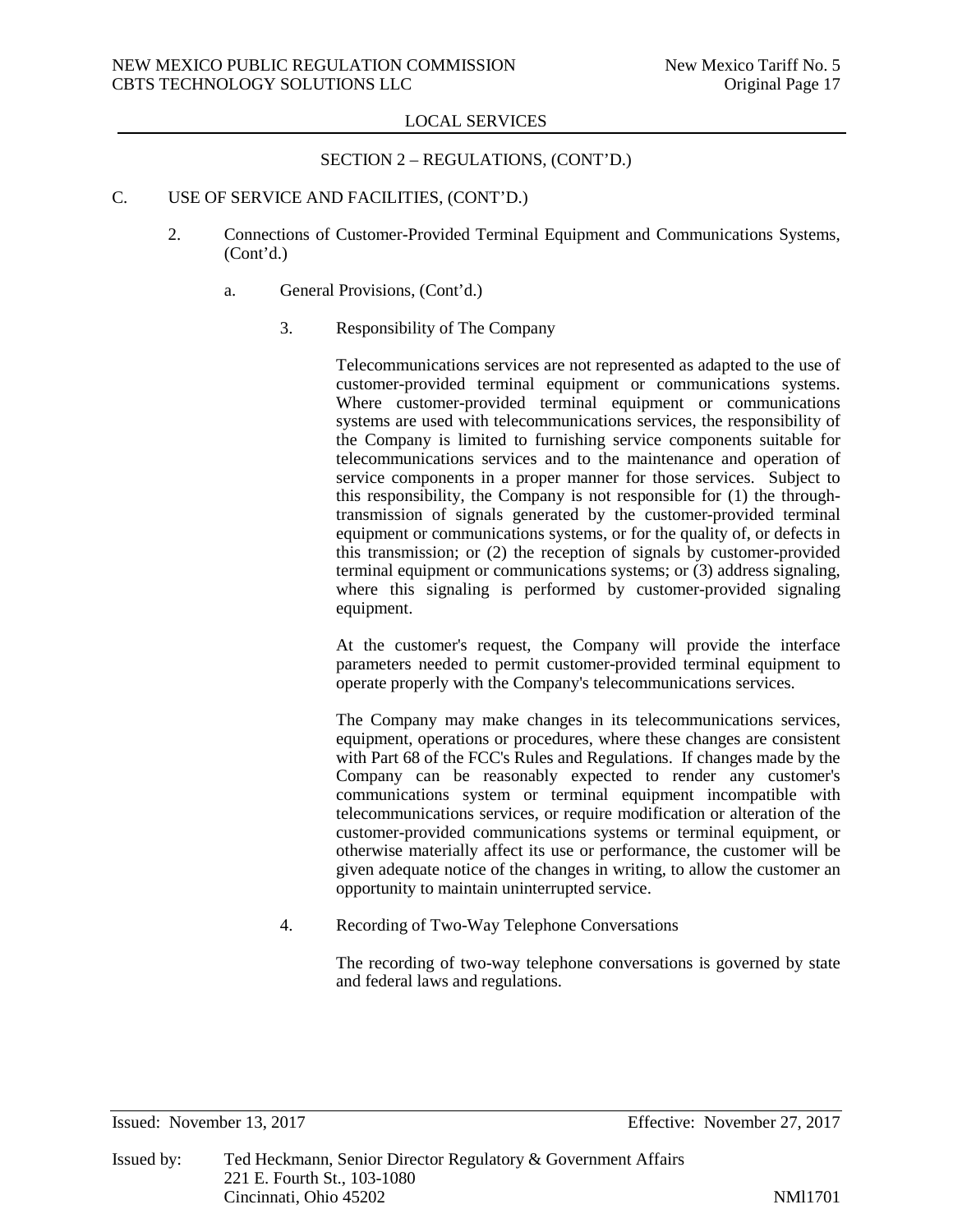## SECTION 2 – REGULATIONS, (CONT'D.)

# C. USE OF SERVICE AND FACILITIES, (CONT'D.)

- 2. Connections of Customer-Provided Terminal Equipment and Communications Systems, (Cont'd.)
	- a. General Provisions, (Cont'd.)
		- 5. Violation of Regulations

When any customer-provided terminal equipment or communications system is used with telecommunications services in violation of any of the provisions in this Section 2, part C.2, the Company will take whatever immediate action is necessary for the protection of the telecommunications network and Company employees, and will promptly notify the customer of the violation.

The customer must discontinue use of the terminal equipment or communications system or correct the violation and must confirm in writing to the Company within 10 days, following the receipt of written notice from the Company, that such use has ceased or that the violation has been corrected. Failure of the customer to discontinue such use or to correct the violation and to give the required written confirmation to the Company within the time stated above will result in suspension of the customer's service until the customer complies with the provisions of this tariff.

b. Connections of Registered Equipment

The term "Registered Equipment" denotes equipment which complies with and has been approved within the registration provisions of FCC Part 68.

Customer-provided registered terminal equipment, registered protective circuitry, and registered communications systems may be directly connected to the telecommunications network at the customer premises, subject to FCC Part 68.

c. Premises Wiring Associated with Registered Communications Systems

Premises wiring is wiring which connects separately-housed equipment entities or system components to one another, or wiring which connects an equipment entity or system component with the telephone network interface or demarcation point not within an equipment housing. All premises wiring, whether fully protected or unprotected, must be installed in compliance with FCC Part 68.

Customers who intend to connect premises wiring other than fully protected to the telephone network must give advance notice to the Company in accordance with the procedures specified in FCC Part 68 or as otherwise authorized by the FCC.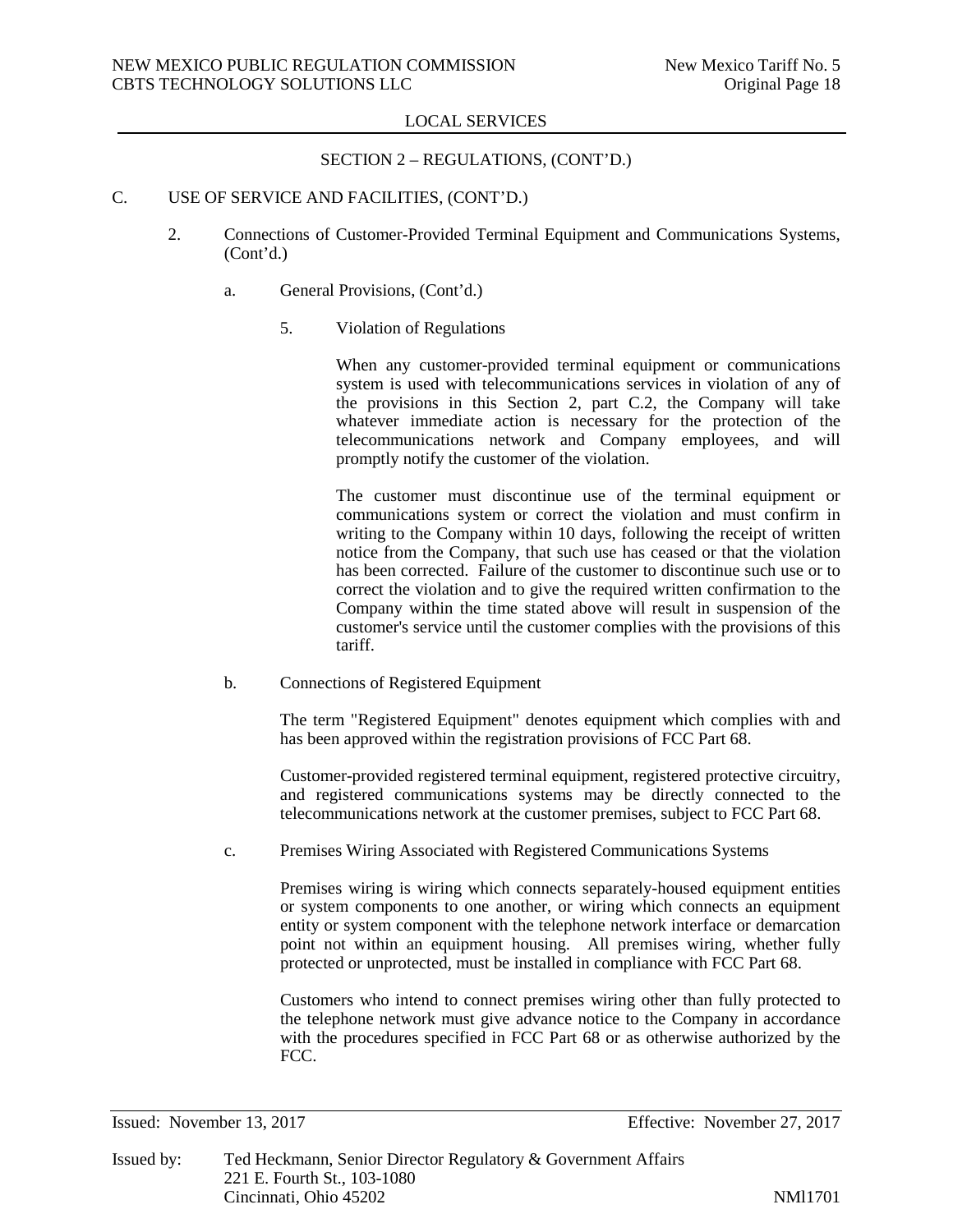## SECTION 2 – REGULATIONS, (CONT'D.)

## D. ESTABLISHMENT AND FURNISHING OF SERVICE

#### 1. Application for Service

The Company may refuse an application for service if objection is made by or on behalf of any governmental authority to furnishing the service.

An application for service becomes a contract upon the establishment of service. Neither the contract nor any rights acquired under it may be assigned or transferred in any manner except as specifically provided for in this tariff. Requests for additional service, when established, become a part of the original contract, except that each item of additional service is furnished subject to payment of applicable charges.

If an applicant has an outstanding account with the Company, the Company reserves the right to reject application for service until the amount due for local services included in this tariff has been paid in full.

A contract for service may be transferred to another individual, partnership, association, or corporation. No billing adjustment for local exchange service previously furnished will be made and the new customer must assume all outstanding indebtedness of the original customer. No charge applies to service transferred in accordance with these provisions.

2. Deposits

Applicants or customers whose financial condition is not acceptable to the Company or is not a matter of general knowledge, may be required to make, at any time, a cash deposit up to an amount equaling two times  $(2x)$  one  $(1)$  month's actual or estimated charges for the purpose of guaranteeing final payment for service, in accordance with the rules of the Commission. Interest on cash deposits will be payable per the deposit rules and regulations prescribed by the Commission for the period during which the deposit is held. Such deposit will be refunded or credited to the customer upon termination or after one year of prompt payment for service.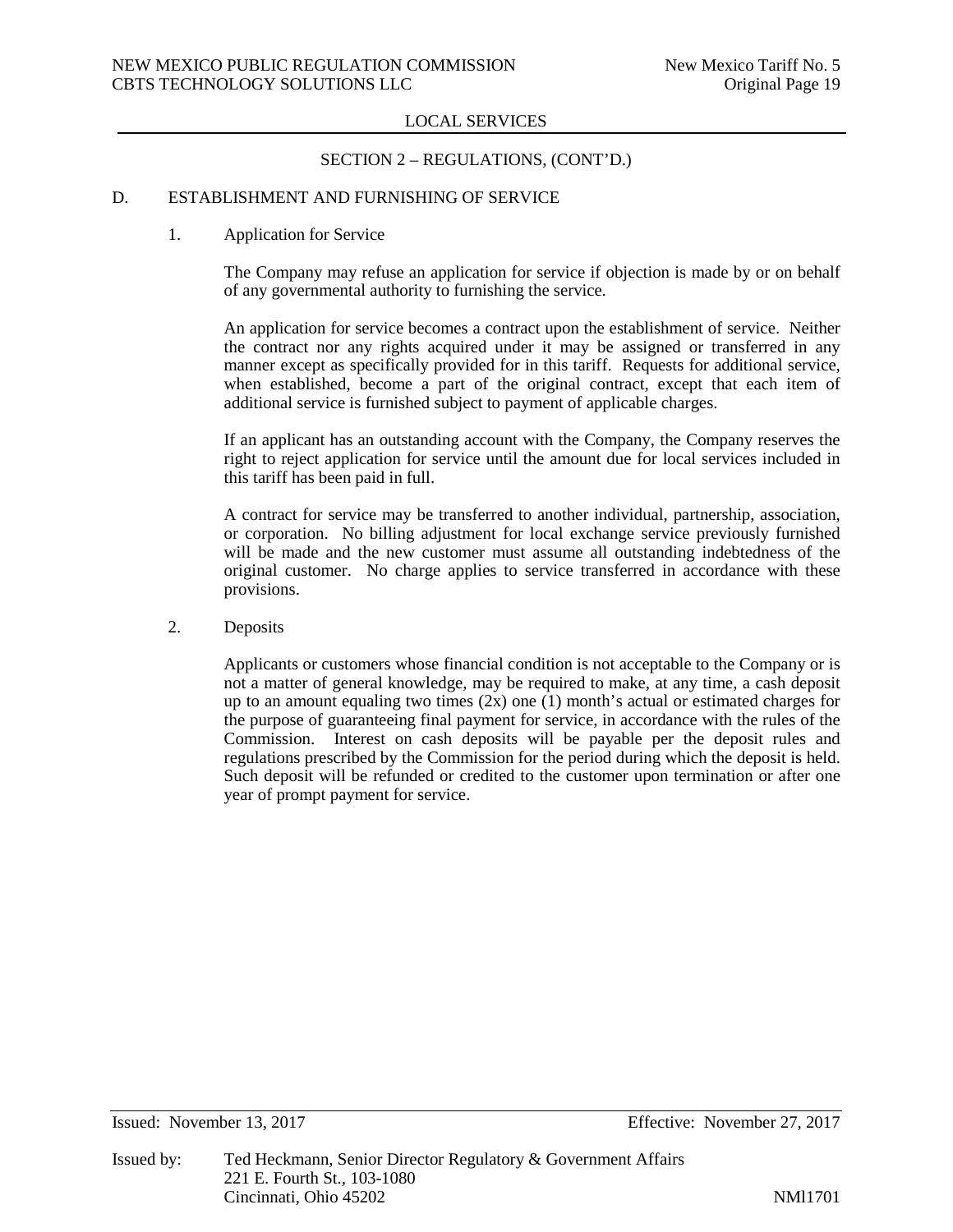# SECTION 2 – REGULATIONS, (CONT'D.)

# D. ESTABLISHMENT AND FURNISHING OF SERVICE, (CONT'D.)

- 3. Payment for Service
	- a. The customer is responsible for payment; monthly, or on demand, of all charges for facilities and services furnished the customer, including charges for services originated, or charges accepted, at such facilities. Charges are payable at the Telephone Company's Business offices or at any agency authorized to receive such payments.
	- b. Bills are rendered monthly and include charges for local service for the current service month.
	- c. Prior written notice will be given if service is to be temporarily denied or the contract terminated for the non-payment of any sum due in accordance with Paragraph D.5. following. Service will not be denied prior to five days from the date contained on said notice.
	- d. All service, provided to the same customer as one business service, regardless of the tariff under which the service is provided, is considered one service for payment purposes. All service may be disconnected for non-payment even though payment is current for service provided under one or more tariffs.
	- e. Where the Company provides billing inquiry service, customer inquiries relative to toll charges will be responded to promptly by the Company.
	- f. Where the inquiry service is provided by an IXC or its designated agent, the IXC or agent will be responsible for notifying the Company immediately regarding any bona fide dispute over outstanding toll charges, so that service will not be terminated during the investigation of the dispute.
	- h. A subscriber who orders service or equipment installations, moves, or changes prior to the date of any increase in the one-time charge applicable to such work will be subject to the one-time charge in effect at the time the subscriber's order was received by the Company, provided the work is completed within the Company's normal installation interval in effect at the time the order was placed. However, if subsequent to the effective date of the increase in the one-time charge, the completion of such work is delayed beyond the Company's normal installation interval and the delay is not caused by the Company, the subscriber will then be subject to the one-time charge in effect at the time the work is completed by the Company.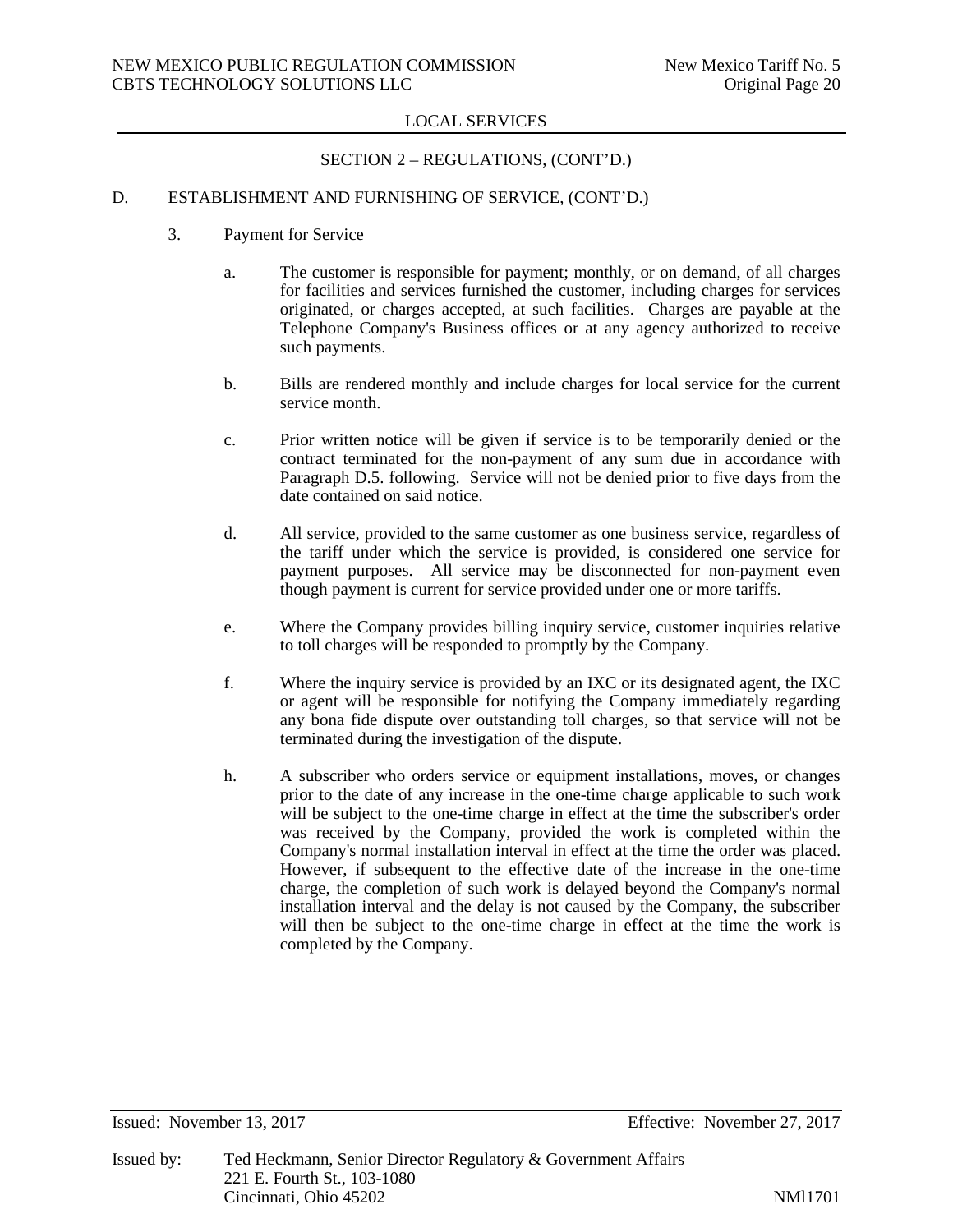## SECTION 2 – REGULATIONS, (CONT'D.)

# D. ESTABLISHMENT AND FURNISHING OF SERVICE, (CONT'D.)

- 3. Payment for Service, (Cont'd.)
	- i. Insufficient Fund Checks

Customers will be charged \$30.00 on all checks issued to the Company which are returned due to insufficient funds. At the discretion of the Company, the insufficient funds check charge may be waived under appropriate circumstances (e.g. a bank error).

j. Late Payment Charge

Customers will be charged a late payment penalty in the amount of 1.5% per month on all delinquent amounts owed to the Company.

- 4. Denials or Disconnection and Restoral of Service
	- a. Upon five (5) days written notice, the Company may discontinue service or cancel an application for service without incurring any liability for any of the following reasons:
		- 1. Non-payment of any sum due to the Company for service for more than thirty days beyond the date of rendition of the bill for such service;
		- 2. Violation of any regulation governing the service under this tariff;
		- 3. Violation of any law, rule, or regulation of an government authority having jurisdiction over the service; or
		- 4. The Company is prohibited from furnishing services by order of a court or other government authority having jurisdiction.
		- 5. Customer uses equipment in such a manner as to adversely affect the Company's equipment or service to others.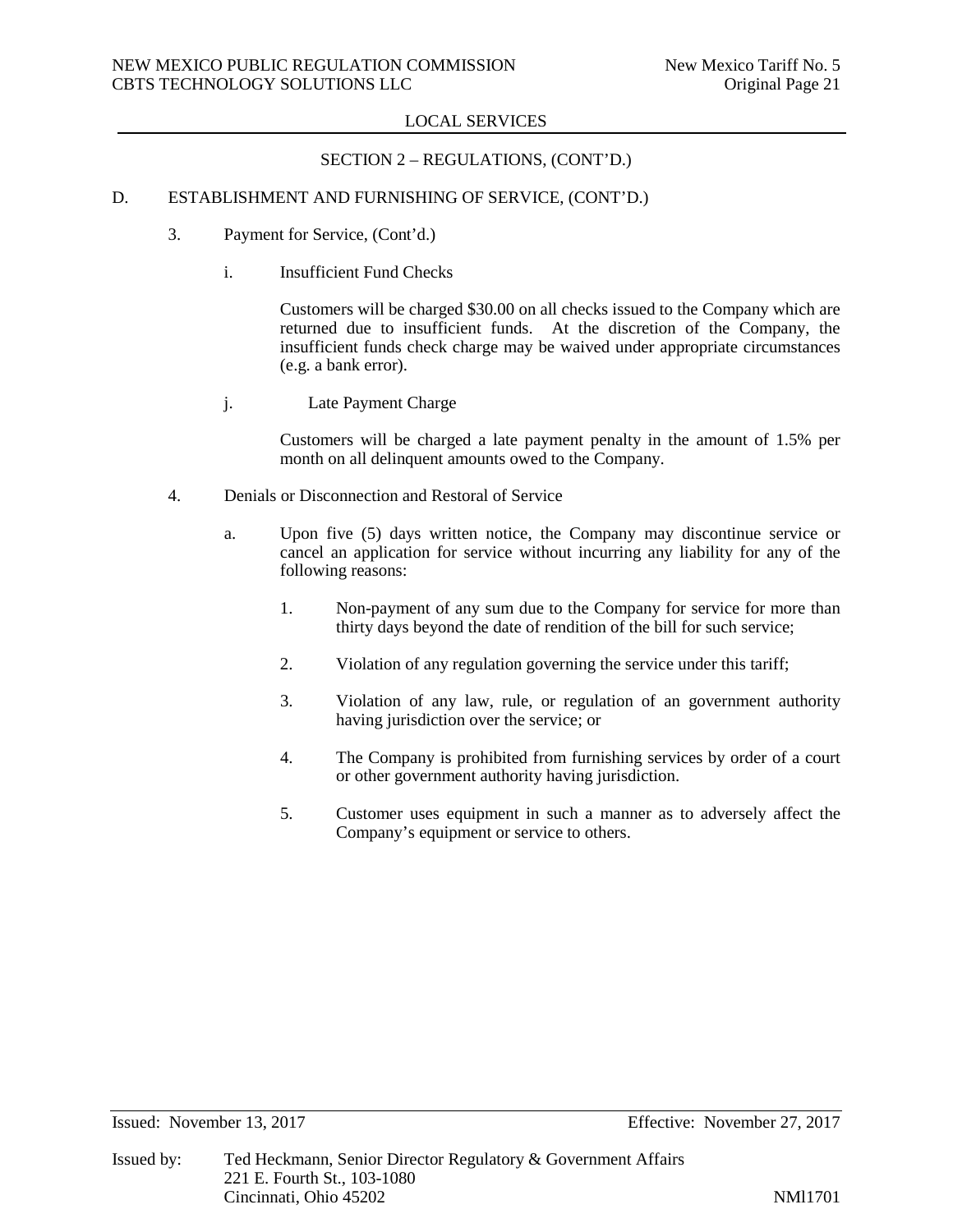## SECTION 2 – REGULATIONS, (CONT'D.)

# D. ESTABLISHMENT AND FURNISHING OF SERVICE, (CONT'D.)

- 4. Denial or Disconnection and Restoral of Service, (Cont'd.)
	- b. The Company reserves the right to discontinue or refuse service because of abuse or fraudulent use of service. Abuse or fraudulent use of service includes the use of service or facilities of the Company to transmit a message or to locate a person or otherwise to give or obtain information without payment of appropriate charges, or violation of any law or regulation pertaining to telecommunications service.
	- c. Service may not be refused, denied or disconnected for any of the following reasons:
		- 1. Delinquency in payment for service by a previous occupant at the premises to be served;
		- 2. Failure to pay any amount which, according to established payment dispute and resolution procedures, is in bona fide dispute;
		- 3. Failure to pay directory advertising charges or any other nonregulated service charges including 900/700 or any "dial-it"-like service charges.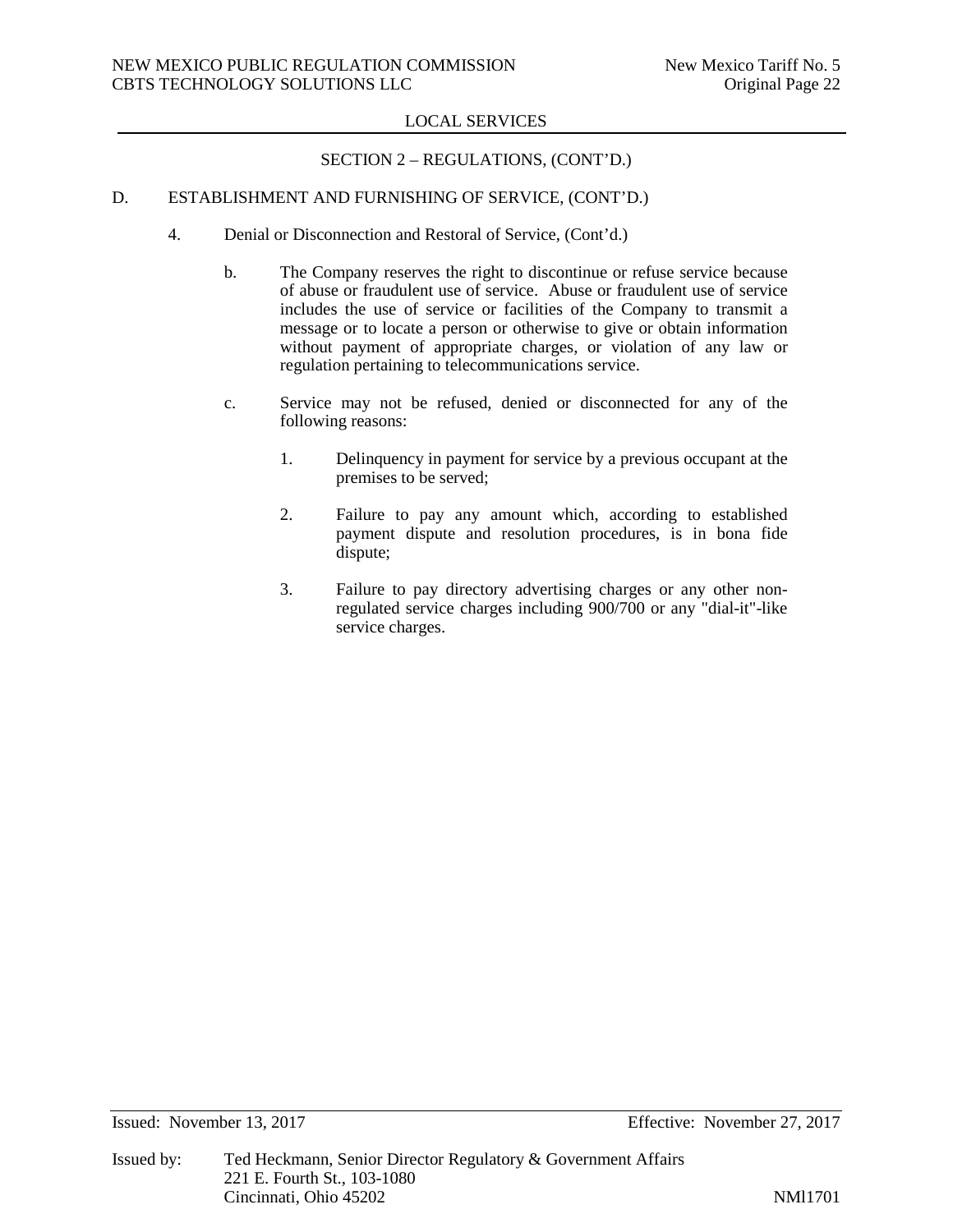## SECTION 2 – REGULATIONS, (CONT'D.)

## D. ESTABLISHMENT AND FURNISHING OF SERVICE, (CONT'D.)

#### 5. Maintenance and Repairs

The Company undertakes to maintain and repair the equipment and facilities which it furnishes to customers pursuant to its tariffs. The customer is responsible for damages to equipment or facilities of the Company caused by the negligence or willful act of the customer.

The customer may not rearrange, disconnect, remove, or attempt to repair, or permit others to rearrange, disconnect, remove, or attempt to repair any equipment or facilities which the Company maintains or repairs pursuant to its tariffs, without the express consent of the Company.

If trouble develops and the customer has any equipment or facilities which the Company does not maintain or repair, the customer will make appropriate tests to determine whether that equipment or facility is the cause of the trouble before reporting an out-ofservice or other trouble condition to the Company.

Customers will be required to pay the maintenance of service charges, for visits made by the Company to the customer's premises, when a service difficulty or trouble report results from equipment or facilities not maintained or repaired by the Company. The customer will be advised, before a visit to his premises, of the possibility of a maintenance of service charge.

Maintenance of Service Charge:

| (1) | During Normal Working Hours | $$265.00$ per visit |
|-----|-----------------------------|---------------------|
|-----|-----------------------------|---------------------|

(2) Outside of Normal Working Hours \$400.00 per visit

Normal Working Hours are defined as Monday to Friday, 7am to 7pm in the time zone of the customer's location of the dispatch. If a visit begins and/or ends outside this period, it is considered Outside of Normal Working Hours.

Any dispatch that begins or ends from 12:01 am to 12:00 am the following day the time zone of the customer's location of the dispatch. If a visit begins and/or ends outside this period, it is considered Outside of Normal Working Hours. Any dispatch that begins or ends from 12:01 am to 12:00 amthe following day the time zone of the Customer's Premises on these holiday's will also be considered "Outside of Normal Working Hours":

| New Year's Day         |           | Memorial Day Martin Luther King Jr. Day |
|------------------------|-----------|-----------------------------------------|
| Independence Day       | Labor Dav | Thanksgiving Day                        |
| Day after Thanksgiving |           | Presidents' Day Christmas Day           |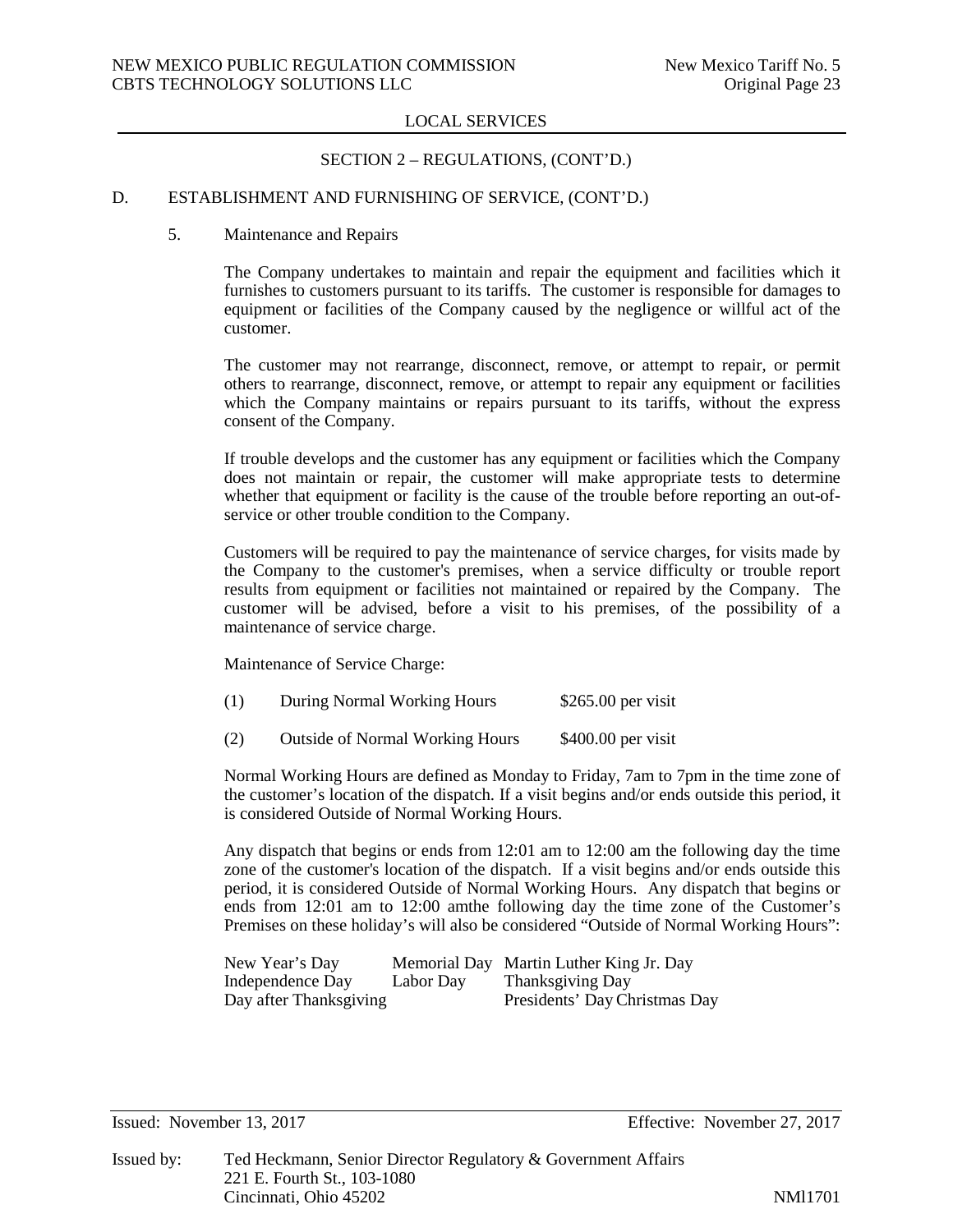# SECTION 2 – REGULATIONS, (CONT'D.)

# D. ESTABLISHMENT AND FURNISHING OF SERVICE, (CONT'D.)

6. Special Equipment and Arrangements

Special equipment and arrangements requested by customers and not otherwise provided for in this tariff may be furnished where possible, if not detrimental to any of the services furnished by the Company, at charges that are in addition to other applicable charges.

7. Overtime

For work performed outside the normal working hours of the Company at the request of the customer, the additional expense incurred by the Company is charged to the customer in addition to other charges which are applicable. In such cases, charges based on the cost of labor, materials, and other costs incurred by or charged to the Company will apply. The customer will be notified in advance if such charges may apply.

8. Individual Case Basis (CB) Arrangements

Rates for ICB arrangements will be developed on a case-by-case basis in response to a bona fide request from a customer or prospective customer for service which varies from tariffed arrangements. Rates quoted in response to such requests may be different from the tariffed rates specified for such services. ICB rates will be made available to similarly situated customers.

9. Identity of Customer-Announcement Facilities

Use of Company facilities for public announcement service or non-public announcement service is subject to the following conditions:

- a. For purposes of identification, exchange service customers who transmit recorded announcements over facilities provided by the Company must include in the recorded message the name of the organization or individual responsible for the service and the address at which the service is provided.
- b. Customers transmitting factual announcements such as time, weather, stock market quotations, airline schedules, and similar information are excluded from the preceding conditions.
- c. Failure to comply with the provisions of this tariff will be cause for termination of the service.
- d. The Company will reveal on request, to the extent the information is available from its records, the identity of the individual responsible for service with which announcement facilities have been associated.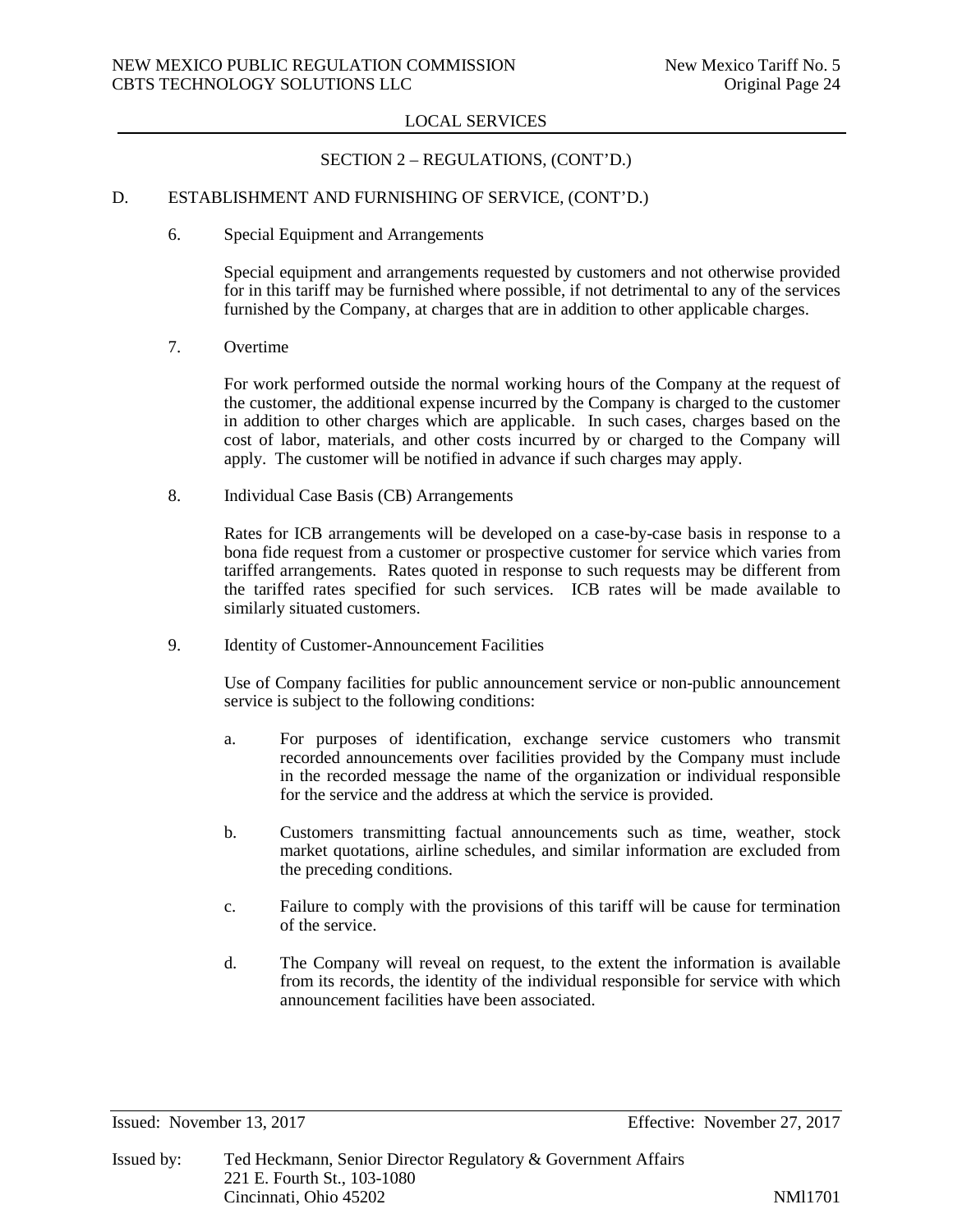## SECTION 2 – REGULATIONS, (CONT'D.)

## D. ESTABLISHMENT AND FURNISHING OF SERVICE, (CONT'D.)

10. Wire Tap Investigation

When a wire-tap investigation is made by the Company at the request of a customer, and no wire tap trouble condition in Company equipment or facilities can be found, the cost incurred for inspection of the facilities and equipment serving the customer may be charged to the customer.

11. Telecommunications relay Service (TRS)

Enables deaf, hard-of-hearing or speech-impaired persons who use a text telephone or similar device, to communicate freely with the hearing population who do not use a text telephone. A Customer will be able to access the state provider to complete such calls. When applicable, the Company will impose a surcharge to all Customers at a level determined by the Commission.

12. Provisions for Certain State and Local Taxes and Fees

There shall be added to the customer's bill, as a separate item, an amount equal to the customer's proportionate part of any license, occupation, franchise, or other similar tax or fee, now or hereafter agreed to or imposed upon the Company by state or local taxing authorities, whether imposed by ordinance, franchise agreement or otherwise, and whether imposed upon or measured by the gross receipts, net receipts or revenues of the Company. Such amount will be added to the bill of each customer who receives service within the territorial limits of the taxing authority. Where more than one such tax or fee is imposed, each of the amounts applicable to the customer shall be added to the customer's bill as a separately identified item.

## E. DIRECTORIES

1. Ownership and Use

The Company reserves the right to charge for directories issued in replacement of directories defaced or mutilated while in possession of customers.

2. Distribution

The Telephone Company will furnish to its customers without charge, only such directories as it deems necessary for the efficient use of service.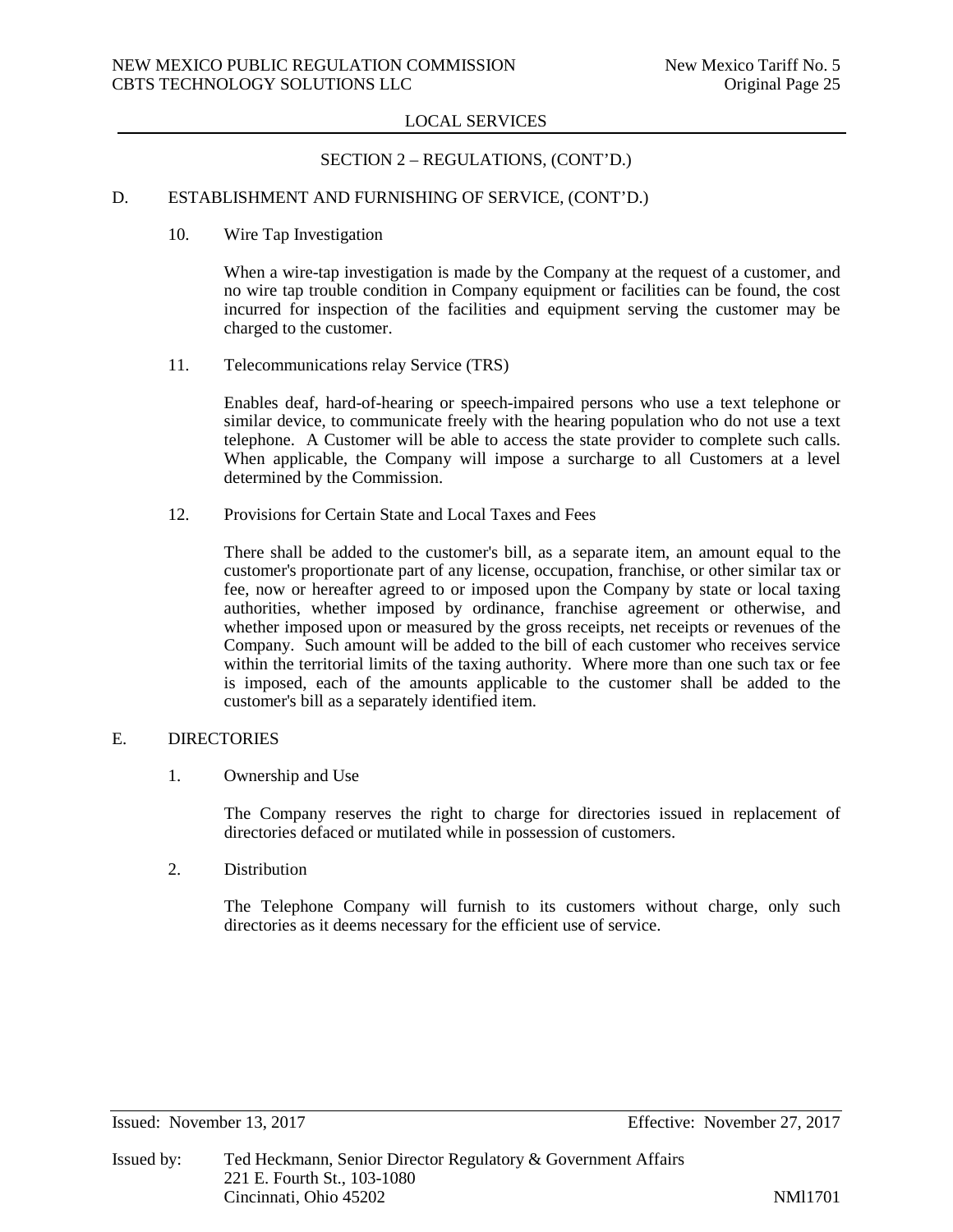# SECTION 2 – REGULATIONS, (CONT'D.)

# F. VARIABLE TERM PAYMENT PLAN

- 1. General
	- a. The Variable Term Payment Plan (VTPP) is a payment plan which allows customers to pay a fixed rate for services over one of any currently available payment periods. A different monthly rate applies for the duration of each period. The monthly rate varies inversely with the length of the payment period, e.g., the monthly rate for a short period is greater than that for a long period.
	- b. The minimum period is 12 months, unless otherwise specified in product tariffs.
	- c. During the effective term of a customer's initial payment period, the monthly rate is not subject to Company-initiated changes.
	- d. Unless specifically exempted, services furnished under the Variable Term Payment Plan are subject to all general regulations applicable to the provision of service by the Company as stated elsewhere in this tariff.
- 2. Regulations
	- a. Application of Rates and Charges (unless stated otherwise in the product tariffs)
		- 1. The monthly rate applicable at the time a customer subscribes to a product or service under the Variable Term Payment Plan is not subject to Company-initiated change during the initial payment period, providing there are no customer-initiated delays in the establishment of the subscribed-for product or service.
		- 2. After the expiration of either the initial payment period or the subsequent 12-month payment periods the monthly rate will continue to be the same rate that the customer paid under their initial term agreement. The rate will be subject to Companyinitiated changes with a 60-day written notice to the customer during which time the customer shall have the right to terminate the agreement, without incurring termination charges. The rate adjustment would not exceed the tariffed rate.
		- 3. Nonrecurring charges are to be paid in full at the time of installation.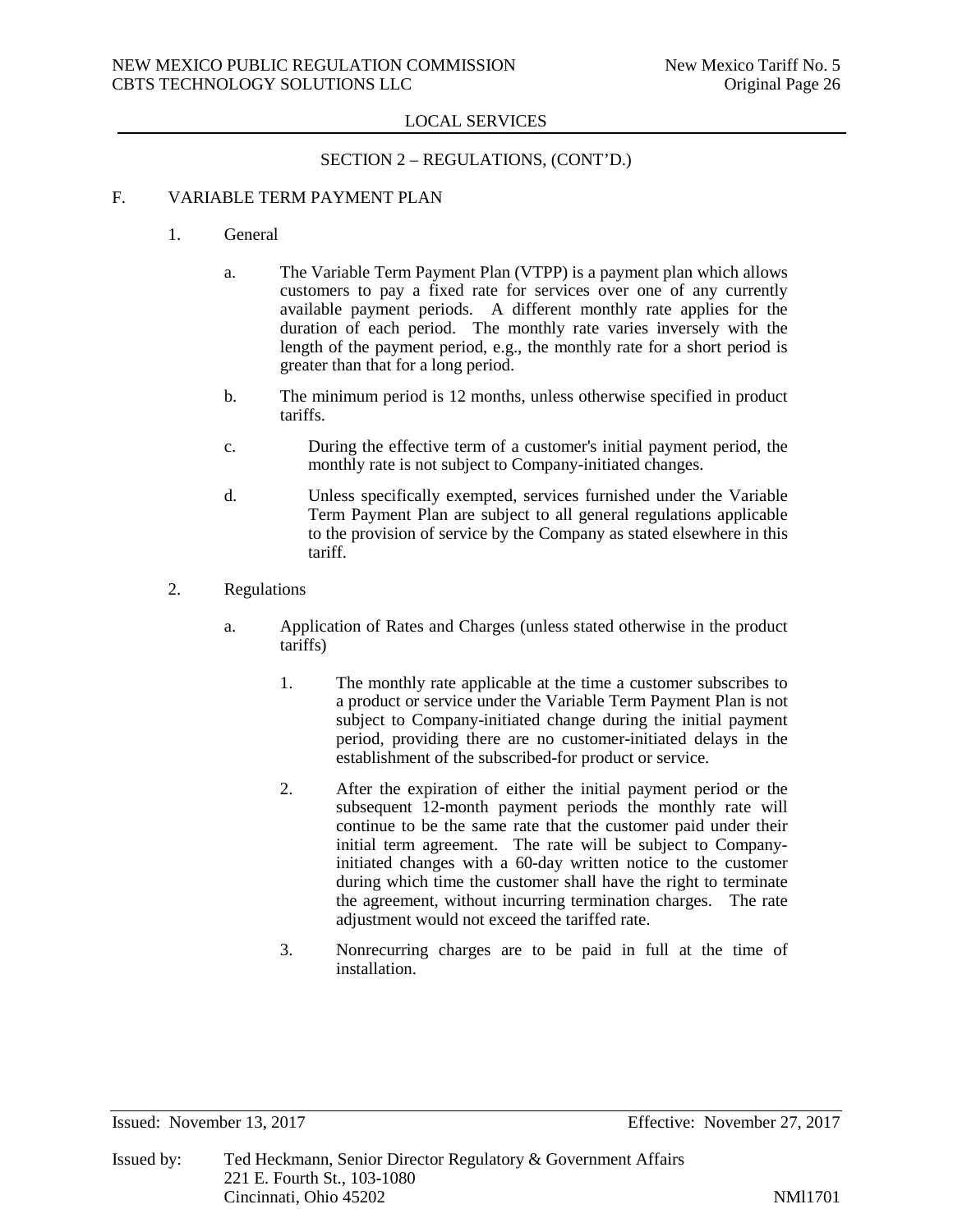## SECTION 2 – REGULATIONS, (CONT'D.)

# F. VARIABLE TERM PAYMENT PLAN, (CONT'D.)

- 2. Regulations, (Cont'd.)
	- a. Application of Rates and Charges (unless stated otherwise in the product tariffs), (Cont'd.)
		- 4. In the event that all or any part of the service is disconnected at customer request before expiration of any selected payment period of greater than one month's duration, the customer will be required to pay termination charges as stated in this tariff.
		- 5. Rates and charges apply according to the appropriate schedules for products and services offered under the Variable Term Payment Plan.
	- b. Renewal Options

The customer has the following renewal options:

- 1. Prior to completion of the present VTPP payment period and upon notification to the Company, a customer may renew for any payment period currently available under VTPP. The rates will be those currently in effect for new customers at the time of renewal. The new payment period starts the day following completion of the prior payment period.
- 2. If upon completion of the current payment period the customer has not chosen a new payment period and has not requested discontinuance of service, the customer's agreement will automatically renew for a 12-month period at the rate the customer is paying under their current agreement unless either party notifies the other in writing or verbally of its intention not to renew, at least 30 days before the end of the then-current term.
- c. Early Contract Termination

Unless otherwise noted in individual product tariffs, if the customer terminates their service prior to the expiration date of the term agreement, the customer will be required to pay early termination charges that equate to the monthly charges for the remainder of either the initial payment period or the subsequent 12-month payment periods. If nonrecurring charges associated with the installation of the business services were waived, the customer will become liable for payment of the waived charges.

Inclusion of early termination liability by the company in its tariff or a contract does not constitute a determination by the Commission that the termination liability imposed by the company is approved or sanctioned by the Commission. Customers shall be free to pursue whatever legal remedies they may have should a dispute arise.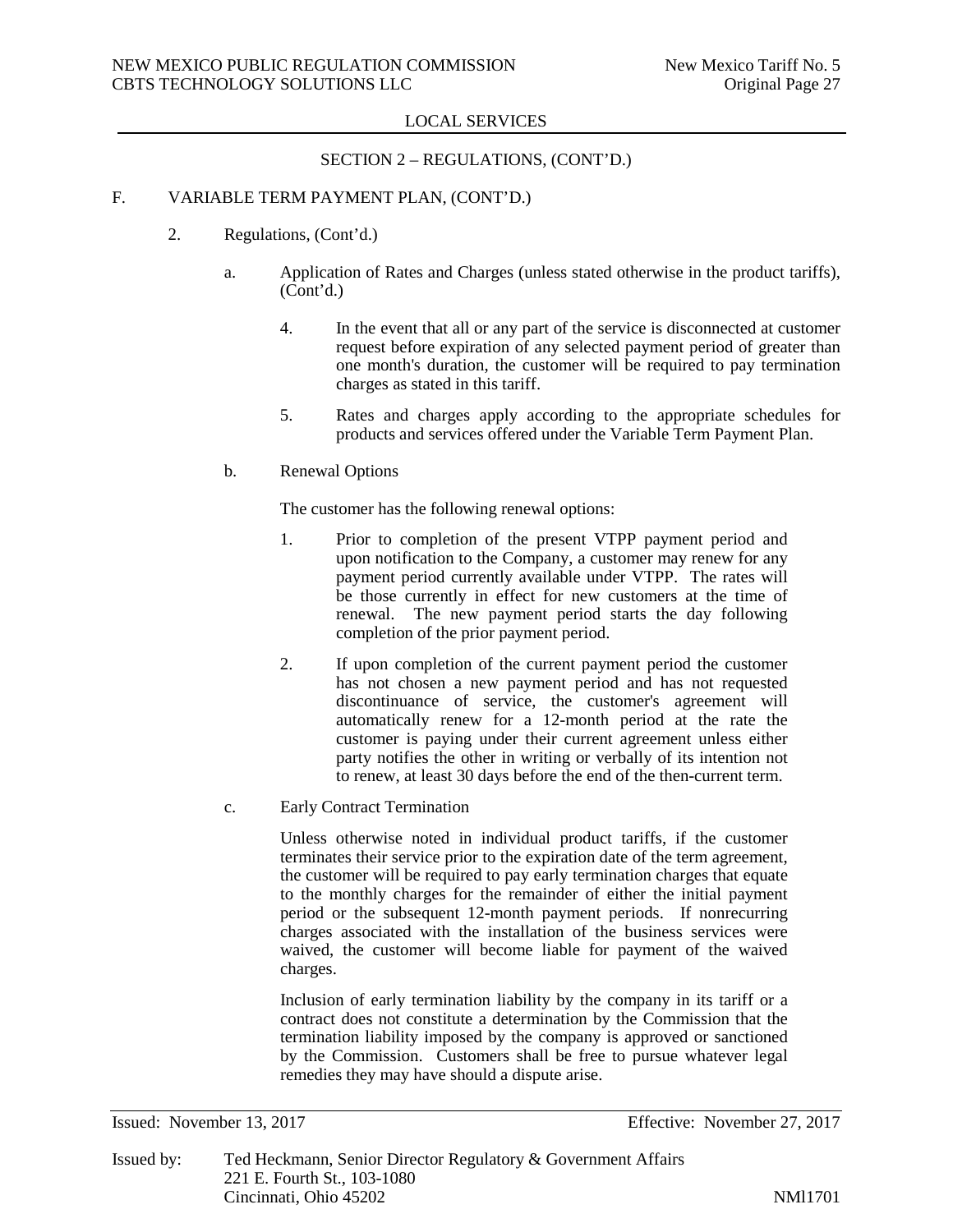# SECTION 2 – REGULATIONS, (CONT'D.)

# F. VARIABLE TERM PAYMENT PLAN, (CONT'D.)

- 2. Regulations, (Cont'd.)
	- d. Additions

If the customer wishes to make additions, the customer may also select, from those currently available in the tariff, a different payment period of equal or shorter length than the time remaining in the period selected for the existing service at the current filed rates for the selected period. The additions may then have a different expiration date than the existing service.

- e. Upgrades
	- 1. Allowable upgrades to products offered by the Company are specified in the individual sections of this tariff.
	- 2. A customer who elects to upgrade an installed product may choose one of two options, unless otherwise specified in the product tariffs:
		- a. The existing payment period may be extended by a period of time specified in the product tariff, and the new and the previously installed service will expire on the same date. The rate level applicable for the new service is the one currently in effect for the payment period which the customer had selected prior to the upgrade, while the rates for services previously installed and continuing in service are unaffected.
		- b. The new service may be billed over a currently available payment period of equal or shorter length than the time remaining in the existing payment period. Current rates apply for the selected payment period for the new service. Rates for service previously installed and continuing in service are unaffected. The expiration date of the new service is then either the same as or earlier than that of the previously installed system.

When the expiration date of the new service is earlier, the customer must select another payment period for the service according to the terms and conditions stated in the preceding paragraph at the time of expiration.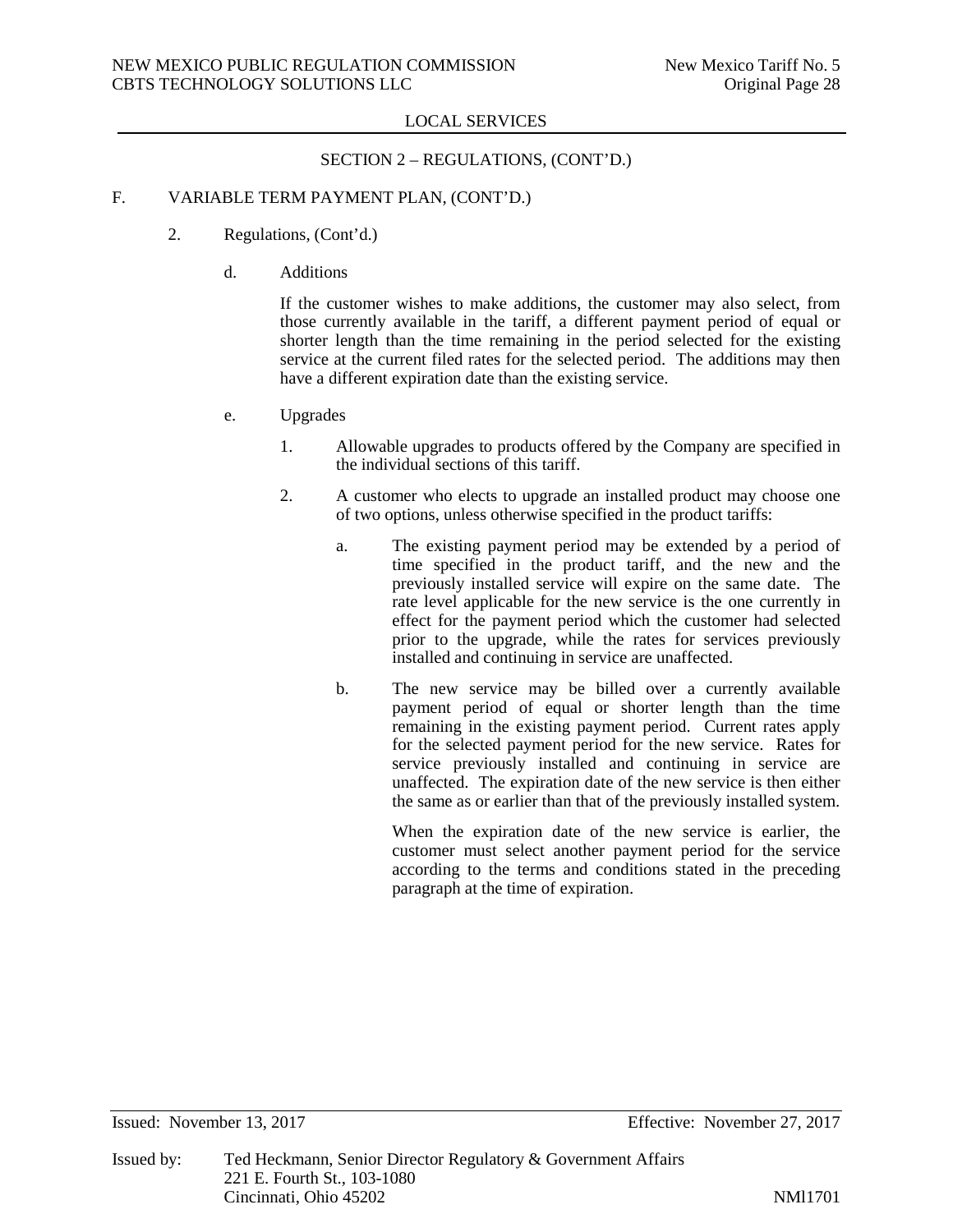# SECTION 2 – REGULATIONS, (CONT'D.)

# F. VARIABLE TERM PAYMENT PLAN, (CONT'D.)

- 2. Regulations, (Cont'd.)
	- f. Downgrades
		- 1. Allowable downgrades for installed services are specified in the individual sections of this tariff.
		- 2. A customer has the option to place any new service on a coterminous payment unless otherwise specified in the product tariff. Rates for the new service are those currently in effect for the original payment period (or, if the period is no longer available, for the next shorter one). The rates for services remaining after the downgrade will not be affected.
		- 3. When a coterminous payment period is not chosen for new service, the customer must select a payment period of equal or shorter length than the time remaining in the current payment period. Current rates apply for the equal or shorter payment period. Service remaining on the the equal or shorter payment period. customer's premises will continue to be billed at the rates in effect before the downgrade. The new service may than have a different expiration date from the service which remained after downgrading.
		- 4. When the expiration dates differ, the customer must select a new payment period for the service (at the time of expiration) added at the time the service was downgraded, according to the terms and conditions in this section.
	- g. Requests for Changes in Length of Initial Payment Period

Following the establishment of service for a service furnished under a Variable Term Payment Plan period and before the completion of that period, the existing payment period may be replaced by a currently offered payment period at the current rates, subject to the following conditions:

- 1. No credit will be given for payments made during the formerly selected period. However, nonrecurring charges will not be reapplied.
- 2. The new payment period begins with the date requested.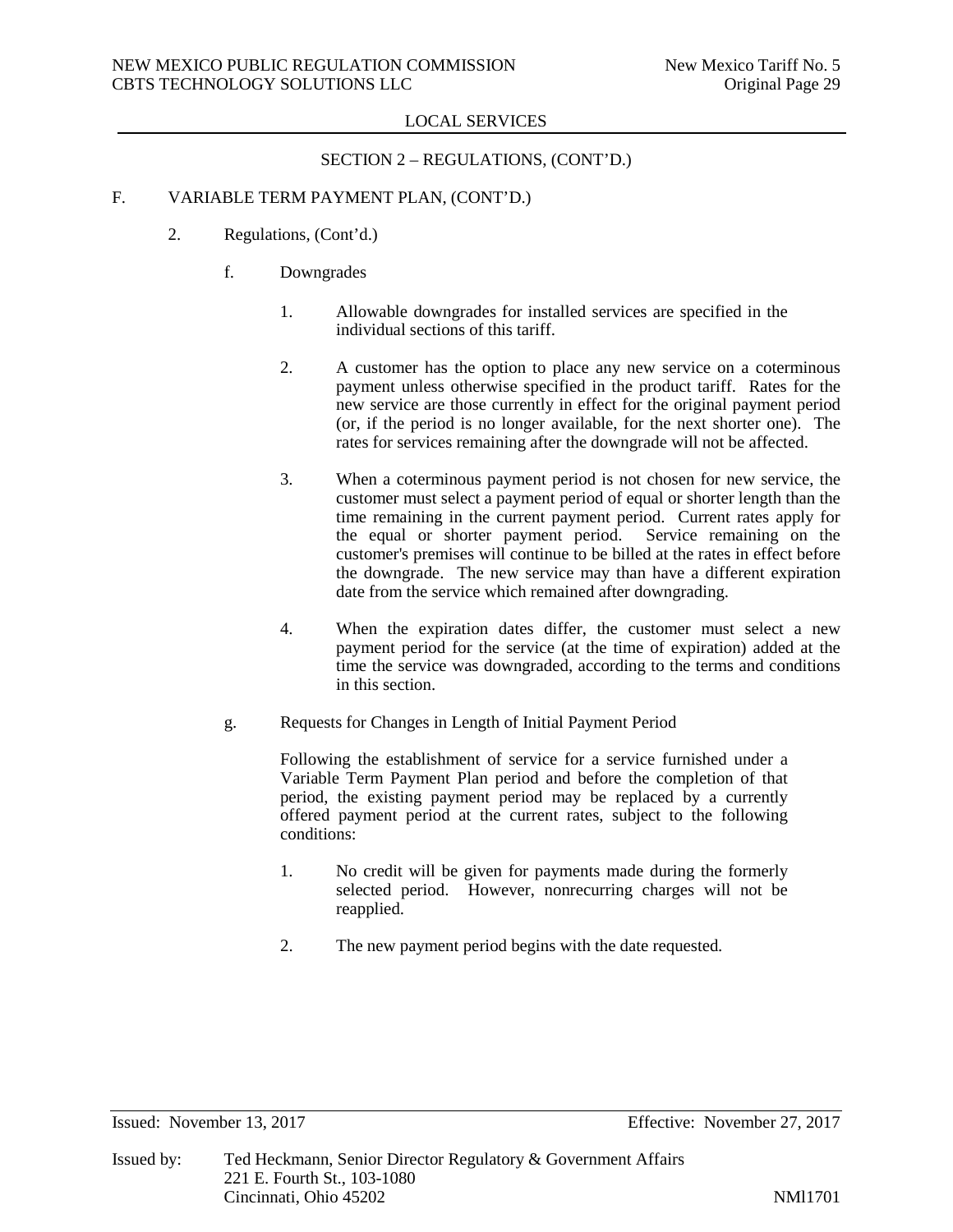# SECTION 2 – REGULATIONS, (CONT'D.)

# F. VARIABLE TERM PAYMENT PLAN, (CONT'D.)

- 2. Regulations, (Cont'd.)
	- g. Requests for Changes in Length of Initial Payment Period, (Cont'd.)
		- 3. No termination charge applies provided the customer selects a new payment period equal to or longer than the time remaining under the former payment period. Otherwise, a termination charge applies for the former payment period.
		- 4. The new payment period selected for a component of a service must be equal to or shorter than the time remaining in that service's existing payment period.
	- h. Supersedure

Service may be transferred to a new customer at the same location, upon prior written concurrence by the Company. The new customer will be subject to all provisions currently reflected in the contract.

## G. EMERGENCY NUMBER 911 SERVICE

This service is offered solely as an aid in handling assistance calls in connection with fire, police or other emergencies. The Company is not responsible for any losses, claims, demands, suits or any liability whatsoever, whether suffered, made, instituted or asserted by the Customer or by any other party or person for any personal injury to or death of any person or persons, and for any loss, damage or destruction of any property, whether owned by the Customer or others, caused or claimed to have been caused by : (1) mistakes, omissions, interruptions, delays, errors or other defects in the provision of this service, or (2) installation, operation, failure to operate, maintenance, removal, presence, condition, location or use of any equipment and facilities furnishing this service.

The Company is not responsible for any infringement or invasions of the right of privacy of any person or persons, caused or claimed to have been caused, directly or indirectly, by the installation, operation, failure to operate, maintenance, removal, presence, condition, occasion or use of emergency 911 service features and the equipment associated therewith, or by any services furnished by the Company including, but not limited to, the identification of the telephone number, address or name associated with the telephone used by the party or parties accessing emergency 911 service, and which arise out of the negligence or other wrongful act of the Company, the Customer, its Customers, agencies or municipalities, or the employees or agents of any one of them.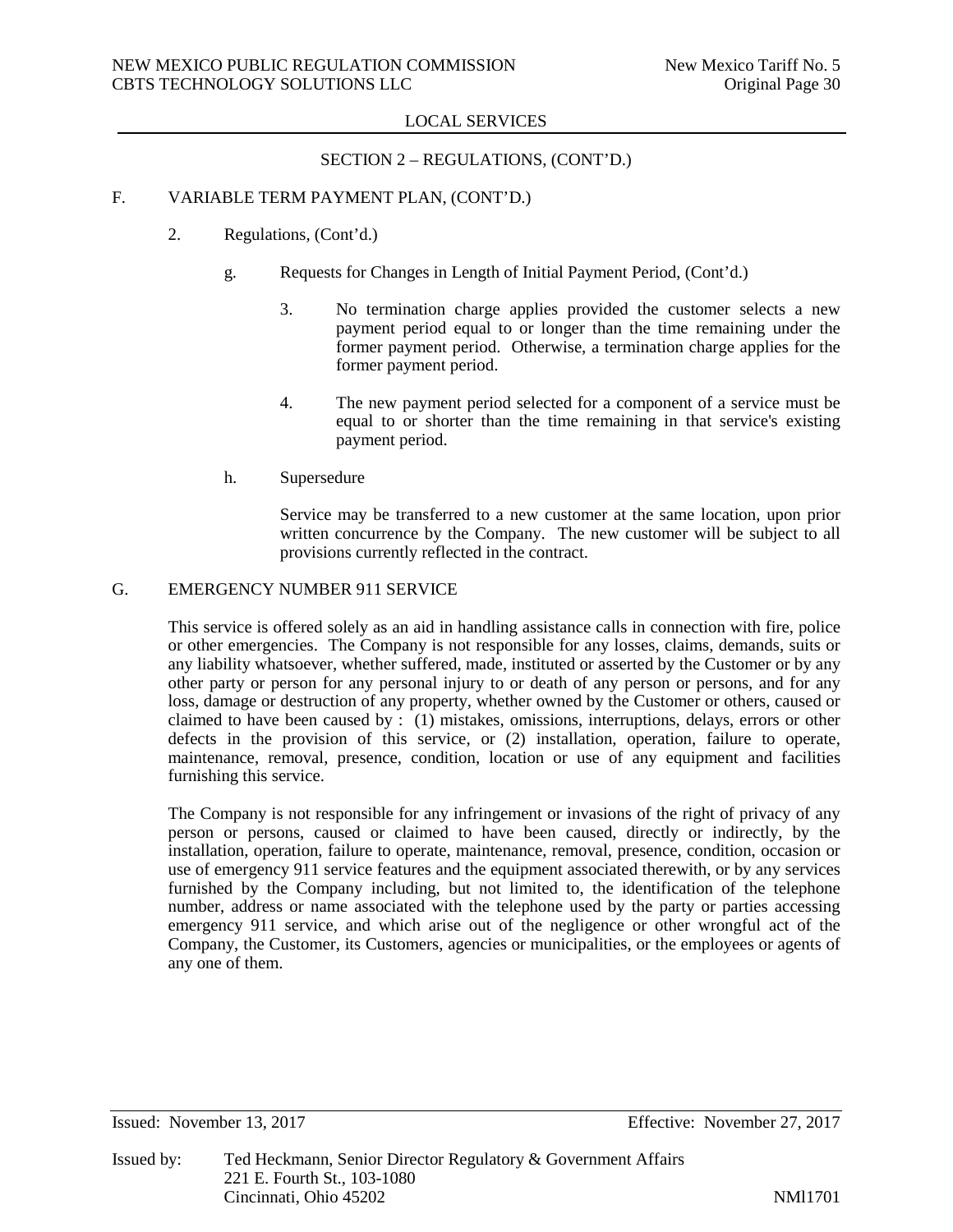## SECTION 2 – REGULATIONS, (CONT'D.)

## H. 811 SERVICE

811 Service is a three-digit local dialing arrangement that allows local exchange end users to reach a state service center that provides advance excavation notice services. The 811 code was assigned, pursuant to Federal Communications Commission (FCC) Order in CC Docket 92-105, to provide a one call system ("call before you dig" service) for excavators and the general public to notify facilities operators in advance of excavation activities. The Company provides the routing for calls made to 811 to the service center. The Company does not operate the 811 Service center.

811 calls cannot be placed using 1+ calling, 0+ calling, 0-Operator Assisted Calling, or 101XXXX calling.

Certain equipment, such as coin telephones and PBXs, may require special programming to allow 811 calling.

811 Service can only be accessed for calls originating on the Company's network, either from end user customers who directly purchase the Company's service or from customers of other LECs that resell the Company's services.

The Company will make every effort to route 811 calls to the appropriate service center. The Company's only obligation under 811 Service is to attempt to transmit the call to the appropriate service center. However, the Company will not be held responsible for routing mistakes, service interruptions, or other intervening acts that may interfere with telephone service and/or completion of the call.

The Company is not responsible for redirecting or otherwise handling 911 and other calls misdialed or misrouted as 811 calls. The 811 Service center is responsible for developing an appropriate method for responding to 811 calls placed in error or due to customer confusion.

The Company's provision of 811 Service shall not be interpreted, construed, or regarded, either expressly or implied, as being for the benefit of or creating any Company obligation toward, or any right of action on behalf of, any third person or legal entity including end users of the Company or any other carriers or service providers.

The Company's liability with respect to 811 Service, including damages arising out of mistakes, omissions, interruptions, delays, errors or defects in transmission, or failures or defects in facilities provided by the Company, shall be limited to the terms set forth in Section 2, part B of this tariff.

There is no charge for 811 Service, and 811 calls will not result in local measured service usage charges.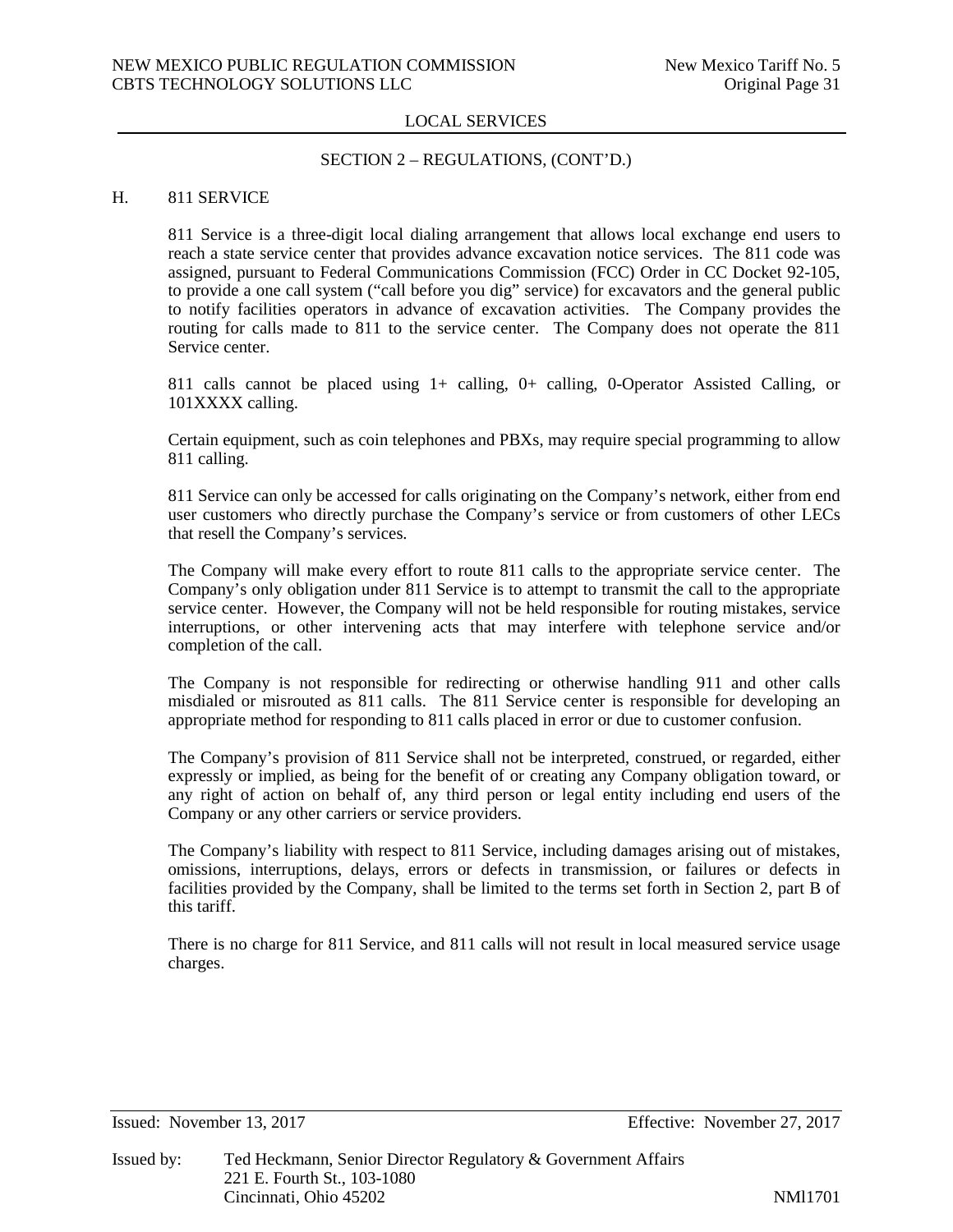## SECTION 3 - DIRECTORY LISTINGS

#### A. TERMS AND CONDITIONS

Listings are regularly provided in connection with local exchange service. At the request of the customer, the listing may be omitted from the directory and directory assistance records (Non-Published Service).

The rates and regulations specified in this section apply only to the alphabetical directory. The alphabetical directory is a list of telephone numbers of customers and others arranged alphabetically by surname, business, association, institution, or other non-residence name.

The alphabetical directory is designed for the purpose of informing calling parties of the telephone number of customers and others listed in it. Accordingly, listings are intended solely for purposes of identification and are limited to information which is essential to such identification.

The Company does not publish a directory of subscriber listings. The Company, however, does arrange for the Subscriber's main billing number to be placed in the directory of the dominant local exchange carrier.

All Directory Listings, regardless of type, must conform to the specifications for the directories. The Company reserves the right to modify the listings to accommodate the space limitations in the directory. Not all listing types are available in all directories.

The Company may refuse a listing which does not constitute a legally authorized or adopted name, or any listing which in its opinion is likely to mislead or to deceive calling parties as to the identity of the listed party, or is intended for advertising purposes or is more elaborate than is reasonably necessary to identify the listed party. The listing of a service, commodity or trade name is not permitted except when such service, commodity or trade name is a part of the name under which the listed party conducts his or her business. The Company may, upon notifying the Customer, discontinue any listing found to be in violation of the foregoing regulations.

A descriptive term characterizing the listed party's business or purpose in a general way may be furnished (in abbreviated form) as a part of the listing, when desired and available. When the character of the listed party's business or purpose is apparent from the name under which it is conducted, a further designation is unnecessary and is not furnished.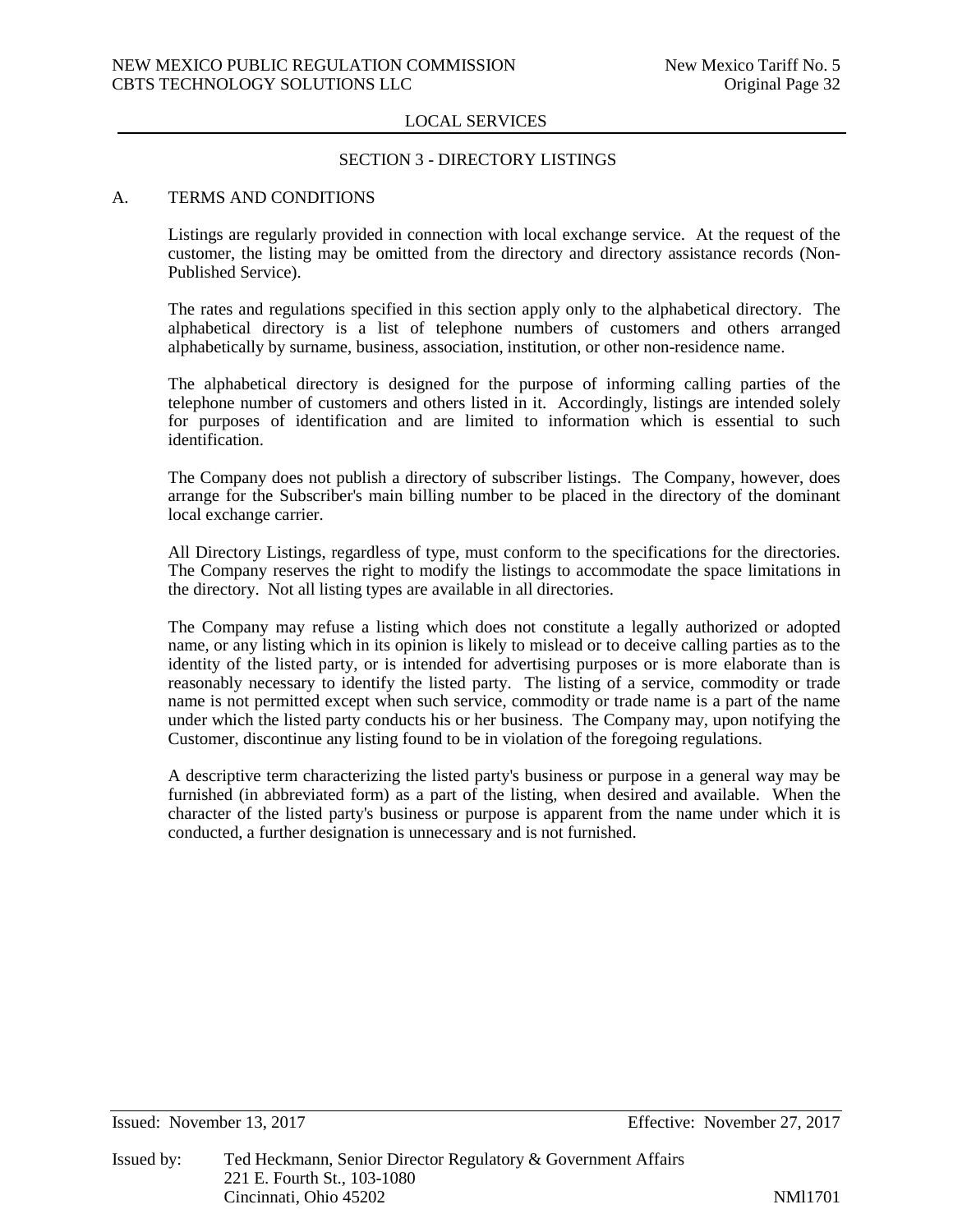## SECTION 3 - DIRECTORY LISTINGS, (CONT'D.)

## A. TERMS AND CONDITIONS, (CONT'D.)

Abbreviations may be used to limit the length of any listing when in the opinion of the Company, the clearness of the listing and the identification of the listed party is not impaired by use of abbreviations.

Special arrangement of names is not permitted.

Non-Published Service customers forfeit non-address, non-list, or non-published service privacy when calling the Universal Emergency Number Service (911). The telephone number and address of the station from which the emergency call originates are passed to the Public Safety Answering Point along with the call in order for emergency units to respond to the call.

Incoming calls to Non-Published Service customers will be completed by the Company only when the calling party places the call by number. The Company will adhere to this practice regardless of any claim of emergency the calling party may present.

The acceptance by the Company of the customer's request for Non-Published Service does not create any relationship or obligation, direct or indirect, to any person other than the Customer.

The Company makes every effort to safeguard the address and numbers of Non-Published Service customers. However, in the absence of gross negligence or willful misconduct, no liability will attach to the Company for damages arising from inadvertently publishing the address or telephone number of a Non-Published Service customer in the directory; or disclosing the number or address to any person. The customer indemnifies and saves the Company harmless against any and all claims for damages caused or claimed to have been caused, directly or indirectly, by the publication of the number of a Non-Published Service customer in the directory or otherwise disclosed, the Company's liability is limited to and satisfied by a refund of any monthly charges made by the Company.

Providing the name, address and/or telephone number of a Non-Published Service customer to the customer's primary interexchange carrier for billing purposes only, does not constitute publication or disclosure of the customer's name, number and/or address under this tariff.

Interexchange carriers may not release the name, address, and/or telephone number of any Non-Published Service customer, except as follows:

- a. Use of name and address for the rendering the interexchange carrier's bill to the customer.
- b. Release of the telephone number only for purposes of detail billing.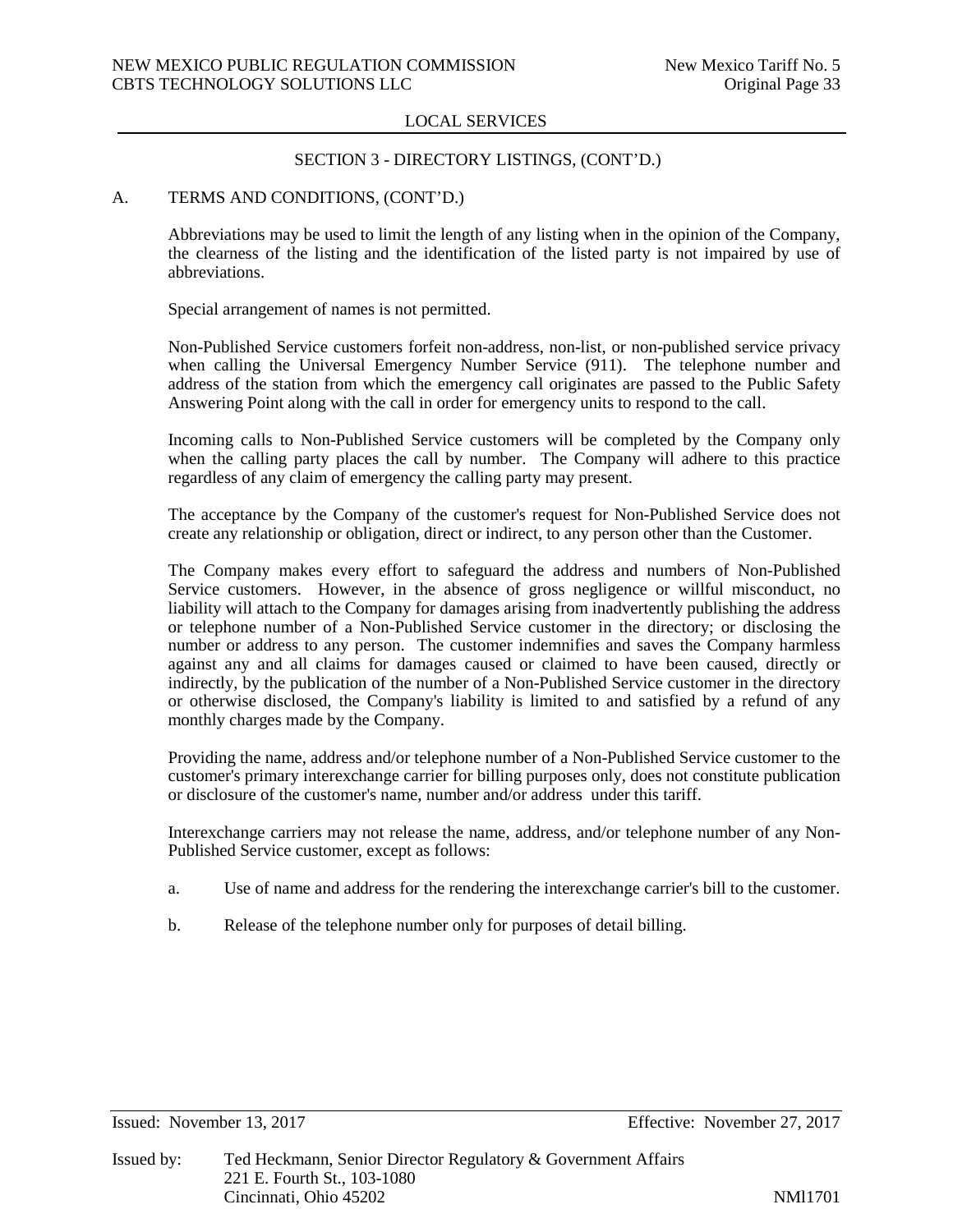## SECTION 3 - DIRECTORY LISTINGS, (CONT'D.)

## A. TERMS AND CONDITIONS, (CONT'D.)

- 1. Definitions
- a. Primary Listing

A primary listing is the listing furnished as a part of the local exchange service. It includes the name of the customer; a business, purpose, or other nonresidence designation when required; the address; and the telephone number.

b. Additional Listings

To be eligible for any type of additional listing, a customer must pay the appropriate monthly rate, if any, for a primary listing or its equivalent. Additional listings are listings which are similar to primary listings and furnished in addition to primary listings at the request of the customer.

c. Alternate Listings

Alternate listings are supplementary listings which usually follow a primary or regular additional listing and refer a calling party to other telephone numbers under certain conditions. The alternate telephone numbers may be those of other customers, subject to their consent.

d. Non-Published Service

Non-published listings are not printed in directories nor available from directory assistance. A nonpublished telephone service will be furnished, at the Customer's request providing for the omission or deletion of the Customer's telephone listing from the telephone directory and, in addition, the Customer's telephone listing will be omitted or deleted from the directory assistance records. Per Line Number Privacy will be provided when requested by the customer, to all non-published service customers at no monthly charge.

e. Foreign Listings

Where available, a listing in a phone directory which is not in the Customer's immediate calling area. The Customer will be charged the rates specified in the tariff published by the specific exchange carrier providing the Foreign Listing.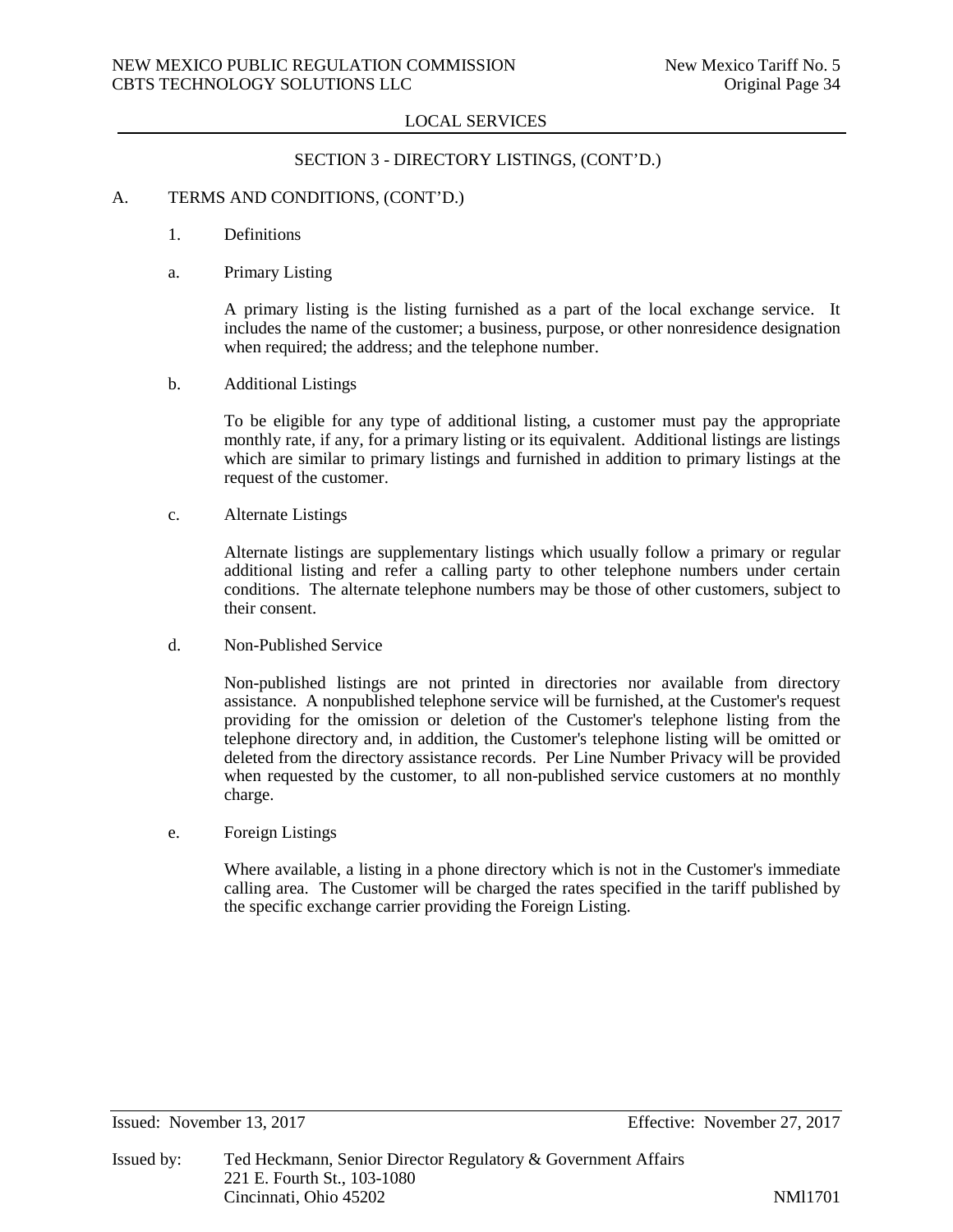## SECTION 3 - DIRECTORY LISTINGS, (CONT'D.)

# B. RATES AND CHARGES

Nonrecurring Charges:

|                           | Per Listing or     |  |  |  |
|---------------------------|--------------------|--|--|--|
|                           | Per number charges |  |  |  |
|                           |                    |  |  |  |
| <b>Additional Listing</b> | \$20.00            |  |  |  |
| <b>Alternate Listings</b> | \$20.00            |  |  |  |
| Non-Published Number      | \$20.00            |  |  |  |
| Foreign Listings          | \$20.00            |  |  |  |
|                           |                    |  |  |  |

Nonrecurring charges will be applied when service is established and when there are subsequent changes to the listing.

Recurring Charges:

| <b>Additional Listing</b> | \$4.50 |
|---------------------------|--------|
| Alternate Listings        | \$4.50 |
| Non-Published Number      | \$2.00 |
| Foreign Listings          | \$4.50 |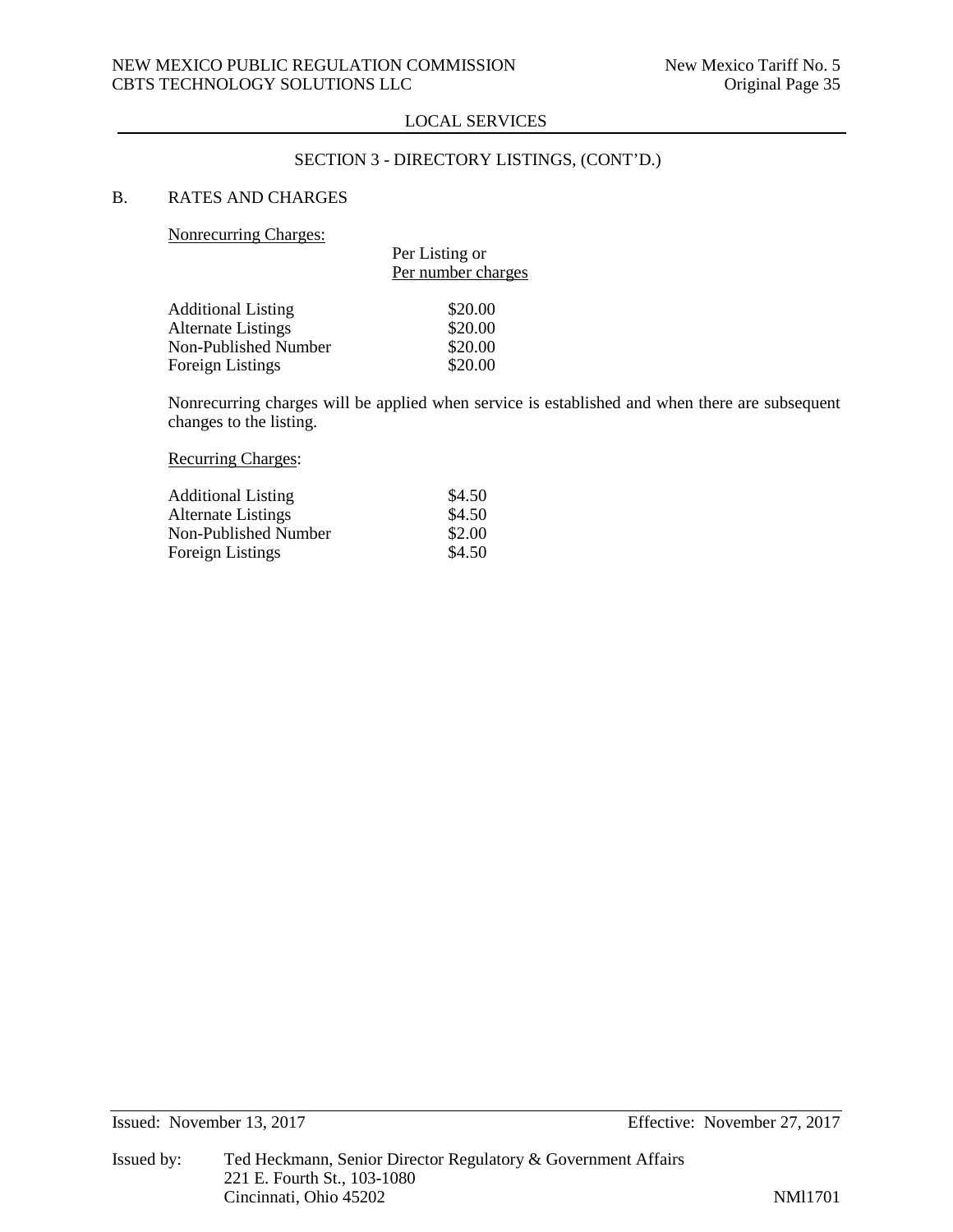# SECTION 4 - DIRECTORY ASSISTANCE

## A. TERMS AND CONDITIONS

A Customer may obtain directory assistance in determining telephone numbers within its local calling area by calling the directory assistance operator. The directory assistance charges applies to each call regardless of whether or not the directory assistance operator is able to furnish the requested information.

## B. RATES AND CHARGES

Each call to directory assistance will be charged as follows:

\$1.99

The Customer may make one request on each directory assistance call.

A credit will be given for calls to directory assistance as follows:

-The customer experiences poor transmission or is cut-off during the call; or

-The customer is given an incorrect telephone number.

To obtain such a credit, the customer must notify the Company.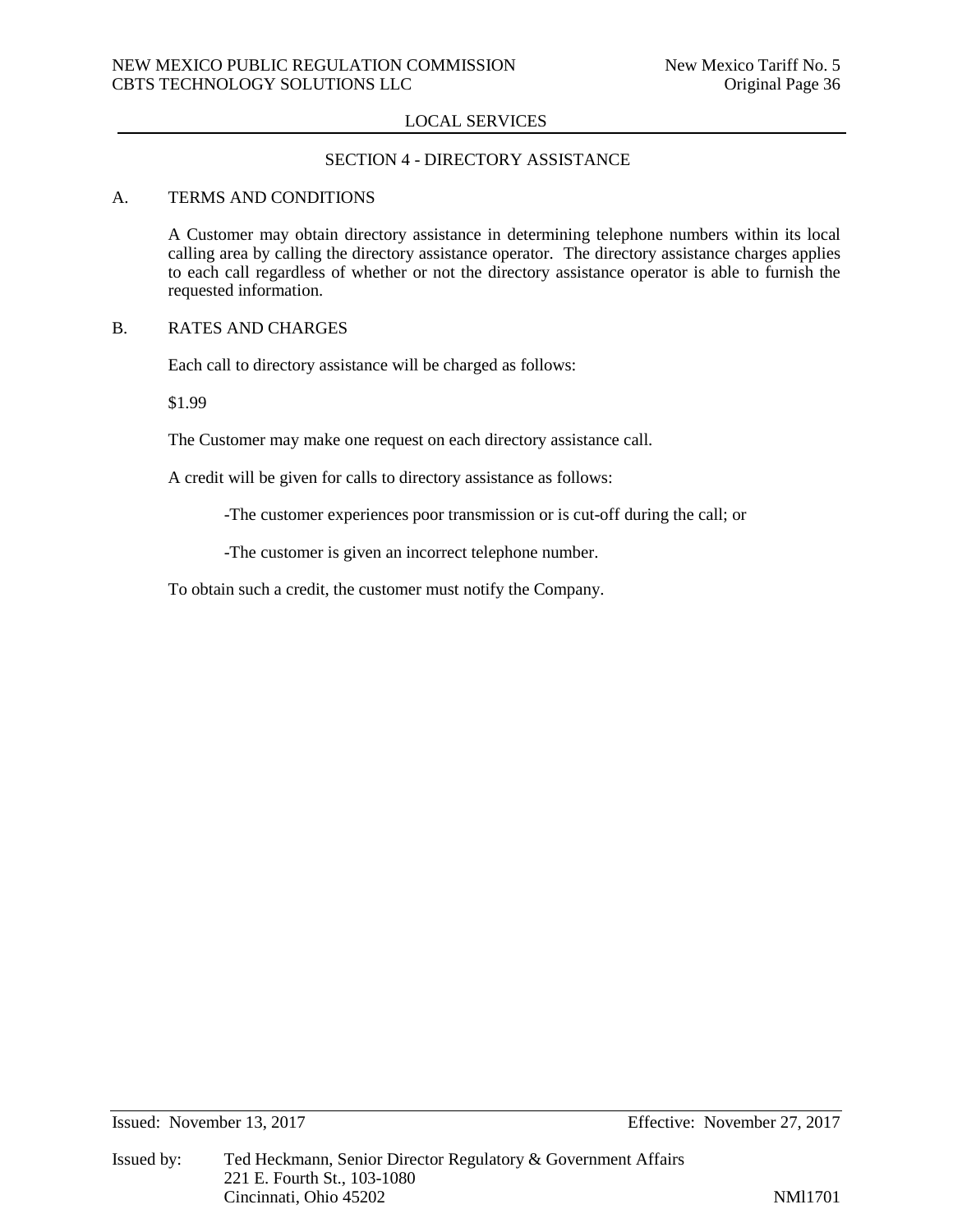#### SECTION 5 - OPERATOR ASSISTANCE

## A. SERVICE DESCRIPTIONS

- 1. General Assistance: The Customer has the option to request general information from the operator, such as dialing instructions, county or city codes, area code information and Customer Service 800 telephone numbers, but does not request the operator to complete the call.
- 2. Busy Line Verification and Interrupt Service, provides the Customer with the following options:
	- a. Busy Line Verification: Upon request of the calling patty, the Company will determine if the line is clear or in use and report to the calling party.
	- b. Busy Line Verification with interrupt: The operator will interrupt the call on the called line only if the calling party indicates an emergency and requests interruption.

## B. RATES AND CHARGES

1. The following charges will be applied on a per call basis:

General Assistance \$ 1.00

- 2. Rates for busy line verification and interrupt services, as specified below, will apply under the following circumstances, per request:
	- a. The operator verifies that the line is busy with a call in progress.
	- b. The operator verifies that the line is available for incoming calls.
	- c. The operator verifies that the called number is busy with a call in progress and the customer requests interruption. The operator will then interrupt the call, advising the called party the name of the calling party. One charge will apply for both verification and interruption.

Busy Line Verification \$3.00<br>Busy Line Interrupt \$5.00 Busy Line Interrupt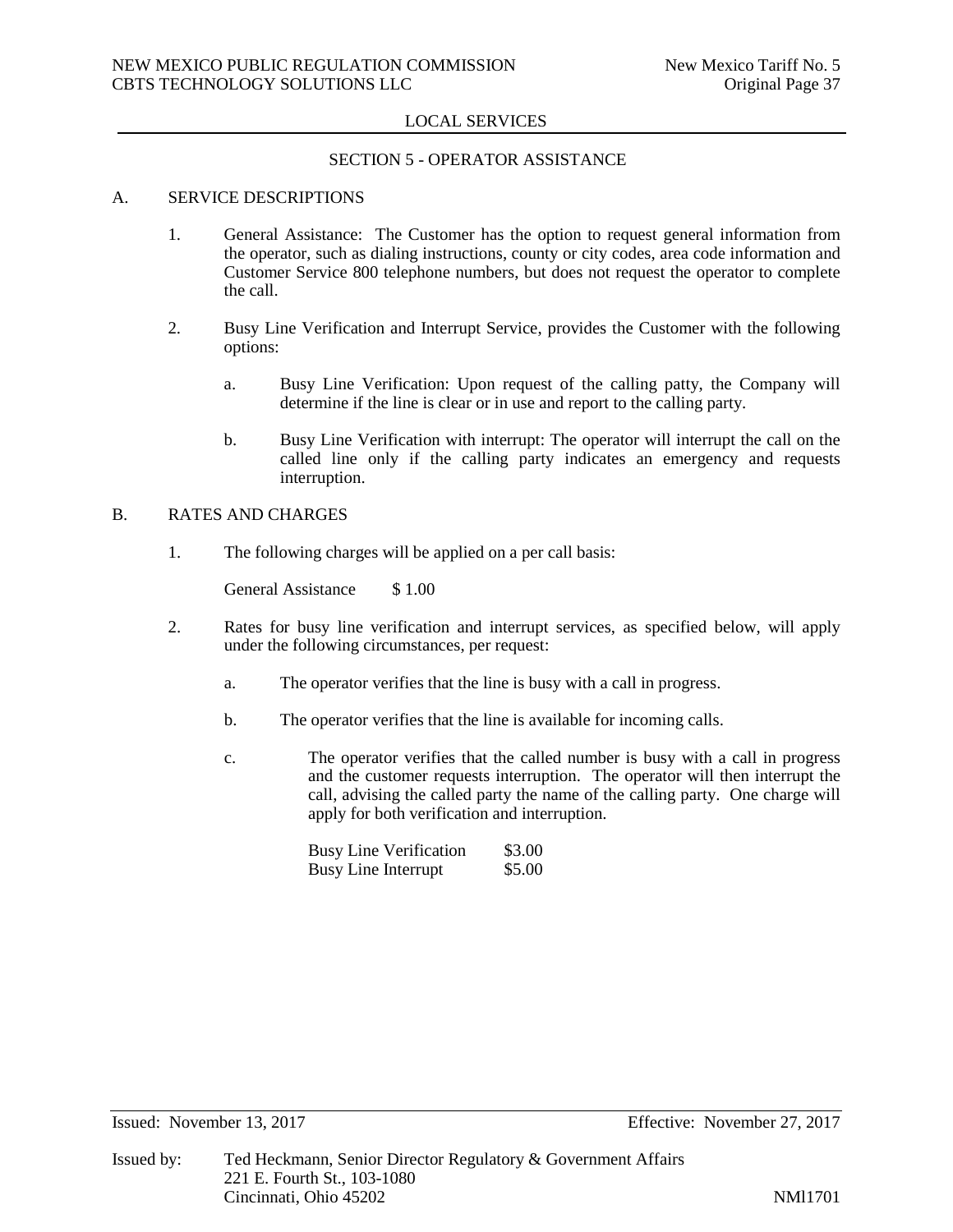## SECTION 6 – BUSINESS EXCHANGE SERVICE

#### A. BUSINESS ACCESS LINES

1. General

Business Access Lines may be purchased individually.

2. Terms and Conditions

Business Access Lines include the serving central office line equipment and all outside plant facilities including the network interface necessary to connect the serving central office to the customer's premises.

Touch Tone capability is provided at no extra charge on all Business Access Lines.

Business Access Lines provide access to and usage of 911 services where available, access to operator services and directory assistance, and access to telecommunications relays service.

Business Access Lines allow for presubscription to toll services and access to interexchange toll providers.

The local calling area shall be the same as the local calling areas of the facilities-based Carriers with whom a resale agreement exists between such Carrier and CBTS, unless stated otherwise in the tariff.

Local exchange services are only available where facilities permit and may be subject to special construction charges.

- 3. Rates and Charges
	- a. Monthly Charge

First Lines  $\$49.75$ Additional Lines, All Accounts \$49.75

- b. Nonrecurring Charge
	- 1. To establish or move an Business Access Line, per line \$50.00
	- 2. To change telephone number associated with a Business \$12.25 Access Line, per telephone number
	- 3. To change billing arrangements associated with Business \$12.25 Access Lines, per line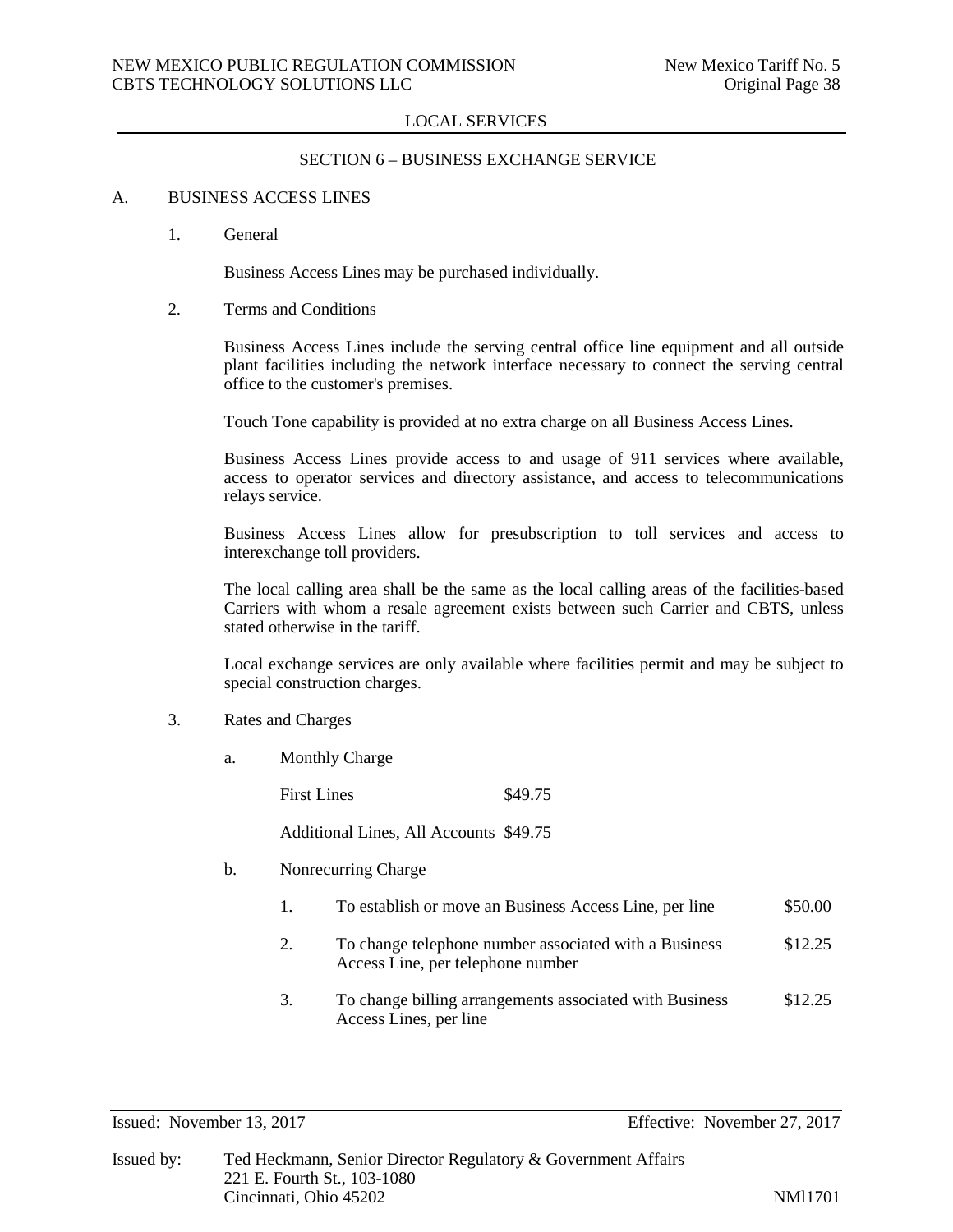### SECTION 6 – BUSINESS EXCHANGE SERVICE, (CONT'D.)

#### B. BUSINESS LOCAL SERVICE BUNDLE

1. General

Business Local Service Bundles provide a flat rate line, in combination with value added services. Subscriber may select any or all of the features in a bundle, where available. The Customer must specify which features to include in the bundle at the time the order is placed. These bundles provide unlimited use of the optional features selected by the Customer to include in the bundle.

- 2. Regulations
	- a. Features associated with an individual Local Service bundle are per line. Features cannot be split between lines.
	- b. All charges (such as E-911 Service, taxes and other surcharges) normally associated with a flat rate line will be billed in addition to the Business Local Service Bundle charges.
	- c. The nonrecurring charge associated with the Business Bundle applies when a customer installs new service, moves to a new address or changes the telephone number associated with the Business Bundle.
- 3. Service Description

Customers subscribing to the Business Local Service bundle may subscribe to any or all of the following features where available.

- a. Call Waiting allows a customer to control the treatment applied to incoming calls while the customer is off-hook on an existing call. While on an existing call, Call Waiting Deluxe notifies the customer of an incoming call with the call waiting tone.
- b. Calling Name and Number provides for the delivery of the listed name and telephone number associated with the calling party telephone number on incoming calls. This information is provided to the subscriber to Calling Name and Number service so that the information may be displayed on a customerprovided display device attached to the subscriber's line or telephone set.
- c. Voice Mail Support Package provides the combination of the Call Forwarding Busy, Call Forwarding Don't Answer, and Message Waiting Indicator services.
- d. Hunting is the process by which two or more exchange service lines, served from the same central office and furnished to the same customer, are grouped so that incoming calls overflow to the first non-busy line if the called line is busy. A busy signal is not given unless all the grouped lines are busy.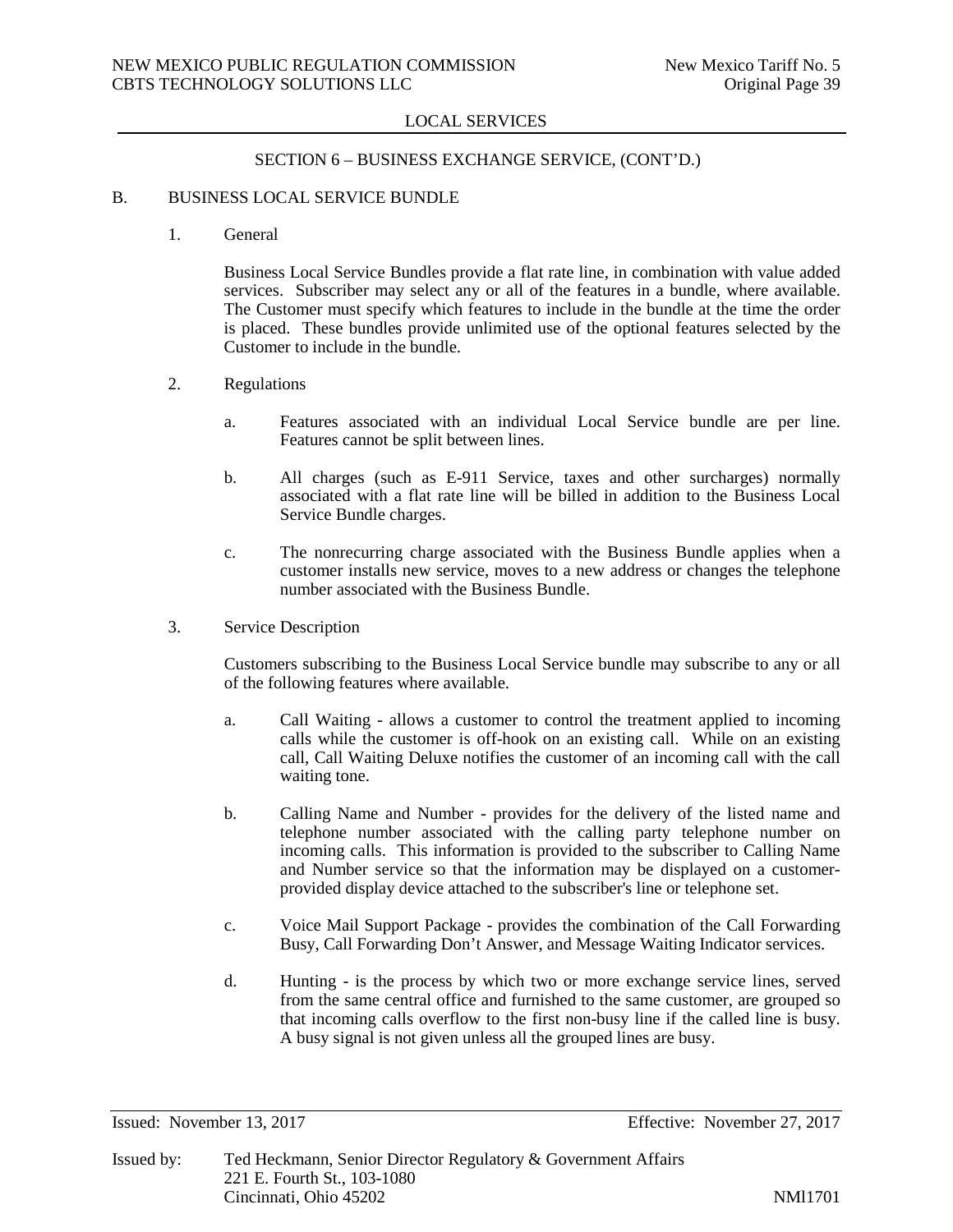# SECTION 6 – BUSINESS EXCHANGE SERVICE, (CONT'D.)

# B. BUSINESS LOCAL SERVICE BUNDLE, (CONT'D.

- 4. Rates and Charges
	- a. Monthly Charge

\$69.95

b. Nonrecurring Charge

\$60.00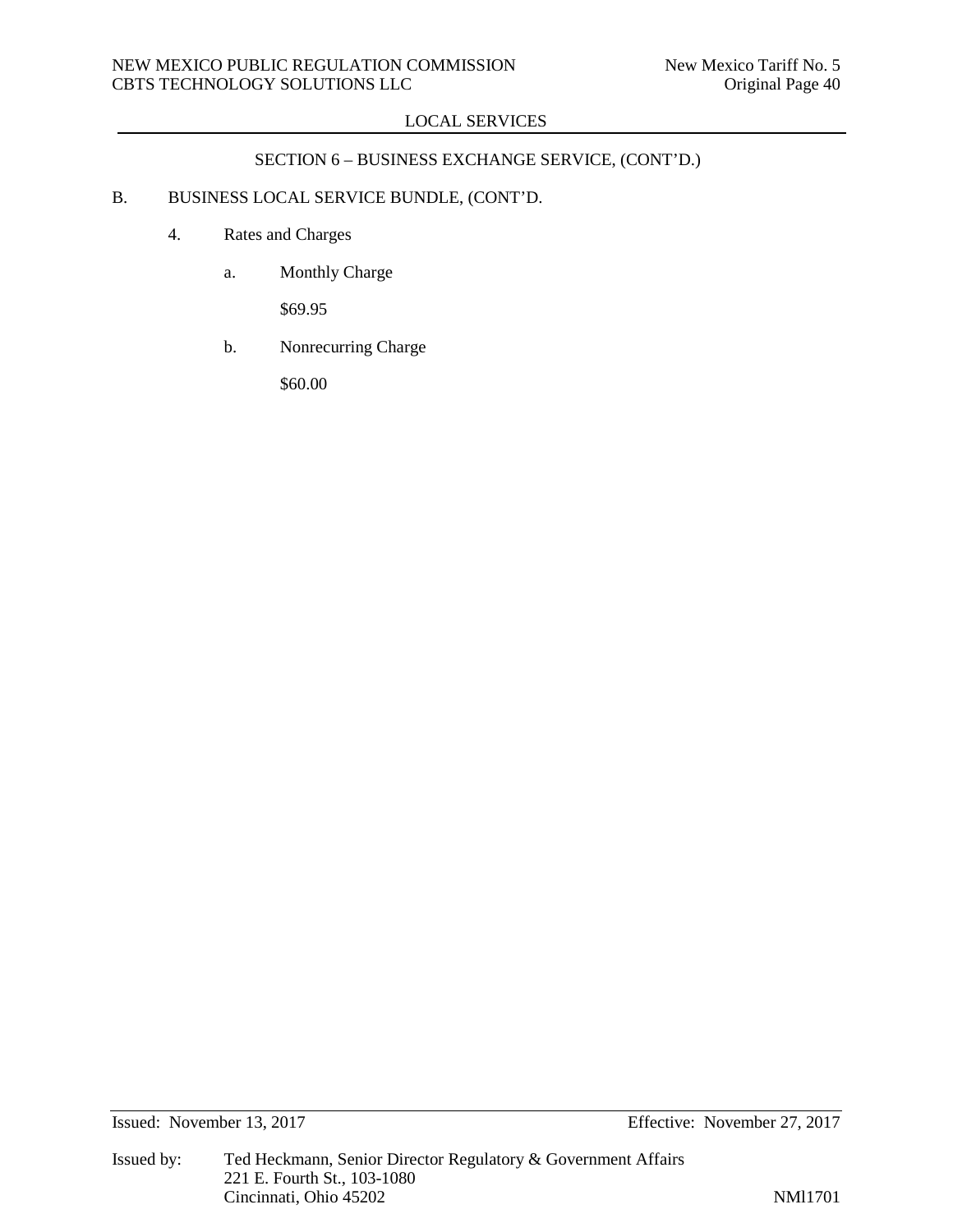#### SECTION 7 – PRI SERVICE

#### A. TERMS AND CONDITIONS

#### 1. Service Description

PRI Service is an ISDN local exchange service that provides a Customer with the ability to transmit and receive multiple voice and data circuit switched calls simultaneously over a single Primary Rate Facility. PRI Service is available from suitably equipped central offices and where suitable loop facilities exist.

PRI Service consists of a Primary Rate Facility and B-Channel Bearer Trunks and D-Channel Bearer Services. The Primary Rate Facility and the ISDN Bearer Trunks are not offered separately. Up to twenty-three B-Channels Bearer Trunks and one D-Channel Bearer Service may be provisioned on each access line. In addition, optional features may be purchased as specified in B.5 of this section.

PRI Service will provide transport of customer information over the 23 available B channels in the form of circuit-switched voice or data at speeds up to 64 Kbps. The basic service will include the 1.544 Mbps switched facility and the D-Channel Bearer Service. B-Channels will be ordered in addition to the Primary Rate Facility.

Dedicated B-Channel configuration: Dedicated trunk groups are the standard feature for PRI Service. Dedicated trunk groups must be assigned to handle one specific call type (examples: DID, DOD).

Two Way DID channels provide capability for two way standard service and direct inward dialing service.

D-Channel configuration: Each Basic PRI service will include a dedicated D-Channel for signaling.

All Bearer Trunk Channels use MF or DTMF signaling.

Only flat rate trunk channels are available.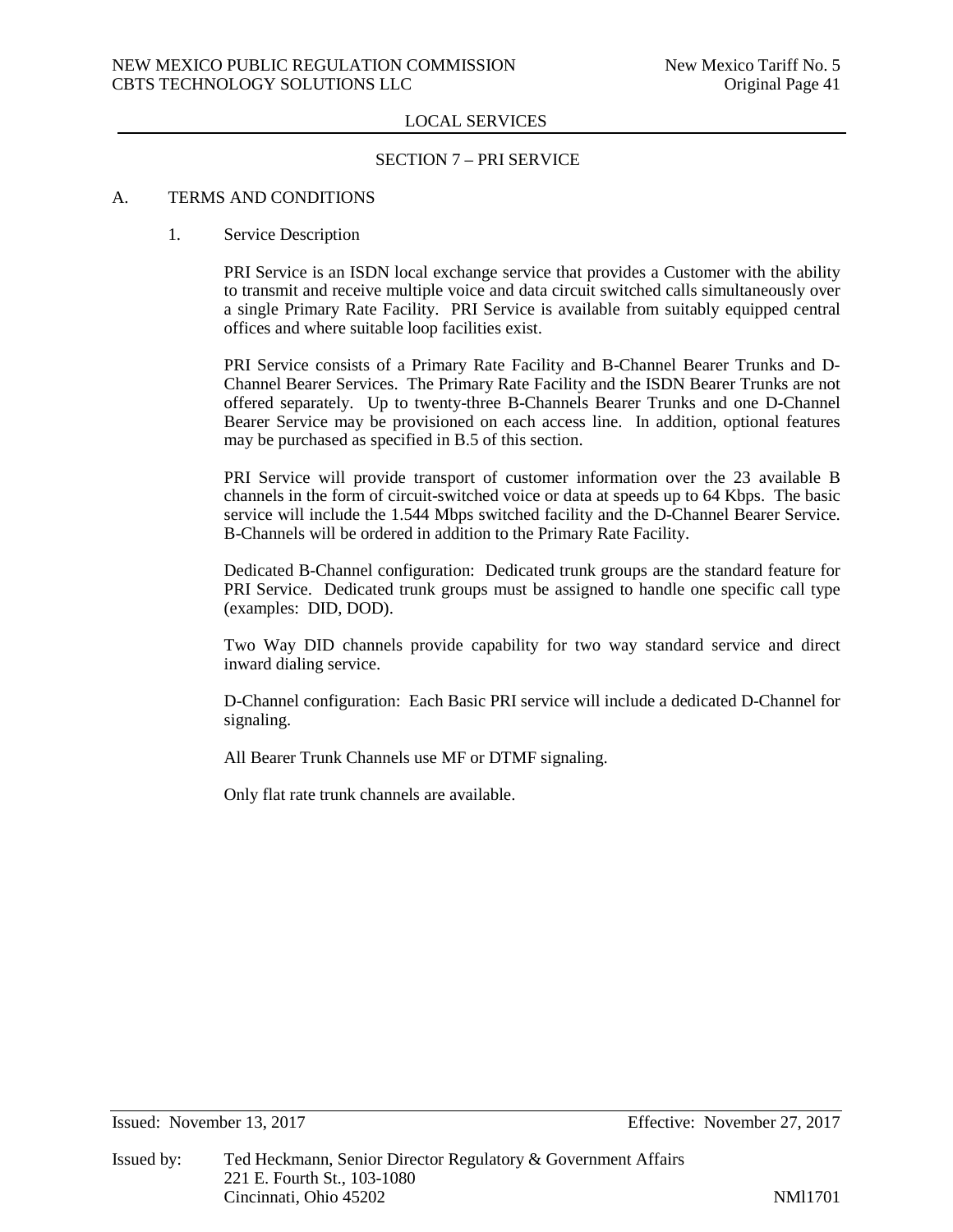## SECTION 7 – PRI SERVICE, (CONT'D.)

#### A. TERMS AND CONDITIONS, (CONT'D.)

- 2. Definitions, (Cont'd.)
	- a. Primary Rate Facility

A Primary Rate Facility is a digital pipe from the Customer's location to the Company central office which transports one or more ISDN Bearer Trunks (b. and c. following). A Primary Rate Facility can carry up to twenty-three 64 Kbps B-Channel Bearer Trunks and one 64 Kbps D-Channel Bearer Service. All selected Bearer Trunks and Services can operate on the Primary Rate Facility simultaneously.

b. B-Channel Bearer Trunks

B-Channel Bearer Trunks define the types of traffic that the Primary Rate Facility will carry. A B-Channel Bearer Trunk is a 64 Kbps information channel used in conjunction with circuit-switched service. These trunks can be configured as 1-Way In, 1-Way Out, or 2-Way.

c. D-Channel Bearer Services

The D-Channel Bearer Service is a 64 Kbps signaling channel used to control associated B Channels. One D-Channel is required for each Primary Rate Facility, and is included in the Primary Rate Facility's monthly rate.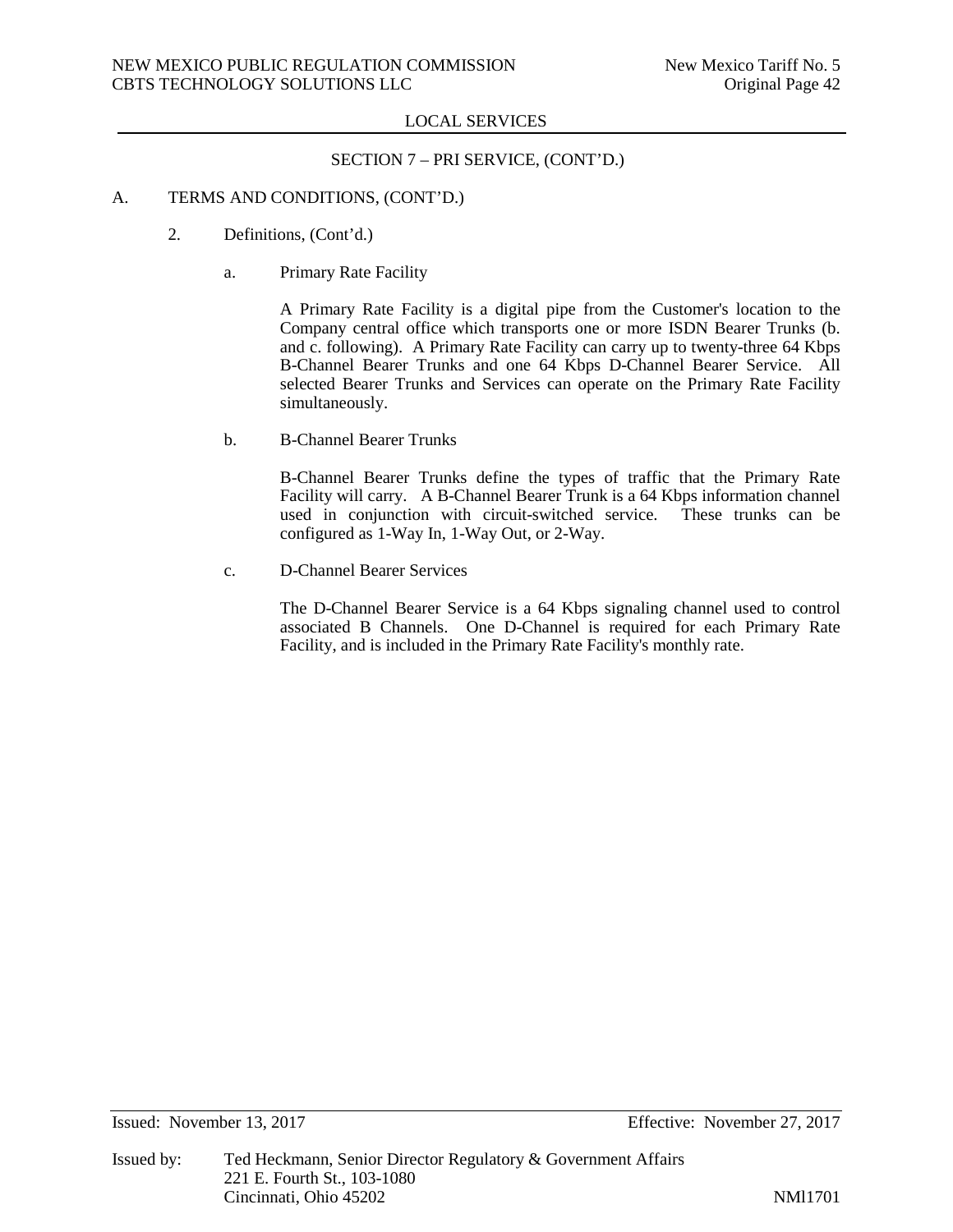## SECTION 7 – PRI SERVICE, (CONT'D.)

## A. TERMS AND CONDITIONS, (CONT'D.)

#### 3. Regulations

PRI Service is furnished subject to the availability of suitable facilities and is only served from specially-equipped digital central offices.

Service from some central offices may not provide all of the features and functionality described in this section.

PRI Service is offered under the Variable Term Payment Plan as outlined in this tariff.

Early contract termination charges as outlined in the Variable Term Payment Plan section of this tariff apply to this service.

The minimum service period for PRI Service is twelve months.

The Customer must provide customer premises equipment that meets the technical requirements of the serving central office.

The Customer is responsible for providing power to all customer premises equipment (CPE) attached to the Primary Rate Facility.

The Customer must notify the Company when call type maximums and minimums are to be changed for the call-by-call feature. This is in order to maintain the proper provision of directory numbers and call control on the line.

When a customer transfers a call, the customer is responsible for any toll charges associated with the customer originated leg(s) of the call.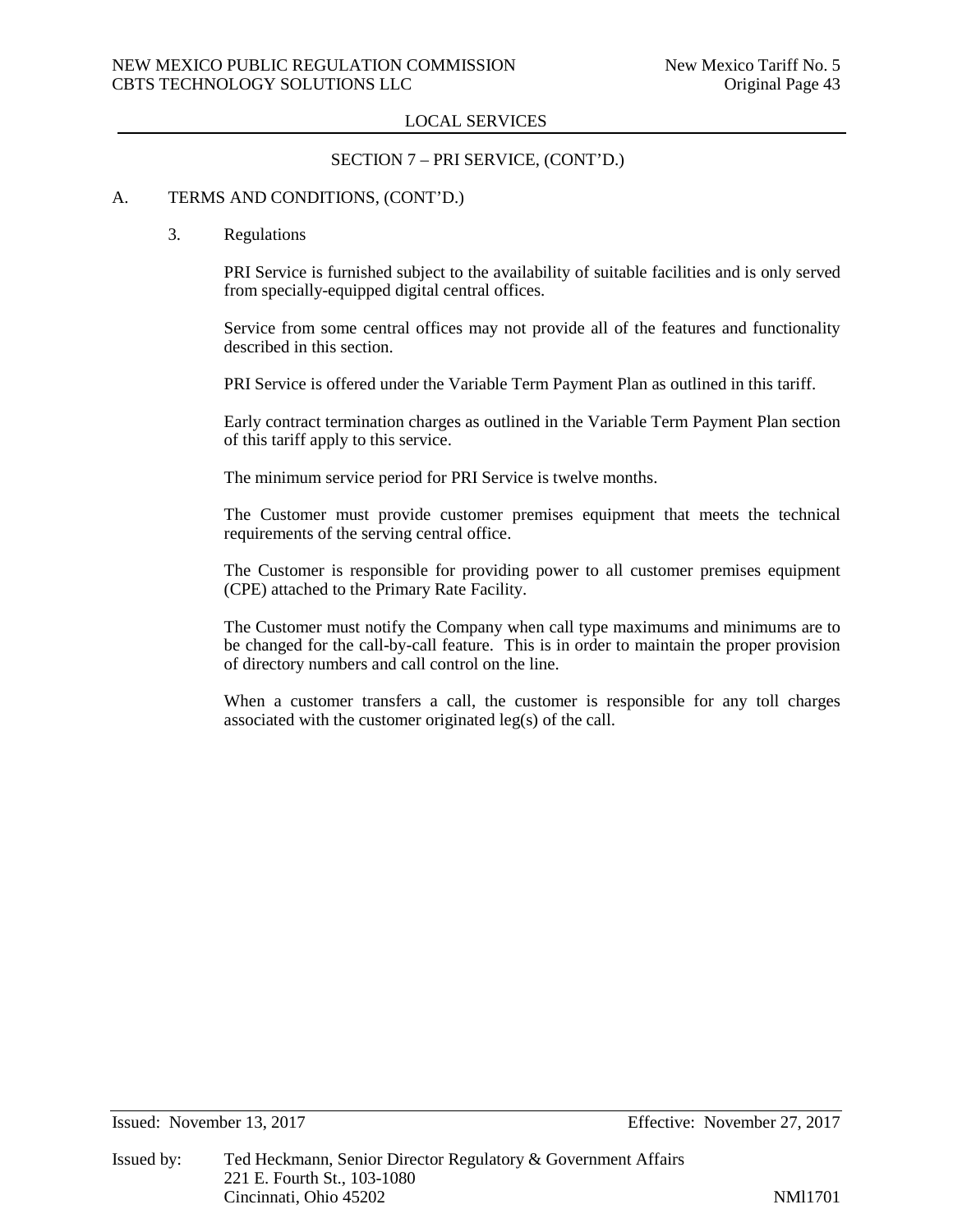#### SECTION 7 – PRI SERVICE, (CONT'D.)

#### A. TERMS AND CONDITIONS, (CONT'D.)

4. PRI Service Optional Features

The following features are available to PRI Service customers at additional cost.

a. Call-By-Call Service Selection

This feature provides the option for B-Channels to be assigned into a flexible trunk group which can support different call types based on real-time traffic needs. Call-By-Call service selection also allows primary as well as secondary long-distance carriers to be established for the entire trunk group (e.g., Alternate Routing Arrangement).

b. Individual Calling Line Identification (ICLID)

This feature provides customer access to the calling party's number. Feature operation is dependent on customer premise equipment and technology in use at the calling party's serving office.

c. Direct Inward Dialing (DID)

This feature provides Direct Inward Dialing to a station. DID Termination rates will apply per B-Channel configured with this option. ISDN Primary Rate Interface Service DID Number Blocks are ordered with DID Terminations on the B-Channels

d. Back-up D-Channel

This feature provides a minimum of three or more Primary Rate Interface Service facilities terminating at the same customer premises to share one primary and one secondary (or Back-up) D-Channel. The number of Primary Rate Interface Service facilities that can be shared by this feature will be based upon the availability of central office and other network facilities, and will be subject to change on a central office by central office basis.

e. Channel Transfer Service

This feature allows the customer to transfer an incoming call to another line and then hang up leaving the other two parties on a two-way call and freeing up the customer's line for another call. The customer will be responsible for toll charges associated with the transferred call.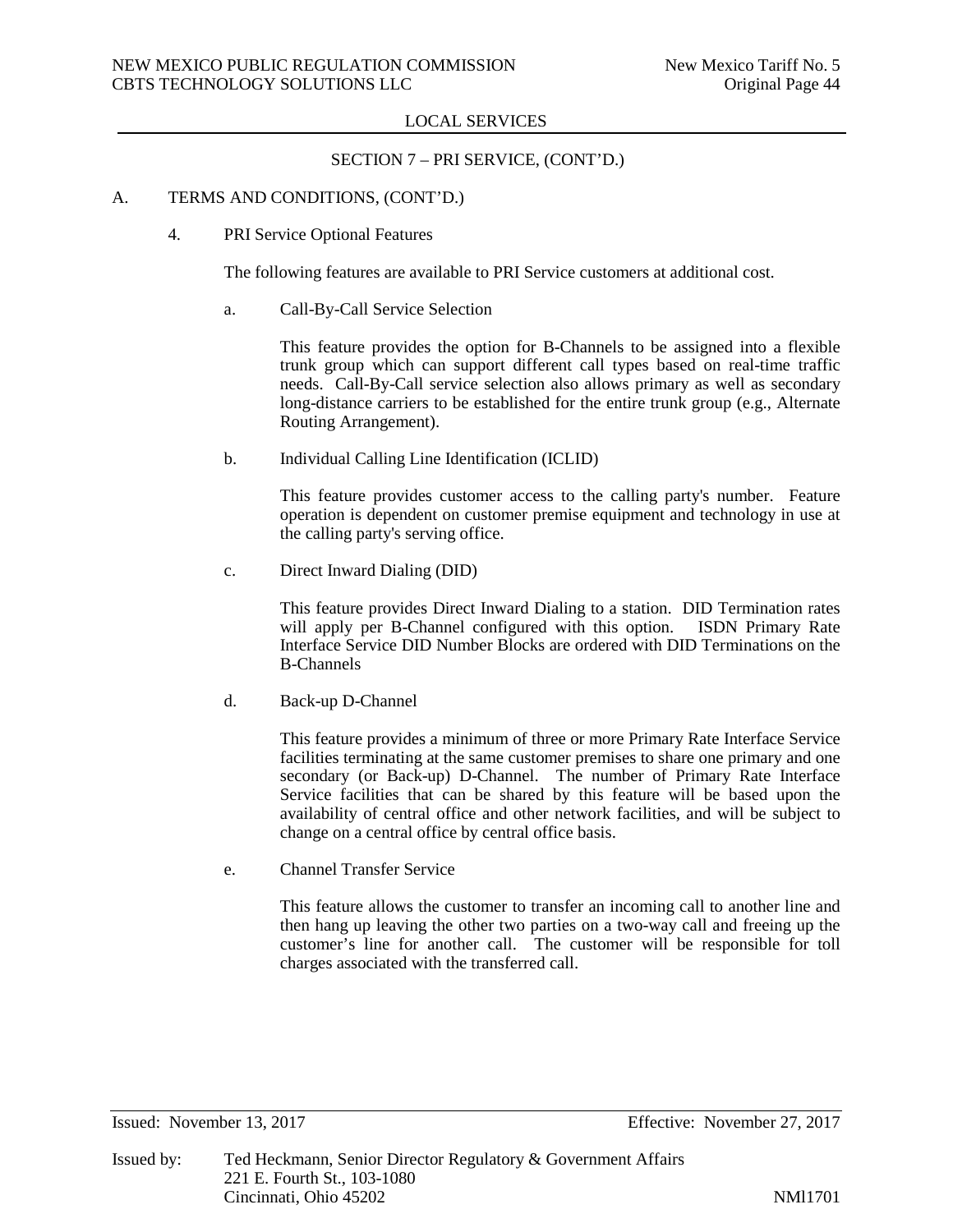## SECTION 7 – PRI SERVICE, (CONT'D.)

## B. RATES AND CHARGES

1. Base Service

|    |                                                                             | Initial<br><b>Charge</b> |         |                                              |         |         | MTM 12 Mo. 24 Mo. 36 Mo. 60 Mo. |  |  |
|----|-----------------------------------------------------------------------------|--------------------------|---------|----------------------------------------------|---------|---------|---------------------------------|--|--|
|    | Primary Rate Facility \$640.00 \$561.21 \$547.21 \$533.20 \$505.15 \$477.00 |                          |         |                                              |         |         |                                 |  |  |
|    | B-Channel Bearer Trunks with Flat Rate Service:                             |                          |         |                                              |         |         |                                 |  |  |
|    | Each Two-Way/<br><b>DID</b> Channel                                         | \$21.00                  |         | \$57.25 \$49.38                              | \$41.50 | \$25.75 | \$24.30                         |  |  |
|    | <b>DID Number Blocks:</b>                                                   |                          |         |                                              |         |         |                                 |  |  |
|    | Each group of 20<br><b>DID Numbers (Note 2)</b>                             | \$207.40                 | \$4.15  | \$4.15                                       | \$4.15  | \$4.15  | \$4.15                          |  |  |
| 2. | <b>Optional Features</b>                                                    |                          |         |                                              |         |         |                                 |  |  |
|    | Call-By-Call                                                                | \$150.00                 |         | \$115.00 \$115.00 \$115.00 \$115.00 \$115.00 |         |         |                                 |  |  |
|    | <b>ICLID</b>                                                                | \$100.00                 |         | \$115.00 \$115.00 \$115.00 \$115.00 \$115.00 |         |         |                                 |  |  |
|    | Call-By-Call and \$200.00<br><b>ICLID</b> Combination                       |                          |         | \$200.00 \$200.00 \$200.00 \$200.00 \$200.00 |         |         |                                 |  |  |
|    | Back-Up D-Channel 100.00                                                    |                          | \$50.00 | \$50.00                                      | \$50.00 | \$50.00 | \$50.00                         |  |  |
|    | <b>Channel Transfer</b><br>Service                                          | 100.00                   |         | \$115.00 \$115.00 \$115.00 \$115.00 \$115.00 |         |         |                                 |  |  |

Note 2: If multiple DID number blocks are purchased at the same time, Initial Charge applies to the first group of DID numbers only.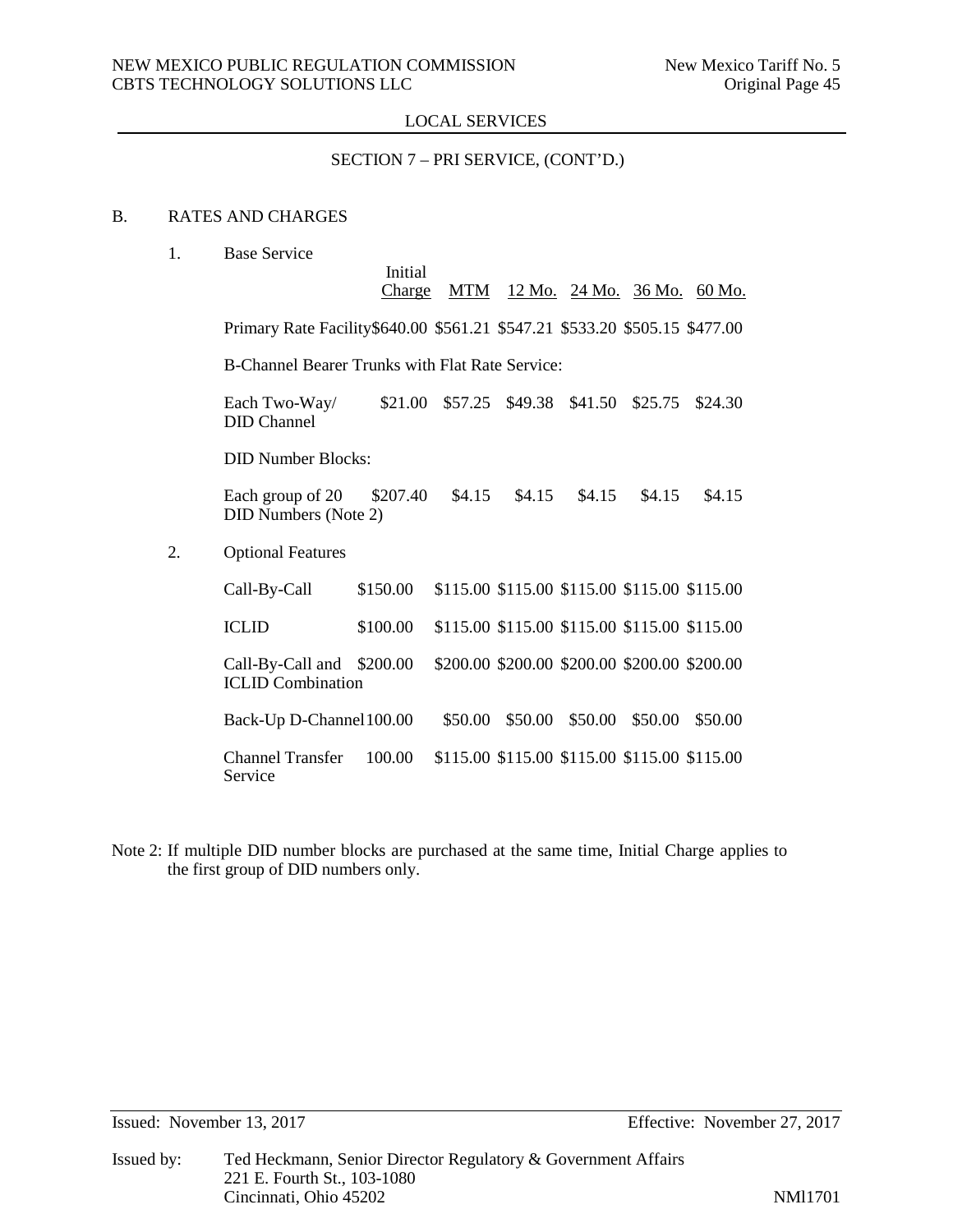## SECTION 8 – EXCHANGE AREAS

The Company is adopting the service area(s), exchange boundaries and local calling areas of the facilitiesbased carrier with whom the Company has a resale agreement in effect.